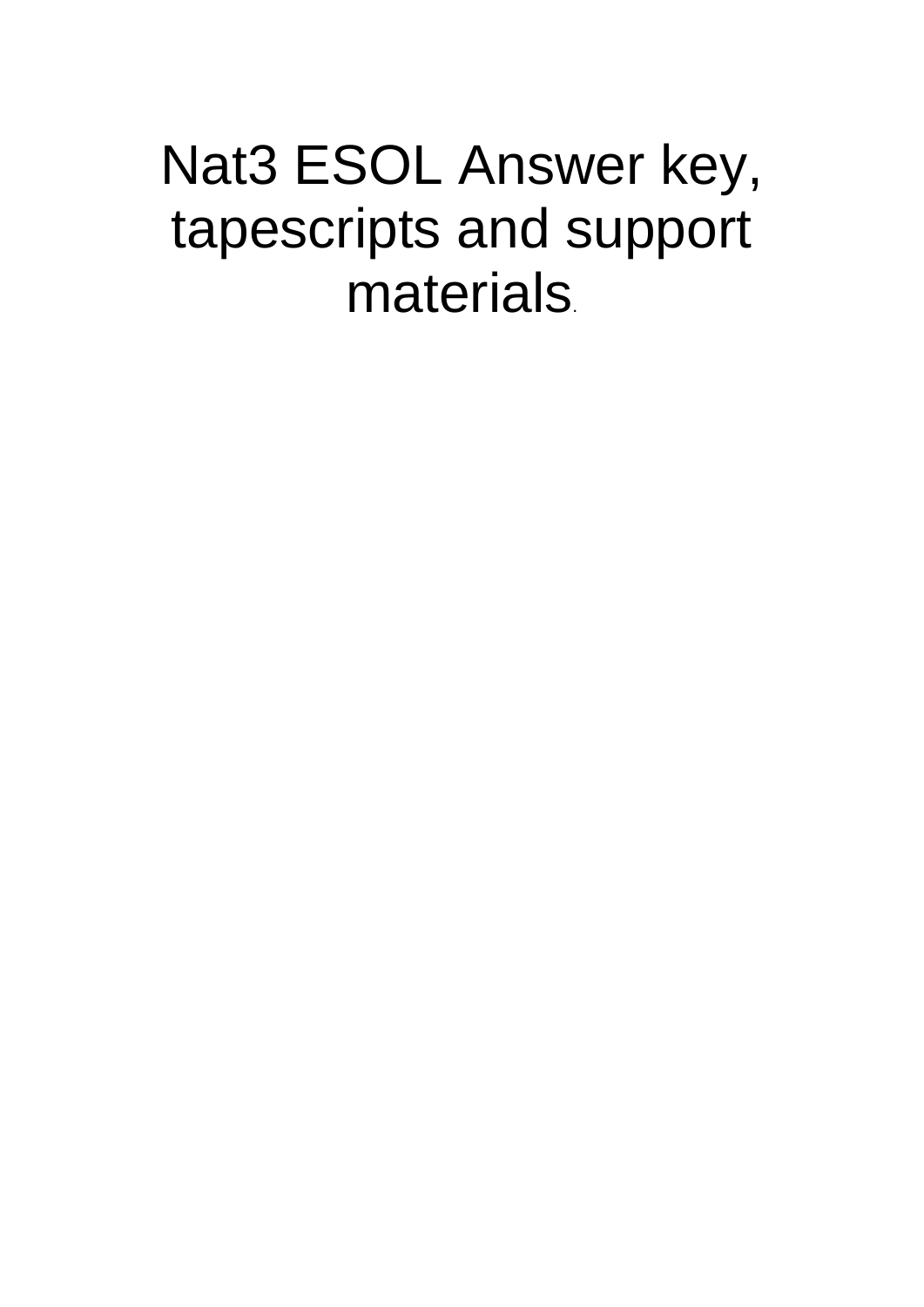## **Answer key**



 **Describing jobs** Current jobs

#### **Activity 2**

- housekeeper
- waiter
- hairdresser
- dustman
- postman
- telephonist
- flight-attendant
- builder
- secretary
- actor

### **Activity 3**

- F
- T
- F
- T
- F
- F

- usually have to
- often have to
- have to
- ever have to
- never have to
- have to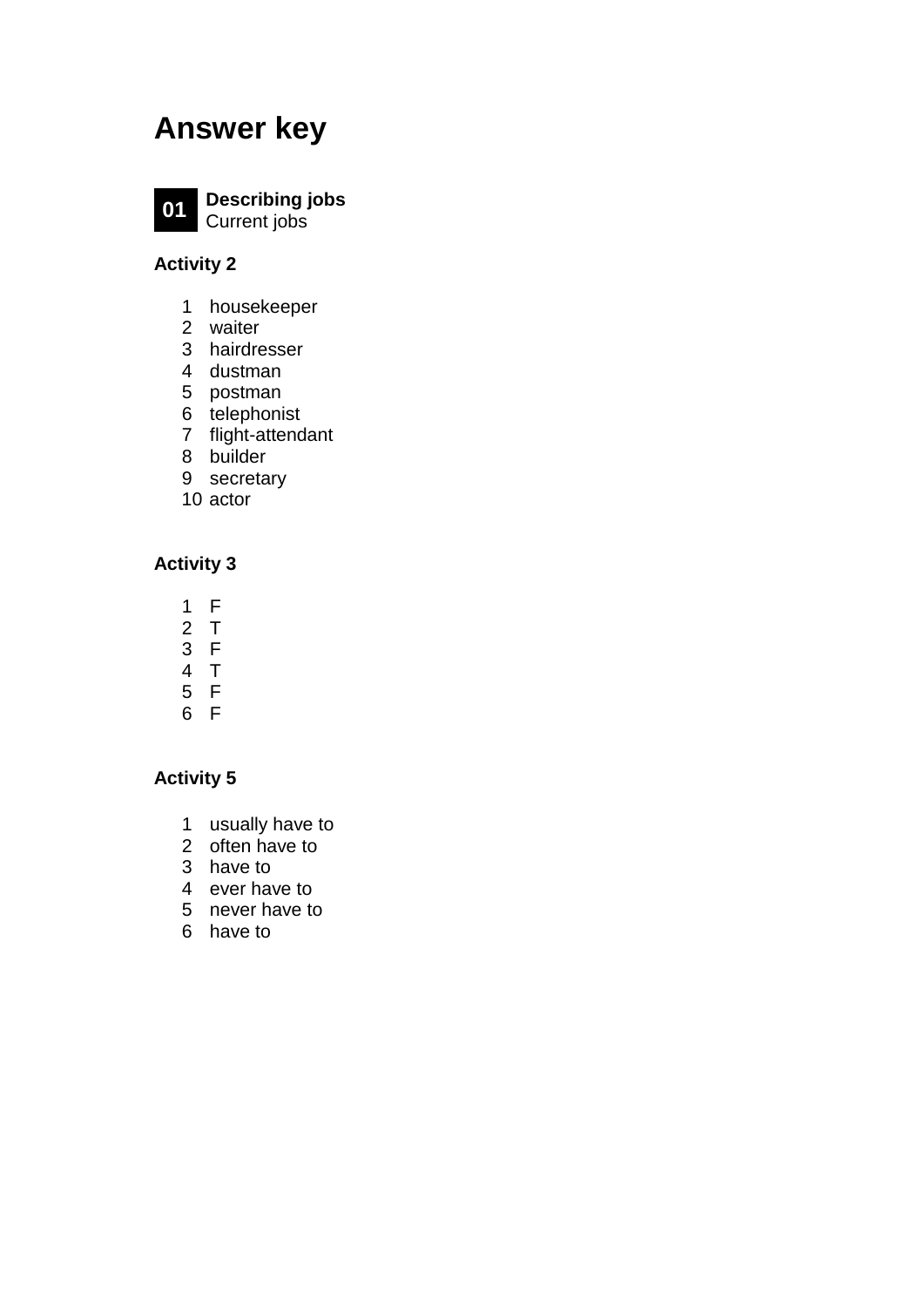

#### **Activity 3**

b) an advert for the careers office

- People who want advice about finding a job or changing their job
- No
- Yes
- 4
- By phone or e-mail

#### **Activity 4**

Working with children

- T
- F
- F
- T
- F

- $i 1$
- changeing changing
- advise advice
- advise advice.
- I'am I am
- musselburgh Musselburgh
- do Do
- informacion information
- proces process
- posible possible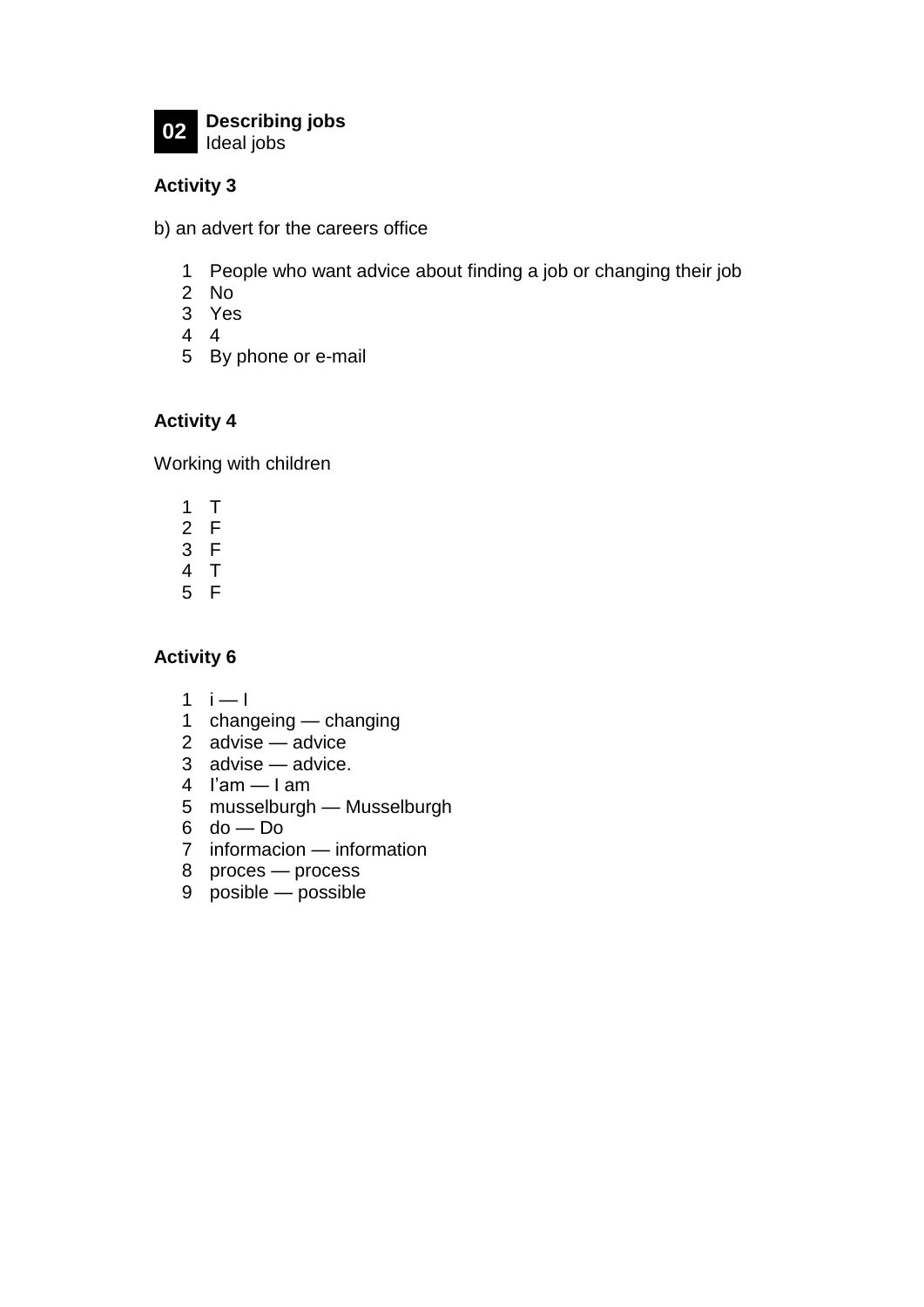

# **03 Finding out about jobs** Requesting information

#### **Activity 3**

- 1 C
- $\begin{array}{cc} 2 & A \\ 3 & C \end{array}$
- 3 C
- 4 B
- 5 B

#### **Activity 4**

2\_\_\_\_\_ Fine thanks. And you? 5 Working as a tour guide on the Royal Yacht Britannia. 3 Great. I'm happy because I've got some information about a really nice job. 9 Well, it's £8.25 an hour. \_\_\_\_\_\_6\_\_\_ Wow! Sounds good. Is it a full-time position? 4 What kind of job? \_\_\_\_\_\_7\_\_\_ No, part-time unfortunately, but the pay is good so I don't really mind. 1\_\_\_\_\_ Hi, Ben. How are you? 14 | I hope you get it! 8\_\_\_\_\_\_ How much do they pay then? 11\_\_\_\_ Yes, that's why it's so good, and it starts in a couple of weeks too. \_\_\_\_\_\_10\_\_ Not bad. Is it a permanent position? 13\_ I'll be taking Arabic-speaking tourists around the boat and telling them about the boat's history. \_\_\_\_\_\_12\_\_ So, if you get the job, what exactly will you be doing?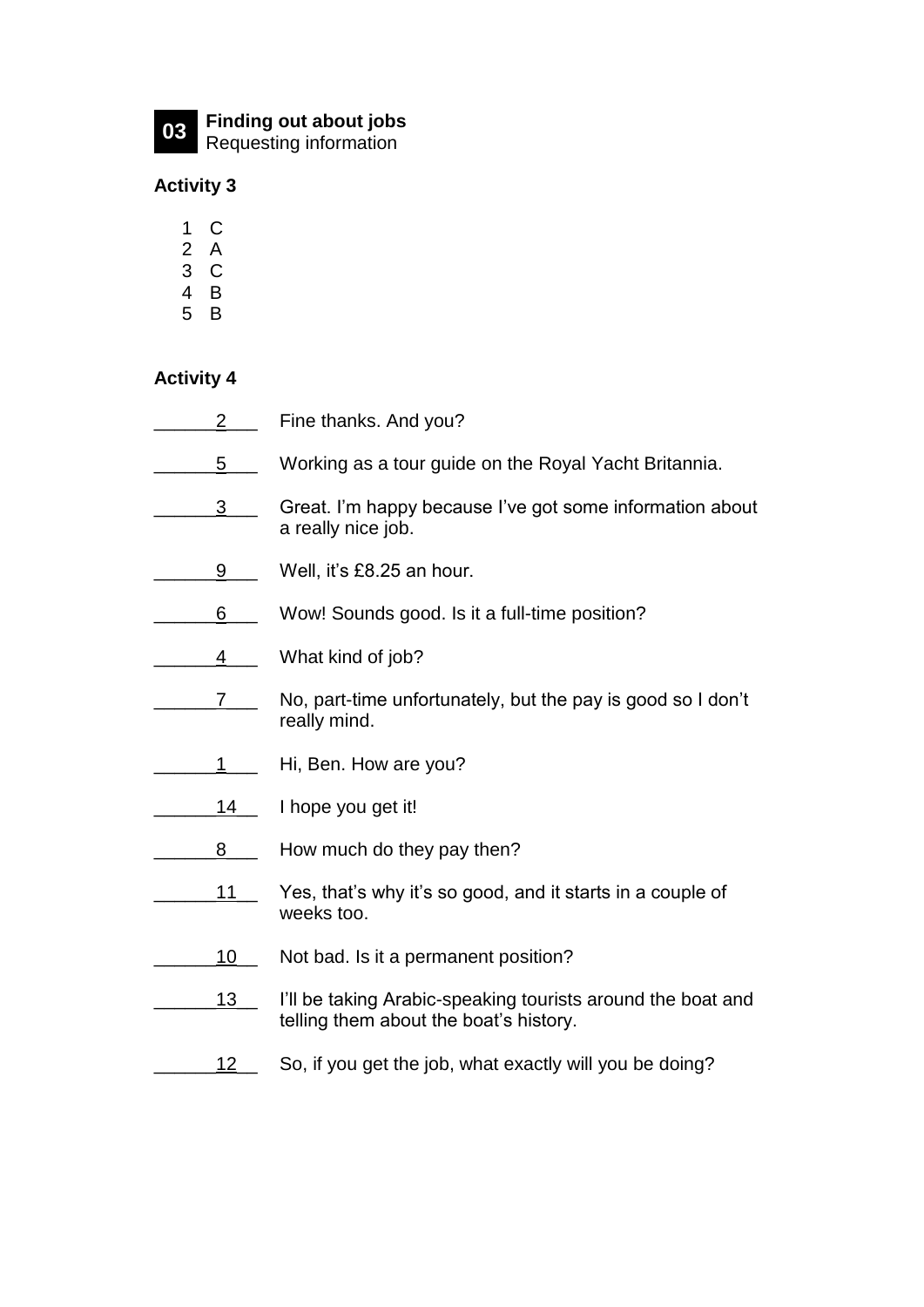

**04 Getting a job** Applying for jobs

### **Activity 2**

|                                                 | Application for Employment                                                                                 |                              |
|-------------------------------------------------|------------------------------------------------------------------------------------------------------------|------------------------------|
| Name Yuka                                       | Surname Kanahara                                                                                           | <b>Title Mrs</b>             |
| Address<br>50/4 Leven Street<br><b>Glasgow</b>  | Tel no. Home                                                                                               | 01982 653 4847               |
|                                                 |                                                                                                            | Tel no. Mobile 0770 493 2148 |
| Postcode G12 4TN                                | $D.O.B$ 15/02/1981                                                                                         |                              |
| Education<br>1999-2001 Tokyo College of Fashion | 1993-1999 Yokohama International School for Girls                                                          |                              |
| <b>Previous Employment</b>                      |                                                                                                            |                              |
|                                                 |                                                                                                            |                              |
|                                                 |                                                                                                            |                              |
|                                                 | 1999-2001 - Part-time waitress - Starbucks, Yokahama<br>2002–2002 - Full-time Sales Assistant - Gap, Tokyo |                              |

**Activity 3**

1 F

2 T

3 T

4 F

- 5 F
- 6 F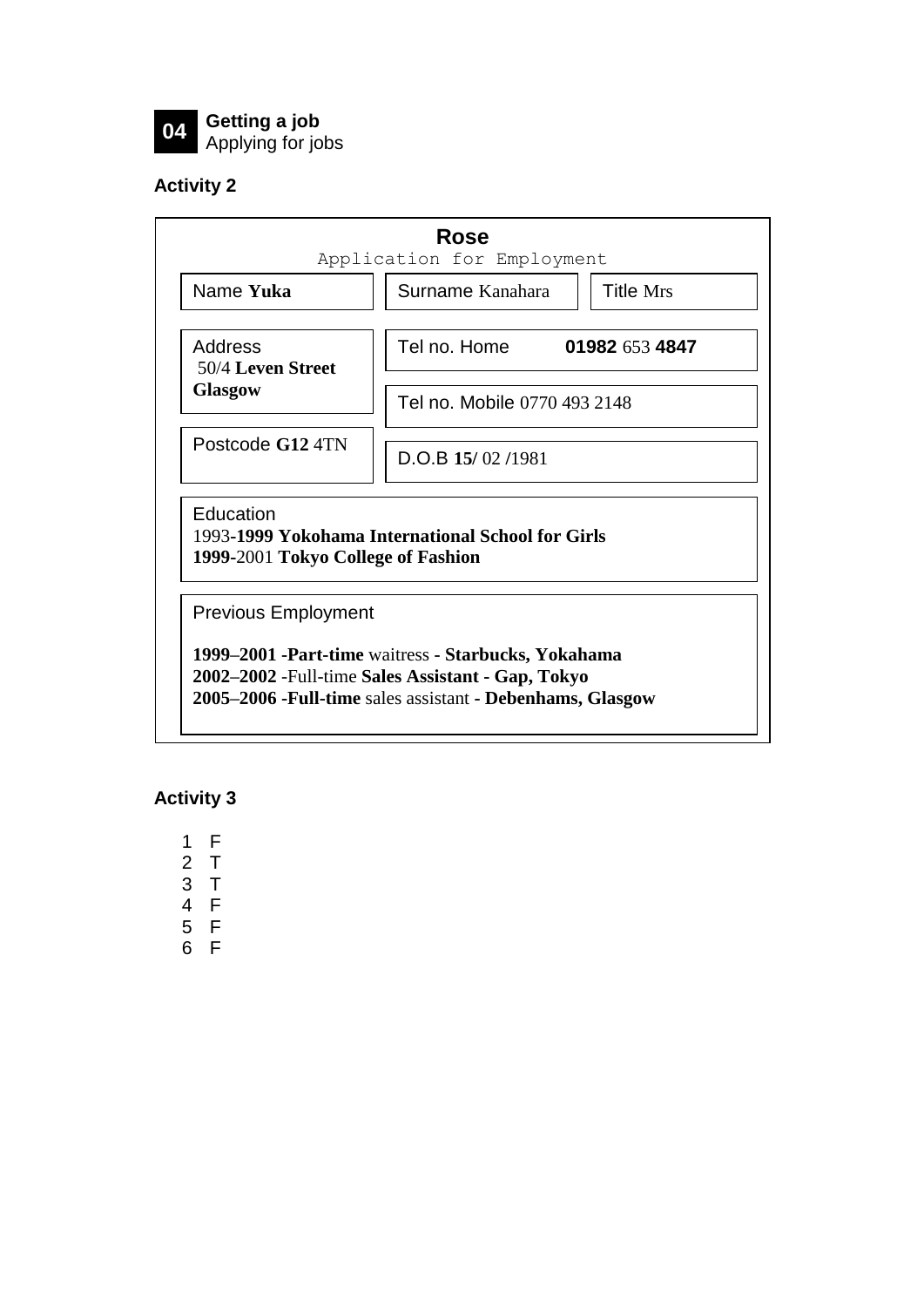

**05 Job interviews** Talking about personal qualities and work experience

#### **Activity 2**

Do Dress smartly Ask questions Talk about your skills Look the interviewer in the eye Talk about work experience Find out about the company before the interview

Don't Arrive late Say negative things about previous employer Lie Mention negative qualities

#### **Activity 3**

- 1 25 years old
- 2 Married
- 3 Peebles 6 months
- 4 First job outside of Beijing
- 5 4 star hotel
- 6 2 years
- 7 During the summer
- 8 Mandarin is first language

- 1 12/4/07
- 2 No
- 3 Mr Peter Murray
- 4 Yes
- 5 18
- 6 No
- 7 No
- 8 One month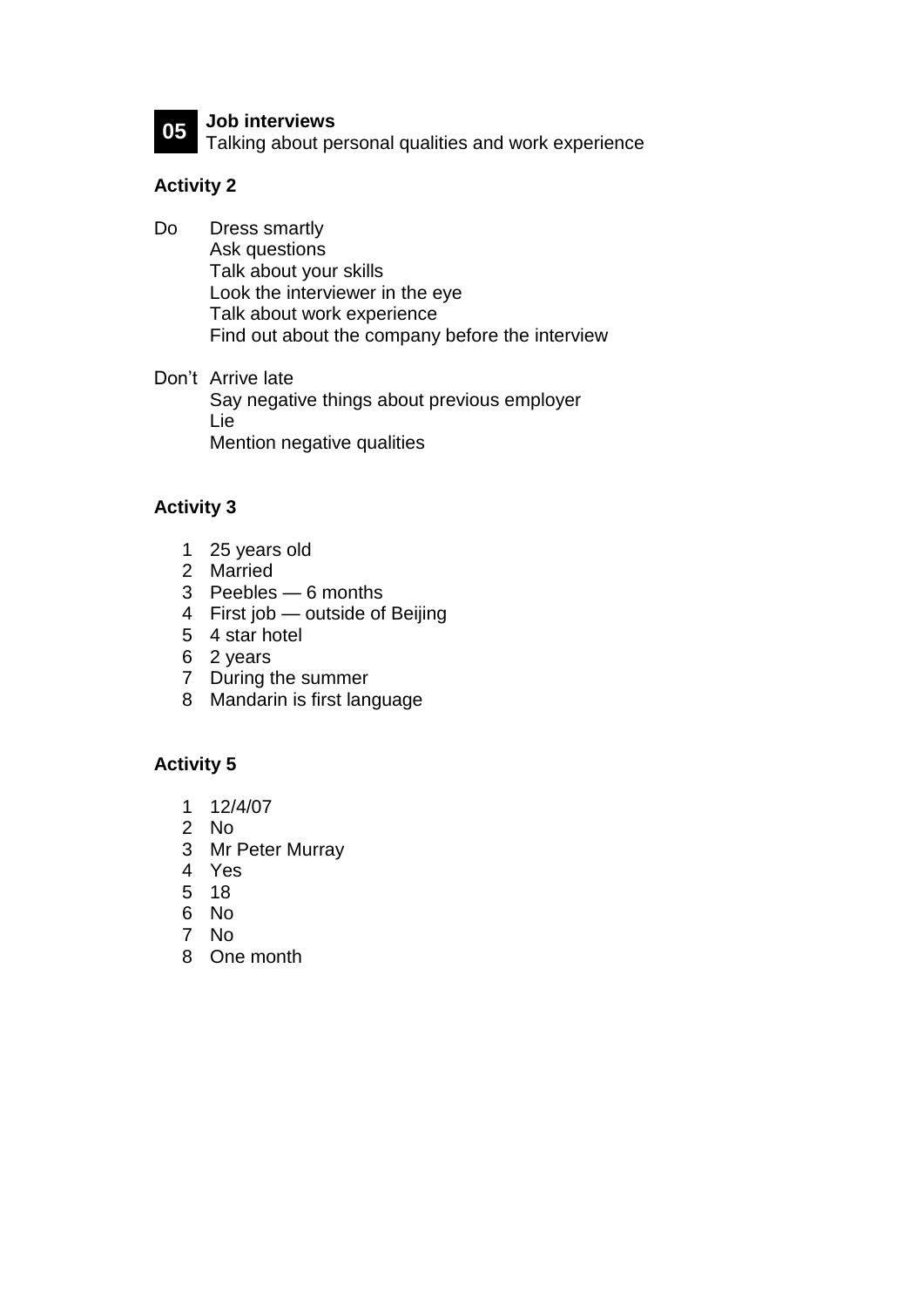

**06 Finding a college course** College subjects and course descriptions

#### **Activity 1**

| Technology                                               | <b>Business &amp;</b><br>Administration | Food &<br>Hospitality | <b>Social Work</b>     |
|----------------------------------------------------------|-----------------------------------------|-----------------------|------------------------|
| <b>Electrical</b><br><b>Engineering</b>                  | Computing                               | <b>Food Hygiene</b>   | <b>Youth Work</b>      |
|                                                          | <b>Accounting</b>                       | <b>Professional</b>   | <b>Psychology</b>      |
| <b>Motor Vehicle</b><br><b>Maintenance</b><br>and Repair |                                         | <b>Cookery</b>        |                        |
| Child Care &<br>Education                                | Languages                               | Health & Beauty       | Art, design &<br>media |
| <b>Playwork</b>                                          | <b>French</b>                           | <b>Hairdressing</b>   | Photography            |
| Learning and<br><b>Development</b>                       | <b>ESOL</b>                             | <b>Massage</b>        | <b>Ceramics</b>        |

#### **Activity 2**

- 1 Entry Requirements
- 2 Study Areas
- 3 Career Opportunities
- 4 Mode of Study
- 5 Course Dates
- 6 Further Information

- 1 20 weeks
- 2 15th June
- 3 No (not Friday)
- 4 A lecturer
- 5 No (deadline is 1 December)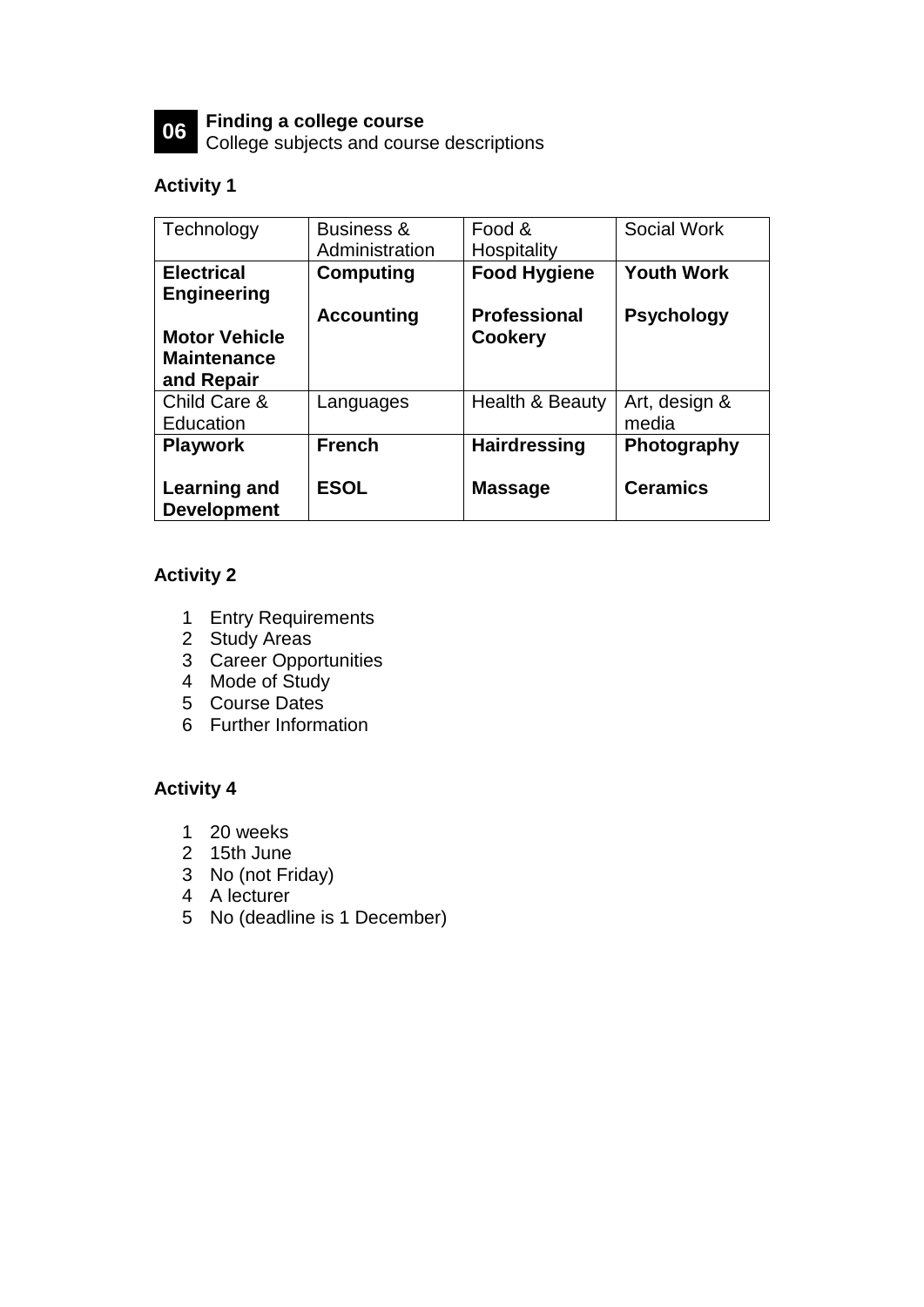

**Applying for a college course** College applications and interviews

#### **Activity 2**

She grew up in Brazil.

- She went to school in Brazil.
- She started high school in 1986.
- She finished/left high school in 1992.
- She studied medicine at university.
- She graduated from university in 1999.
- She got an English qualification in 2006.

#### **Activity 3**

She has applied for a course in massage.

- F
- T
- T
- F
- F

#### **Activity 4**

- Where did you go to school?
- What subjects did you study?
- How old were you when you left school / When did you leave school?
- Did you get your high school certificate / Did you get any qualifications at school?
- Did you go to university?
- What did you study at university?
- When did you graduate?

#### **Activity 5**

Yes, Sebastian finished high school.

- I went to primary school when I was 5.
- I went to high school when I was 12.
- At primary school my favourite subject was maths.
- I got my high school diploma and left school in 1980.
- At university I studied politics.
- I graduated in 1983.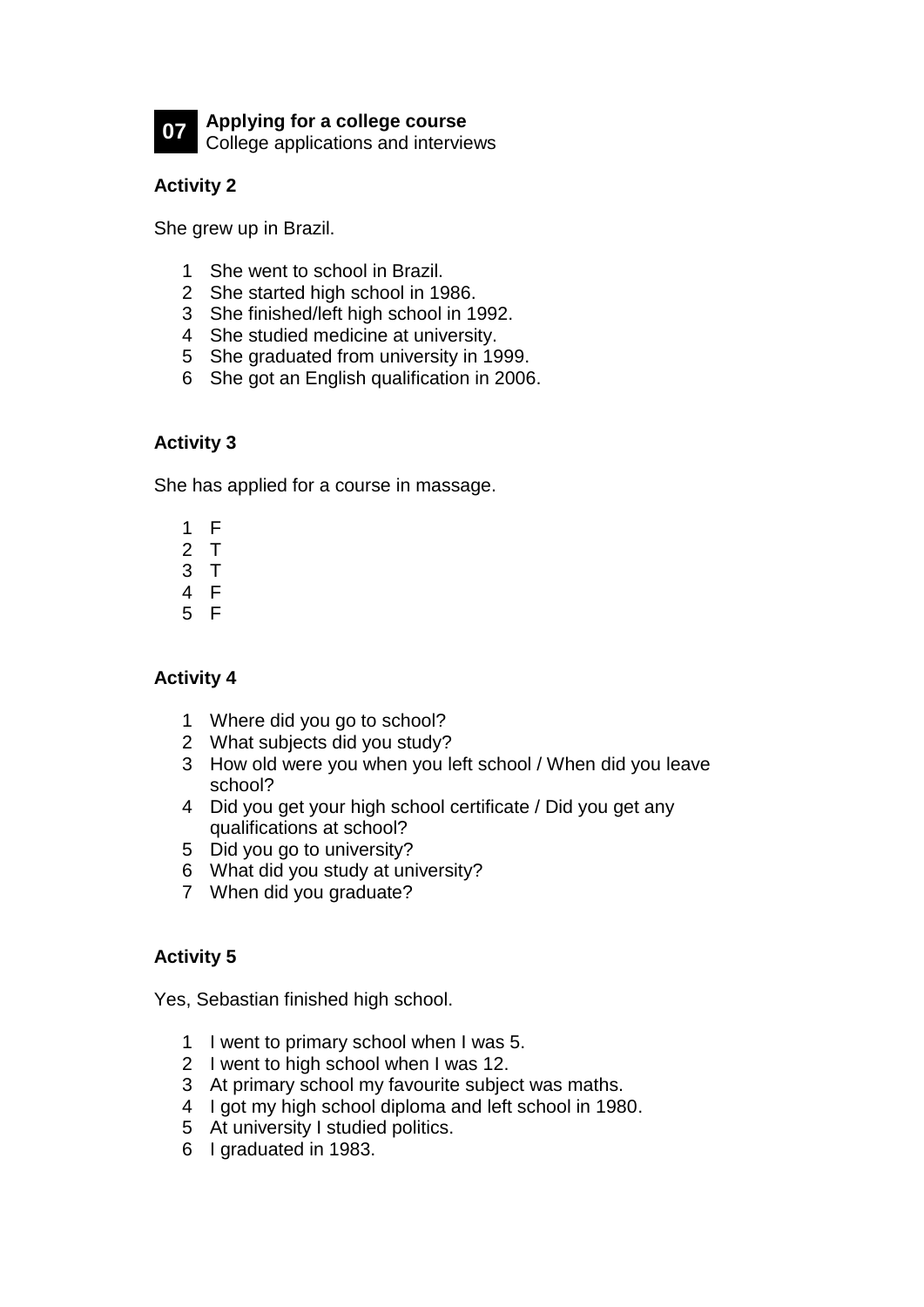

**08 Starting at a college/school** College rules and health and safety

#### **Activity 2**

The first notice

- is for new students.
- they must go to the office.
- to get their college pass and to find out where their classroom is

The second notice

- is for students.
- 1 No
- 2 Yes
- 3 In the bins
- 4 Your teacher
- 5 No
- 6 Contact your teacher

#### **Activity 3**

- Don't eat or drink in the classrooms.
- Don't throw litter on the floor.
- Don't use your mobile phone in class.
- Don't take books home without asking your teacher.
- Don't use the computers for downloading films or music.
- Don't bring friends who are not students onto the campus.
- Don't miss class without telling your teacher why.
- Don't be rude to other students or staff.

N.B. Students may not have exactly the same answers as the ones above; these are just examples and it is up to the teacher to assess if the students' answers are logical and grammatically correct.

#### **Activity 4**

b) health and safety

- 1 F
- 2 T
- 3 F
- 4 F
- 5 T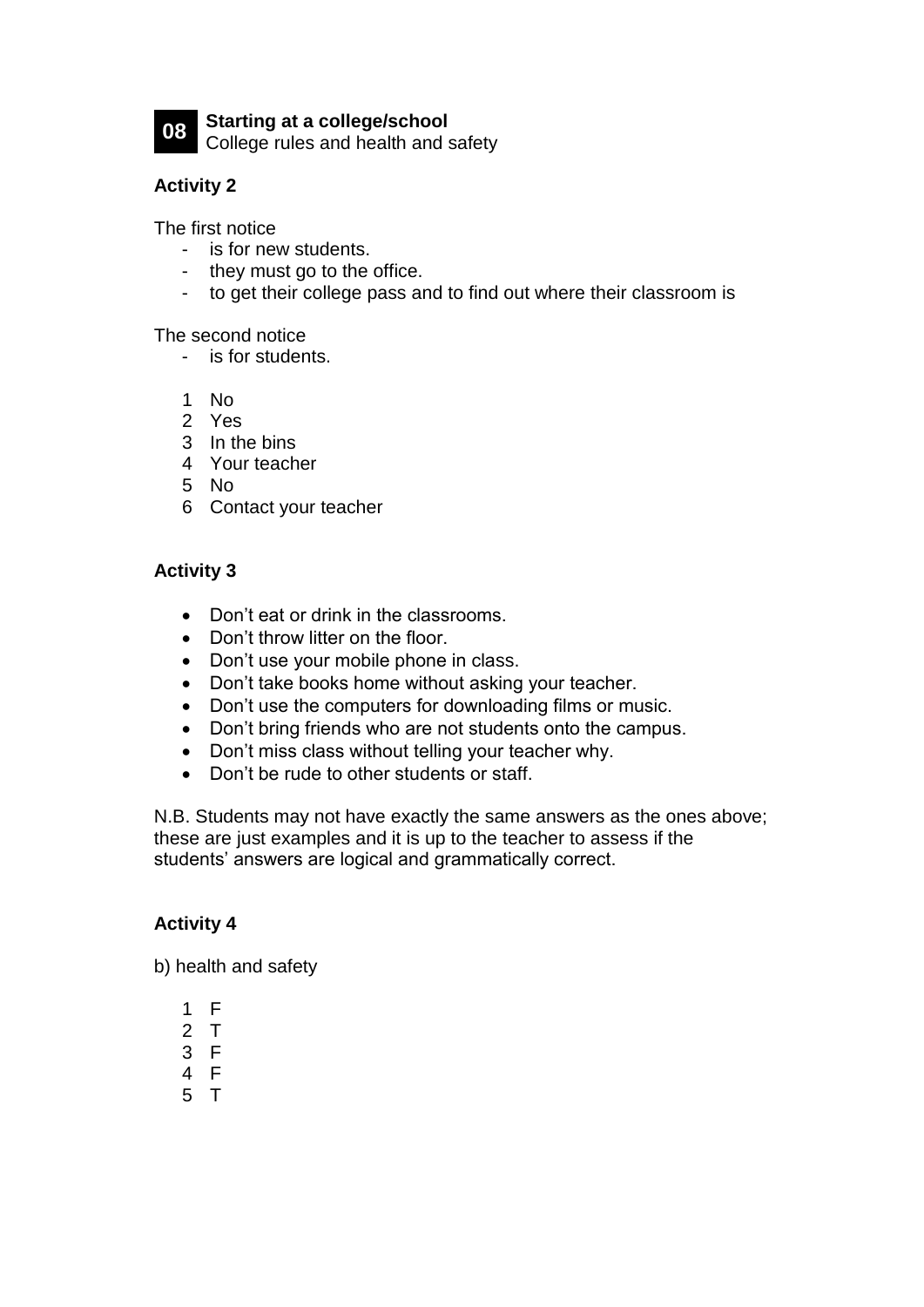#### **Activity 6**

- ❑ In future, please make sure that you turn off your phone before you come into the classroom. **4**
- ❑ In this situation you must tell the teacher at the beginning of the class that your phone may ring. **6**
- ❑ I have recently noticed that more and more students are using their mobile phones during the class. **2**
- ❑ Many thanks. **7**
- ❑ To all students: **1**
- ❑ The only exception to this rule is if you are expecting a very important call. **5**
- ❑ This is not acceptable as it disrupts the class. **3**

To all students:

I have recently noticed that more and more students are using their mobile phones during the class. This is not acceptable as it disrupts the class.

In future, please make sure that you turn off your phone before you come into the classroom. The only exception to this rule is if you are expecting a very important call. In this situation you must tell the teacher at the beginning of the class that your phone may ring.

Many thanks.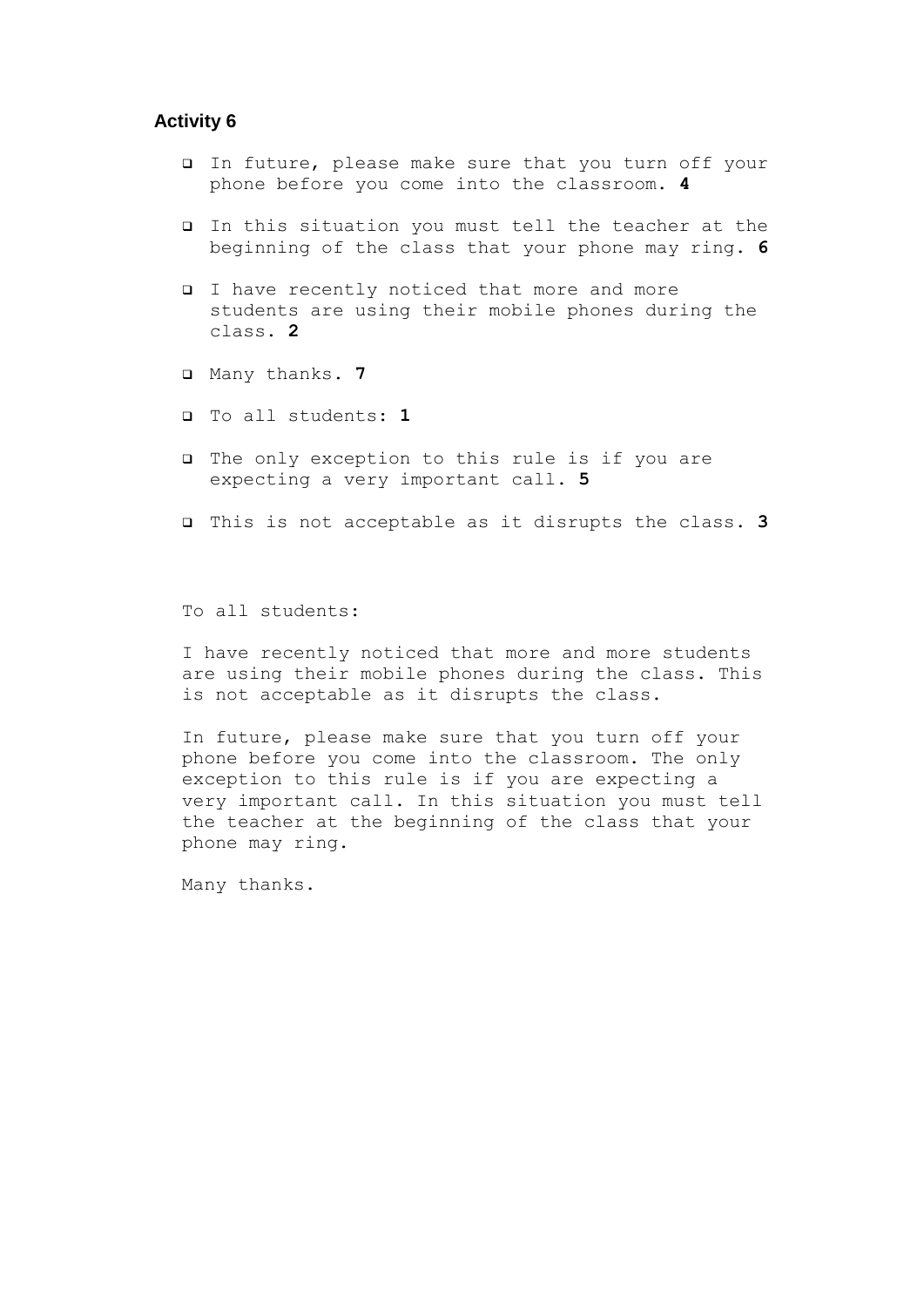**09 In the classroom** Classroom language

#### **Activity 2**

| 1. Work with            |             | a) three interesting questions |
|-------------------------|-------------|--------------------------------|
| 2. Note down            |             | b) teams                       |
| 3. Put the sentences    |             | c) out loud                    |
| 4. Get into             | <u>_b_</u>  | d) the text for the answers    |
| 5. Read the sentence    | <u>_C__</u> | e) in pairs                    |
| 6. Skim read            |             | f) your ideas                  |
| 7. Compare answers      | <u>_e_</u>  | g) a partner                   |
| 8. Scan                 | <u>_d_</u>  | h) what your partner thinks    |
| 9. Think of             | <u>_a_</u>  | i) the text quickly            |
| 10. Prepare             | <u>k_</u>   | j) on the internet             |
| 11. Find out            | h.          | k) a short talk                |
| 12. Look up the answers |             | I) in the correct order        |

#### **Activity 3**

Example answers — there could be many valid answers.

- 1 Could you speak a little slower, please?
- 2 Could you repeat the instructions, please?
- 3 Could you lend me a pen or pencil, please?
- 4 Could you move to your left, please?
- 5 Could you open the window, please?
- 6 Could you write it on the board, please?
- 7 Could you give me a handout, please?
- 8 Could you help me, please?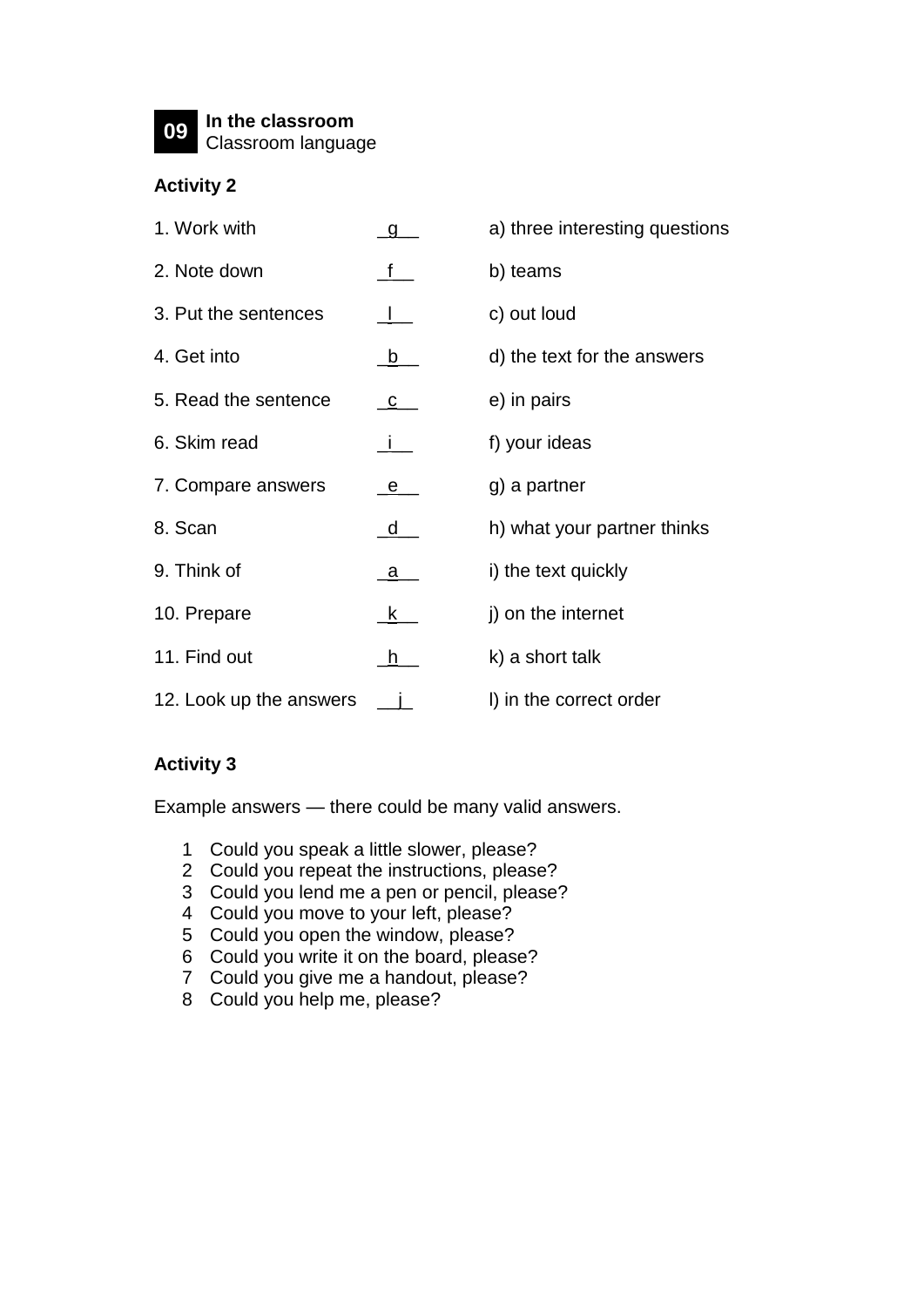#### **Activity 4**

- 1 You are going to work with a **partner.**
- 2 I'm going to give each student in the pair a **handout.**
- 3 The **texts** on the handouts are the same.
- 4 Each student has different **information** missing.
- 5 I'll **give** you 5 minutes to do this.
- 6 **Note down** the answers in the gaps.

#### **Activity 5**

- When you think you have all the answers, go back to the text and check. 8
- Read each question carefully and check any difficult vocabulary.  $-5$
- Next, skim read the article to see if you were right about the content.  $\frac{3}{2}$
- Finally, compare your answers with a partner.  $\underline{9}$
- Having read the article once, go to the comprehension questions.  $-4$
- First of all, look at the title and the picture.  $\underline{\hspace{1cm}} 1$
- As you find each answer in the text, underline it. 7
- Now, go back to the text and scan it to find the answers to the questions. 6
- Then, discuss with your partner what you think the article is going to be about.  $2$

#### **Activity 6**

First of all, please turn off all mobile phones. Secondly, make sure that any books or notes are in your bag and not on the table. You will only need a pen. Please don't use pencil or Tippex in the assessment. If you make a mistake, cross it out. When I give you your assessment paper, please write your name and today's date at the top. You will have 10 minutes to look at the questions. If there is anything you don't understand you can use a dictionary. You will then listen to the CD recording twice. Circle the answers you think are correct.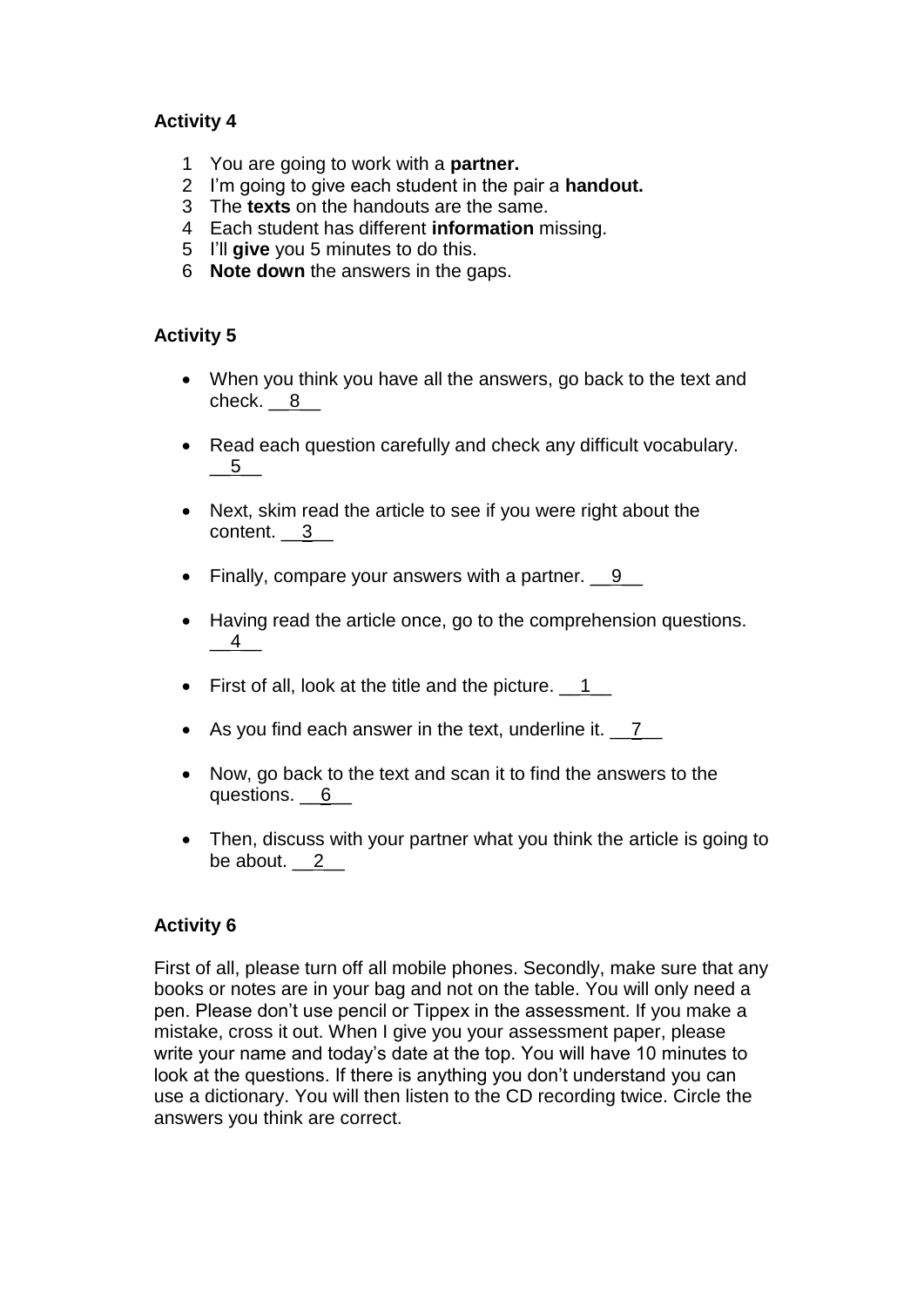

**10 Missing classes** Reasons for not attending class: illness/obligations

#### **Activity 1**

- 1 He has got a cold/the flu.
- 2 He has broken his leg.
- 3 He has got a headache.
- 4 He has got a temperature.

#### **Activity 2**

| <b>Phone Messages</b>                                                            |  |  |
|----------------------------------------------------------------------------------|--|--|
| <b>Time:</b> $9.05$ am<br><b>Date:</b> $25/2/2007$                               |  |  |
| <b>Name:</b> Dimitri Litvinenko <b>Class:</b> Advanced English                   |  |  |
| <b>Message for: Anne</b>                                                         |  |  |
| <b>Message:</b> Dimitri can't come to class today because he<br>has got the flu. |  |  |
| <b>Contact tel. number: 0770 462 1138</b>                                        |  |  |

#### **Activity 4**

- 1 She has to take her daughter to the doctor's.
- 2 She has to take her dog to the vet's.
- 3 She has to go for a blood test/have a vaccination/go to the doctor's.
- 4 He has to go to the dentist's.

#### **Activity 5**

Yes, missing a lot of classes is a problem.

- 1 No
- 2 Contact the college
- 3 Yes
- 4 The secretary
- 5 Your teacher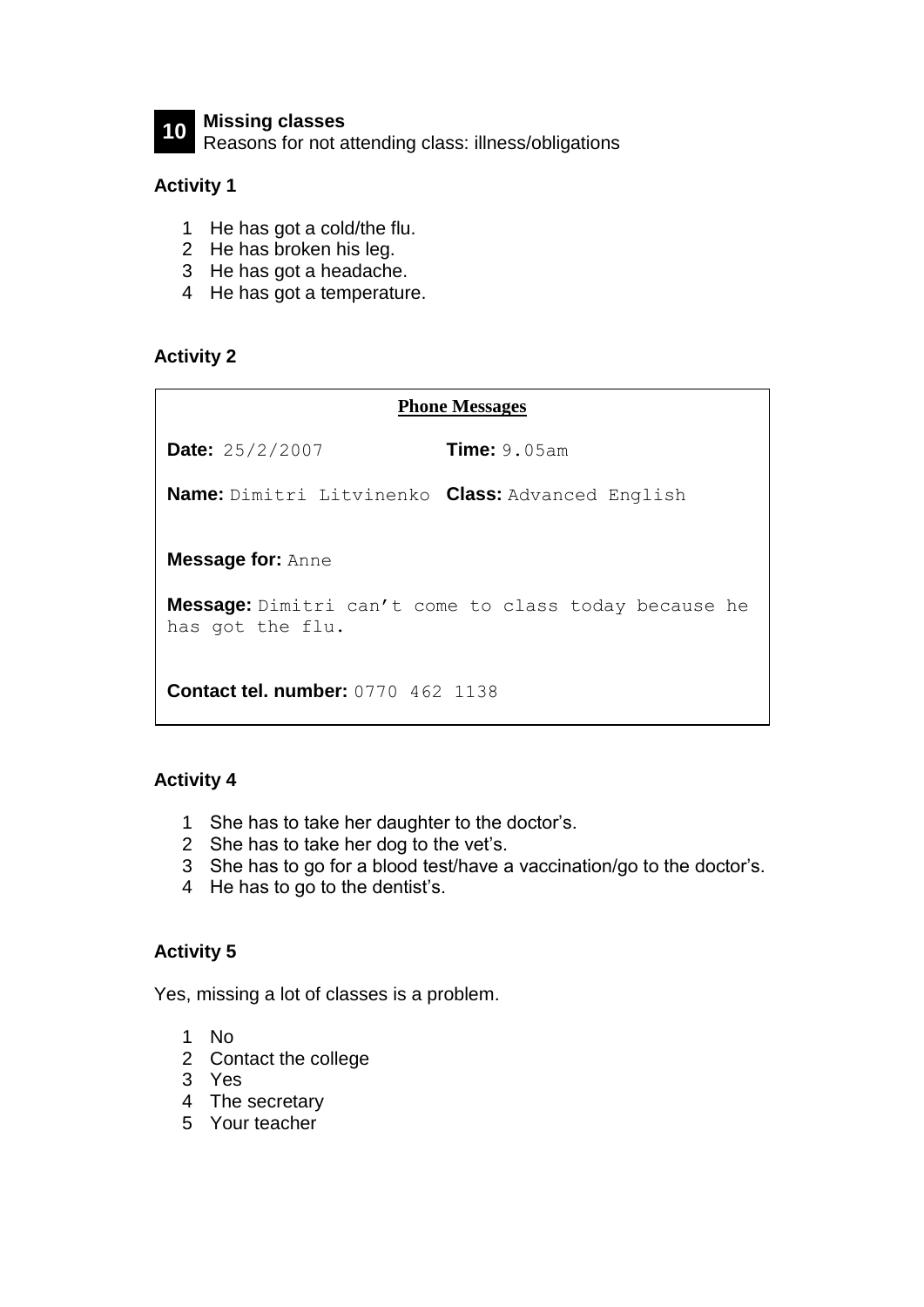

# **11 Starting work** Your first day at work

### **Activity 2**

Yes, she has got the job.

- 1 No
- 2 Monday 25 June
- 3 5 hours
- 4 No
- 5 Her National Insurance number
- 6 Bruno

### **Activity 3**

Fabio is the head waiter.

- 1 F
- 2 T
- 3 F
- 4 T
- 5 F
- 6 F

| <b>Base form</b> | Past simple | <b>Third form</b> |
|------------------|-------------|-------------------|
|                  |             |                   |
| be               | was/were    | been              |
| have             | had         | had               |
| see              | saw         | seen              |
| do               | did         | done              |
| speak            | spoke       | spoken            |
| study            | studied     | studied           |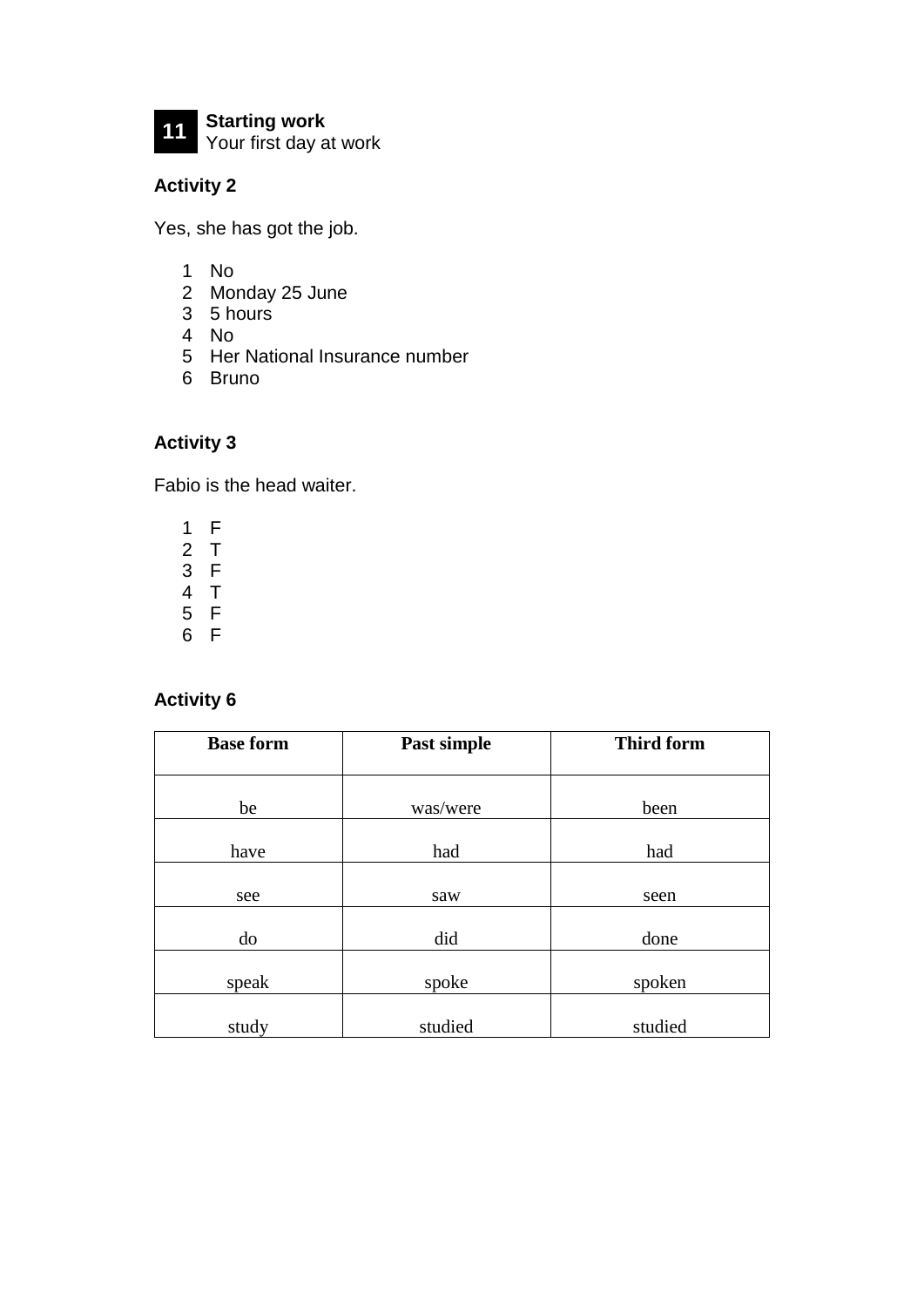**Dealing with problems at work** Problems, suggestions and solutions

#### **Activity 1**

- b)
- d)
- e)
- a)
- c)

### **Activity 2**

The notice is for staff who use the photocopier.

 T F F T F

#### **Activity 3**

Short action: jammed Long action: was making

- I **was doing** a delivery when the van broke down.
- I **was serving** a customer when the till-roll ran out.
- I **was taking** the pizza out of the oven when the fire alarm went off.
- I **was cleaning** the floor when I slipped over.
- I **was chopping** onions when I cut myself.
- I **was loading** the van when I dropped a box.

#### **Activity 4**

The hoover isn't working.

- The hallway
- Yesterday
- No, the cover
- The supervisor
- No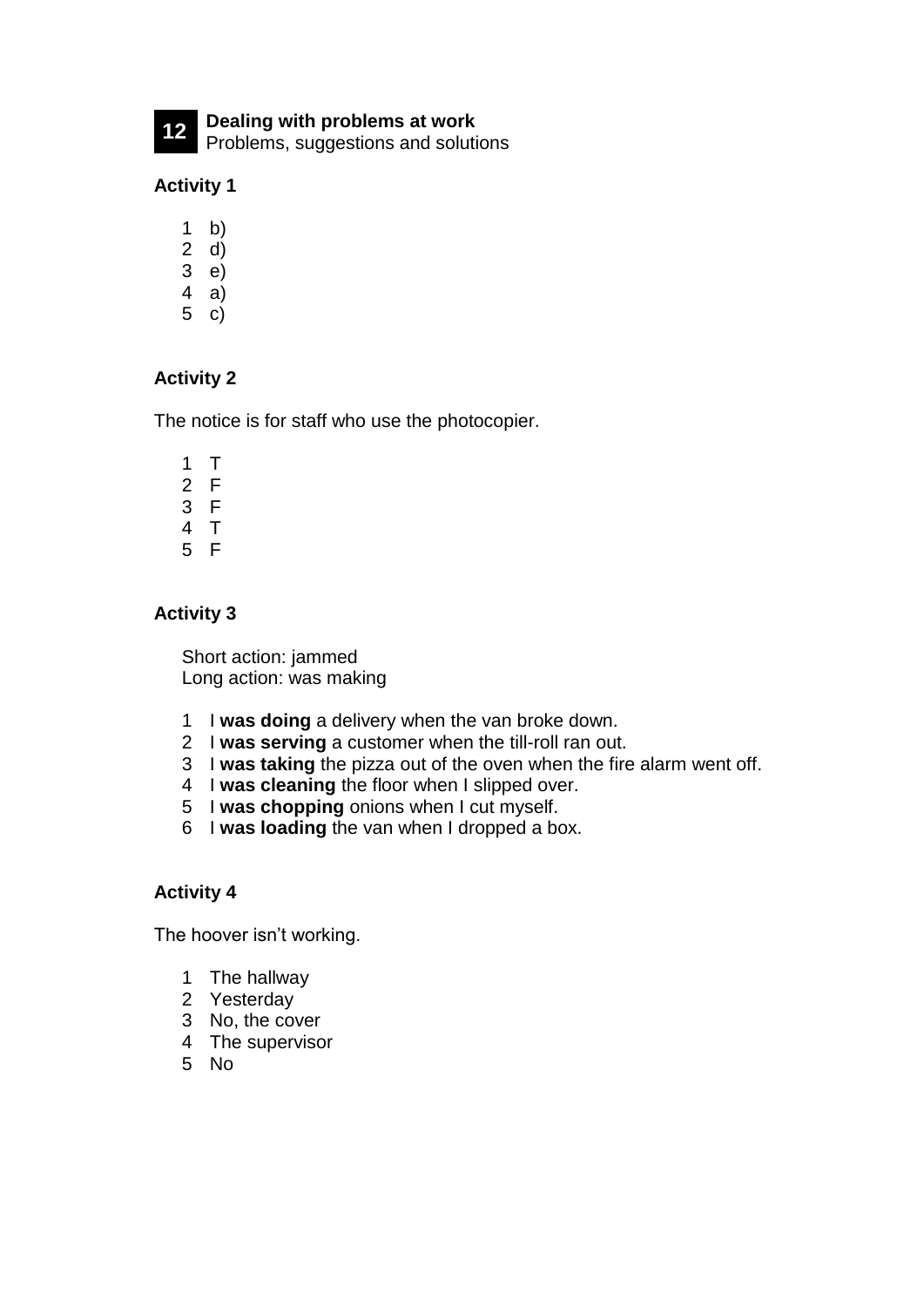

**Missing work** Responding to requests to work

#### **Activity 2**

- Thursday 19 May, 5 pm–6.30 pm
- In a supermarket
- Yes
- No
- No
- Richard

#### **Activity 3**

- F
- T
- T
- F
- T

- I can't work on Wednesday because **I'm going to the doctor's**.
- I can't cover your shift because **I'm working.**
- I can't work on Friday night because **I'm travelling to Skye for a wedding.**
- I can't stay late today because **I'm picking up my son from school.**
- I can't come in early tomorrow because **I'm meeting my bank manager.**
- I can't work overtime next week because **my mother is visiting.**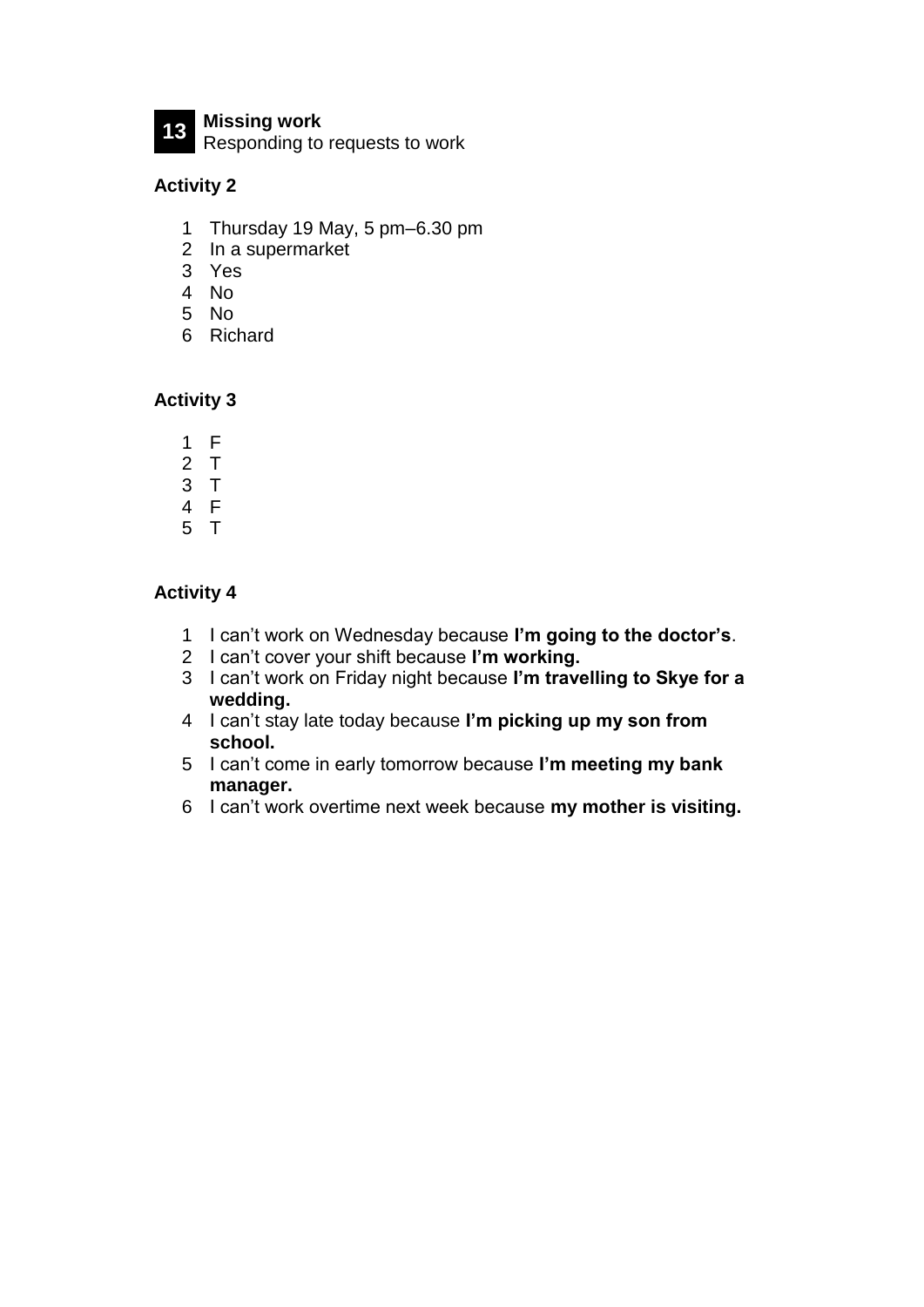

## **14 Moving on: work**

Improving work circumstances

#### **Activity 2**

He is mainly negative.

- 1 A year
- 2 Temporary
- 3 An hour by bus
- 4 A bigger company
- 5 Yes

#### **Activity 3**

- *I have been with the company for a year — I would like to be considered for promotion.*
- *My current position is very easy for me — I want more responsibility.*
- *I work very hard — I think that I deserve a pay-rise.*
- *I have very little job security I would like to have a permanent contract.*
- *I want to continue learning. I need more training.*

#### **Activity 4**

Shortbread, haggis and toffee

- 1 The Wild Haggis Company is bigger than **Murray's Shortbread**.
- 2 **Hall's Sweets** is the biggest company.
- 3 Hall's Sweets has more factories than **Murray's Shortbread**.
- 4 **The Wild Haggis Company** has the most factories.
- 5 The Wild Haggis Company is more international than **Murray's Shortbread**.
- 6 **Hall's Sweets** is the most international.
- 7 Hall's Sweets is older than **The Wild Haggis Company**.
- 8 **Murray's Shortbread** is the oldest company.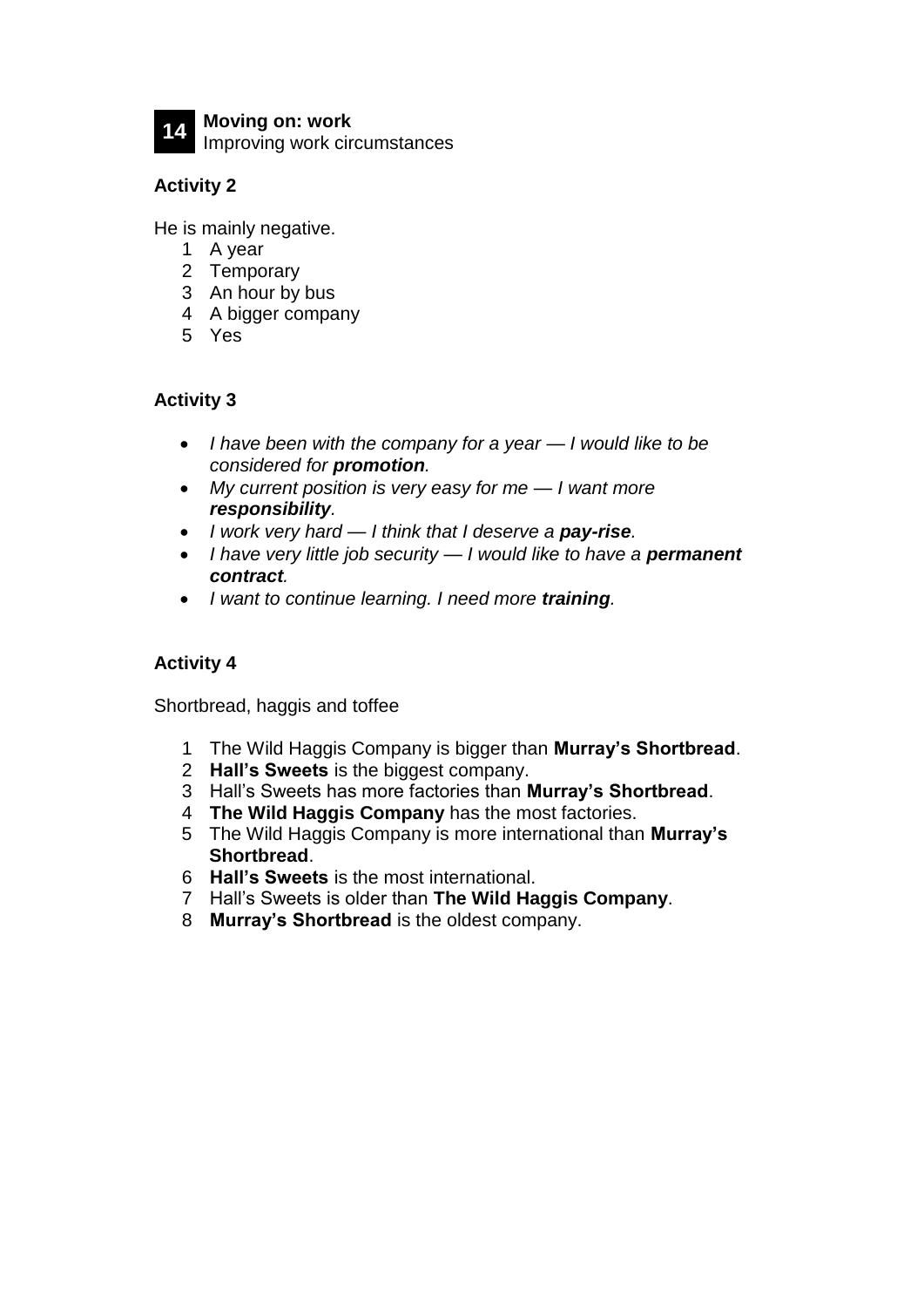#### **Activity 5**

17 Marchmont Road Edinburgh EH11 5DK

10 March 2007

Dear Mr **connolly**,

I am **writting** to inform you of my **desision** to resign from my position with The Edinburgh Jam Company.

Giving 2 weeks' notice, my last day of work will be the 24 **march** 2007.

While I believe that I am moving for good reasons, I am sorry to leave and I thank you for your help during my time with the **compani**.

**Pleese** let me know the arrangements for returning my uniform and factory **pass**

**yours** sincerely

Chen Xiu

Punctuation errors: Connolly, March, pass., Yours

Spelling errors: writing, decision, company, please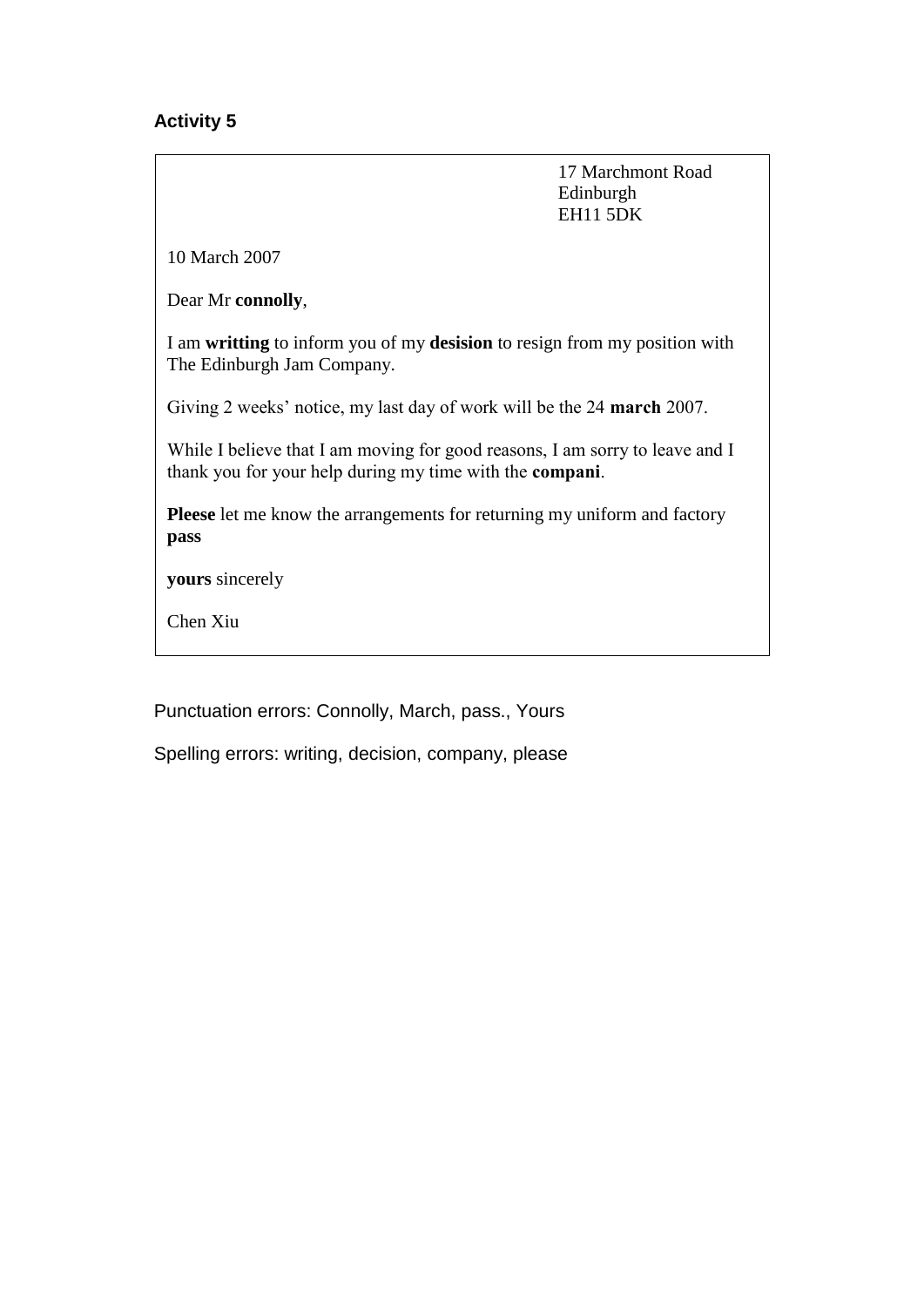**Review: work** Vocabulary and language review

#### **Activity 1**

- c)
- d)
- g)
- e) a)
- b)
- f)

#### **Activity 2**

- I work in a restaurant, so I don't work 9 to 5 I work **shifts**.
- My **salary** is very low I want a pay-rise.
- My boss is very happy with me hopefully I'll get a **promotion**.
- The best thing about my job is my **colleagues** they are all very nice.
- We are very busy this week, so I'm going to have to work **overtime**.
- It is important to talk about your **personal qualities** in a job interview.

#### **Activity 4**

Example questions

- Where do you work?
- What are your duties?
- What hours do you work?
- Do you get any training?
- What skills do you need to get this job?
- What work experience do you need to get this job?
- What personal qualities are needed in this job?
- What job did you do before this one?
- What kind of contract do you have?
- Why are you doing this job?
- Do you have any opportunities for promotion?
- What job would you like to do in the future?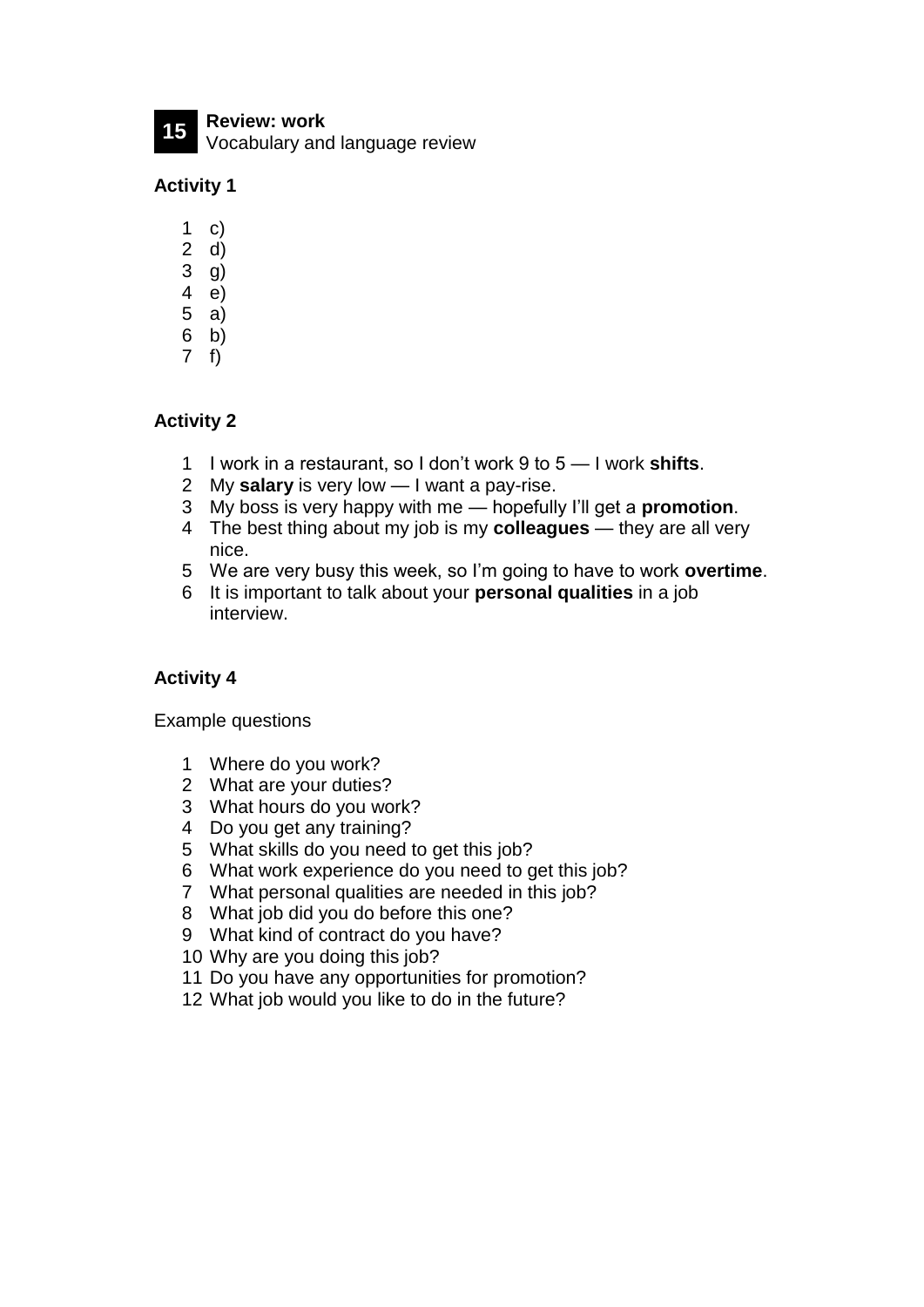

**Having a tutorial** Present circumstances and future objectives

#### **Activity 1**

The letter is about organising tutorials.

- Three weeks
- Problems and objectives
- Next week
- 15 minutes
- No

#### **Activity 2**

Yes, Salim is happy in the class.

- F
- F
- F
- T
- T

- Where **are you living?** I'm living in Livingston.
- Are **you working**? Yes, I'm working in my uncle's newsagent's.
- Are **you enjoying the class?** Yes, I'm enjoying the class.
- Are **you having any problems?** Yes, I'm just having one or two problems.
- What **are you finding difficult?** I'm finding the homework difficult.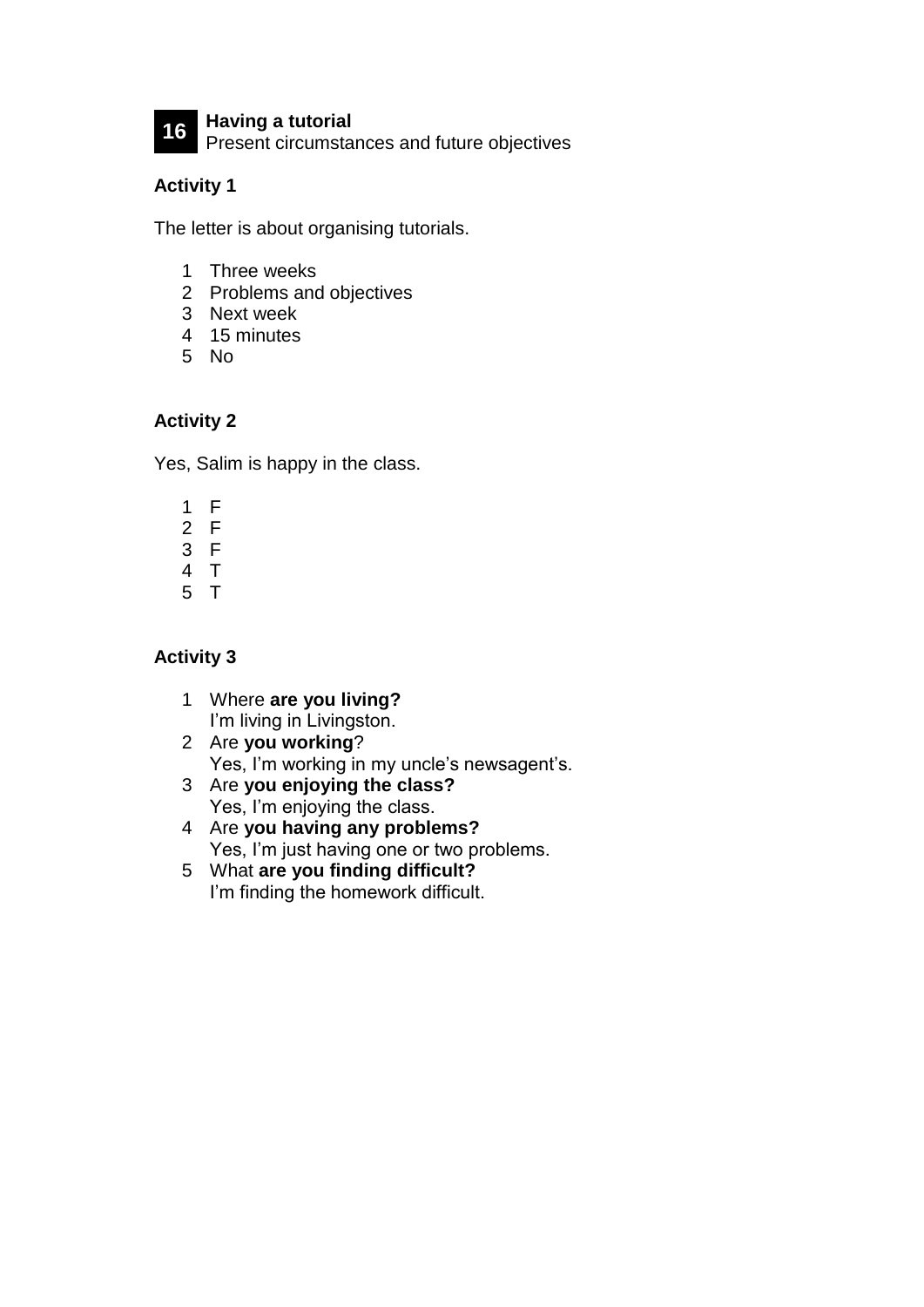#### **Activity 4**

- 1 I want to speak more fluently.
- 2 I would like to improve my listening skills.
- 3 I need to build my vocabulary.
- 4 I want to get some English qualifications.
- 5 It is important for me to gain more confidence.

**4)** You should prepare for an Access 3 assessment.

- **1)** You should try to speak English at every opportunity.
- **5)** You shouldn't feel embarrassed if you make mistakes.
- **2)** You should listen to the radio and watch films in English.
- **3)** You should try to learn 10 new words every day.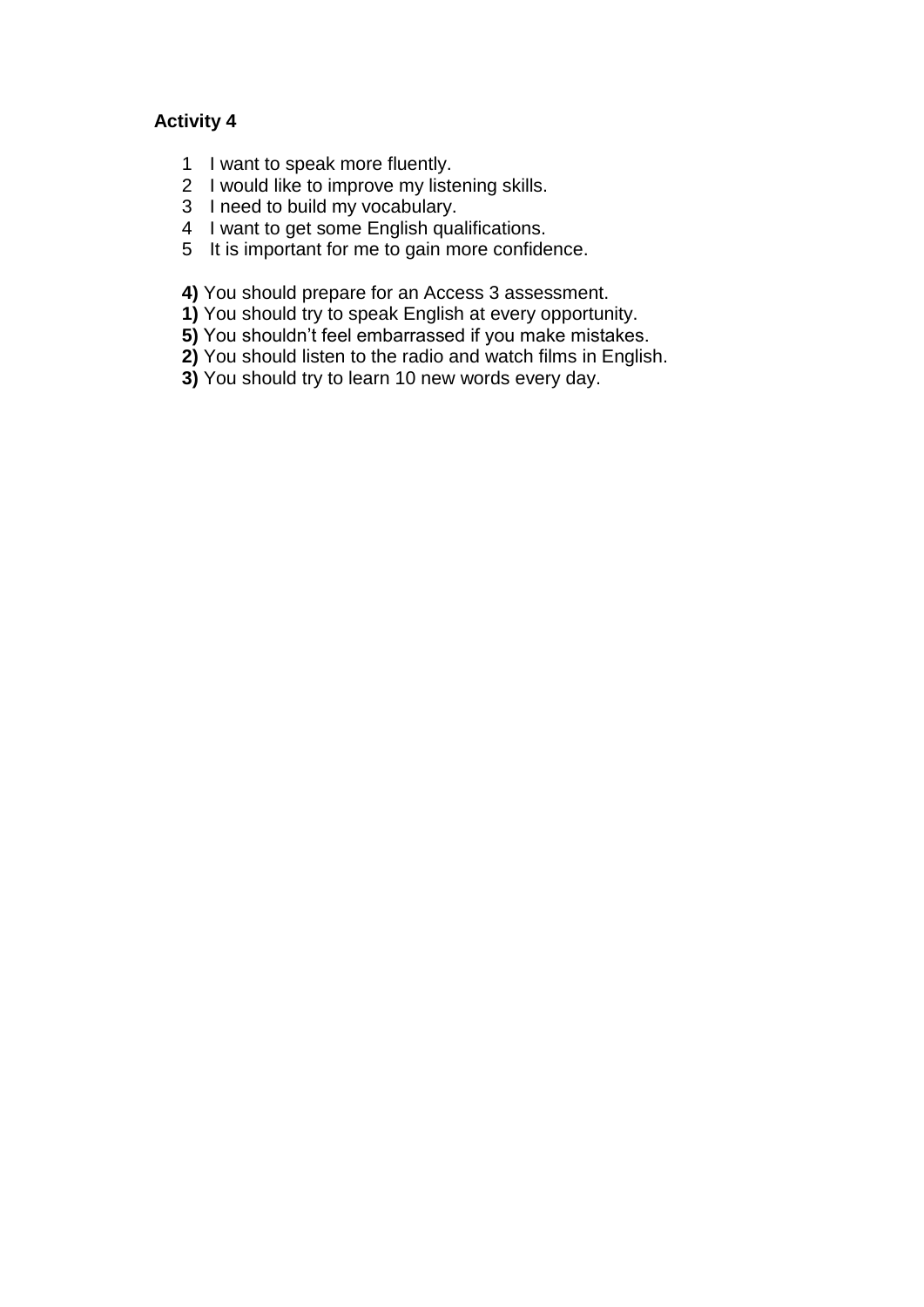**17 Study skills** Learning to learn

**Activity 1**

1 f 2 h 3 e 4 c 5 g 6 a

- 7 b
- 8 d

#### **Activity 2**

This part of the workshop is about: how to organise your handouts.

- Use a highlighter pen.  $\underline{\hspace{1cm}} 5$
- Punch all worksheets. 1
- Write down the homework at the back of your file. 7
- Name and date all worksheets. 2\_
- Use dividers. 6
- Put the newest worksheet on top.  $\underline{4}$
- Put all worksheets in a ring-binder.  $\frac{3}{2}$

- 1 I'm going to **buy a ring-binder.**
- 2 I'm going to **buy a highlighter pen.**
- 3 I'm going to **file my college work better.**
- 4 I'm going to **date all my worksheets.**
- 5 I'm going to **keep the worksheets in the right order**.
- 6 I'm going to **write the homework down in one place.**

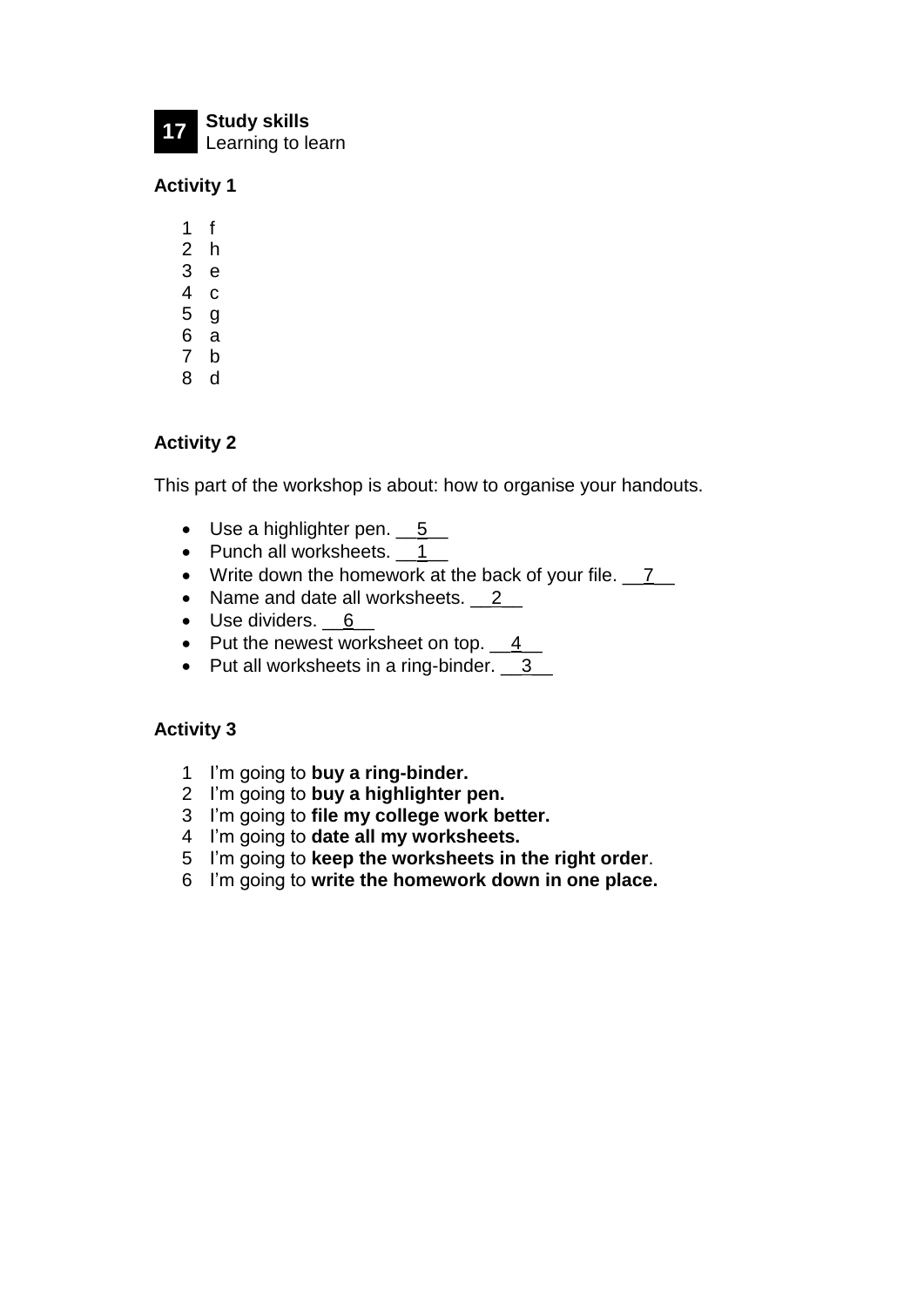#### **Activity 5**

The text is about a good place to study.

- Make sure the room is not too hot or cold for you.  $\underline{\hspace{1cm}}6$
- It's not a good idea to try to listen to the radio whilst studying.  $\frac{2}{2}$
- Make sure you have enough light.  $\frac{7}{2}$
- A comfortable chair is very important. 18
- Turn off your mobile while studying.  $\frac{3}{2}$
- Don't keep your pens and pencils in another room. \_\_\_5\_
- Prepare a timetable for using your place of study.  $1 \qquad 1$
- A very small table is not good for studying.  $4 \qquad 4$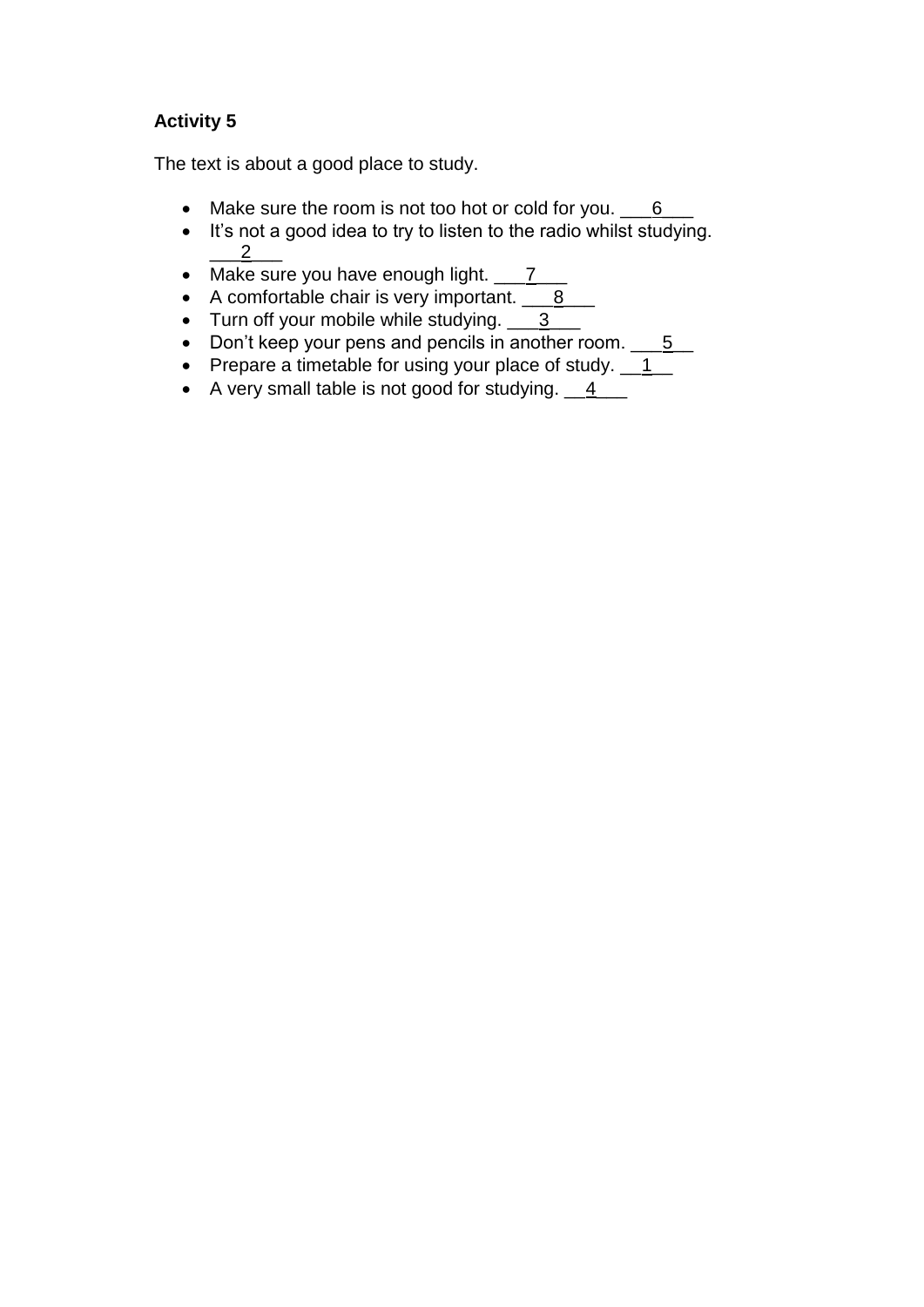**Academic skills** Class and exam skills

#### **Activity 2**

- 2004
- In her English course
- Speaking, listening, reading, writing
- Her young son
- Two
- Computing

#### **Activity 3**

No, Rose isn't happy about the idea of doing an assessment.

- b
- c
- c
- a
- a

- If you do practise assessments **you will know what to expect in the real assessment.**
- If you speak a lot in class **you will improve your fluency.**
- If you borrow readers **your reading skills will improve.**
- If you watch films in English **you will improve your listening skills.**
- If you write down new vocabulary in your notebook **it will help you to remember new words.**
- If you don't come to class **you will lose your place on the course.**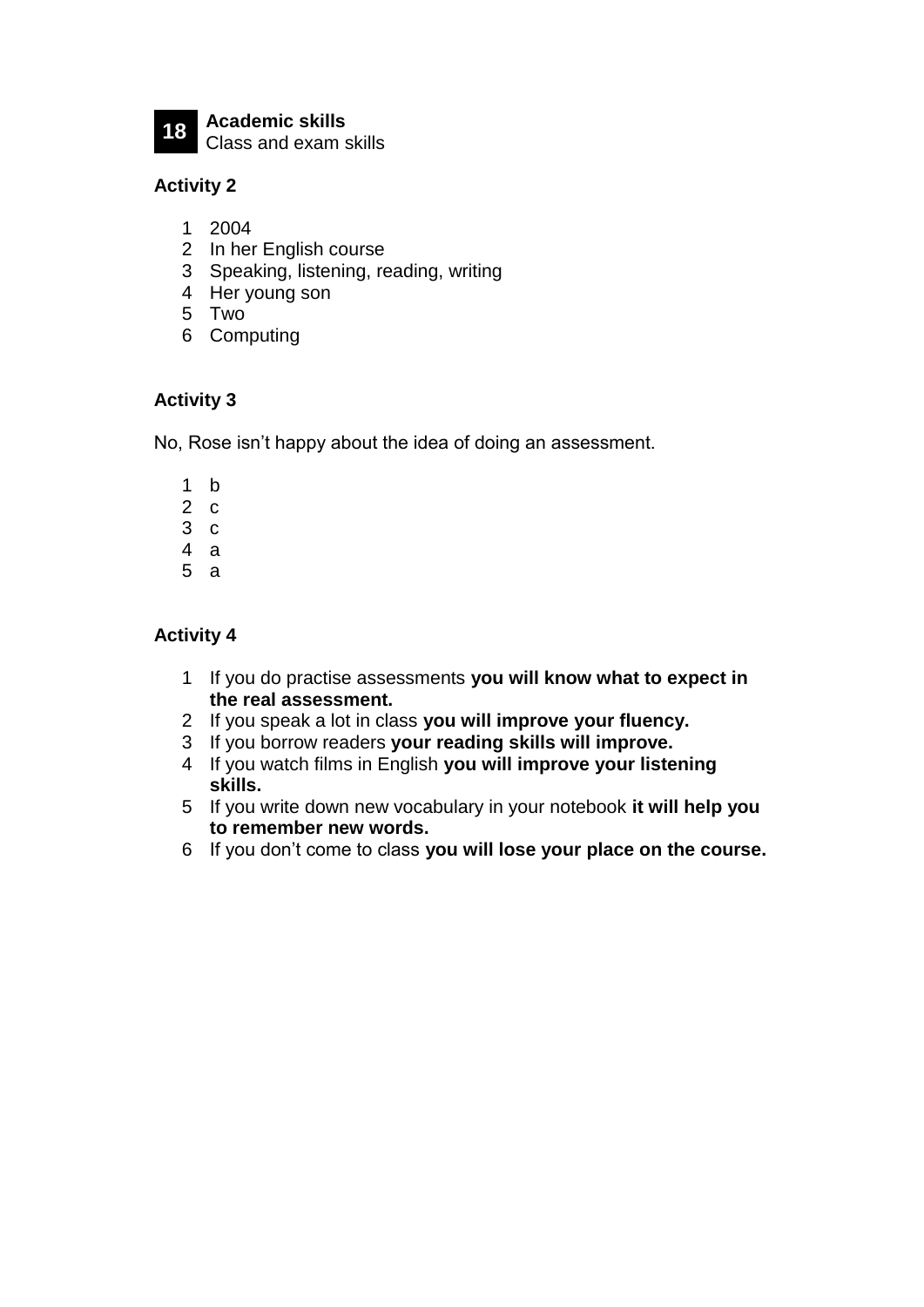

#### **Activity 2**

He is describing his time at college.

- 1 Nervous
- 2 No
- 3 An hour
- 4 He worked every evening.
- 5 Yes
- 6 He is going to start applying for jobs.

#### **Activity 3**

He has been studying cookery.

| Length of course            | <b>Negative</b> |
|-----------------------------|-----------------|
| Timetable                   | <b>Positive</b> |
| Teaching                    | <b>Positive</b> |
| <b>Class-mates</b>          | <b>Positive</b> |
| Preparation for assessments | <b>Positive</b> |
| Homework                    | <b>Negative</b> |
| College facilities          | <b>Positive</b> |
| Classroom                   | <b>Negative</b> |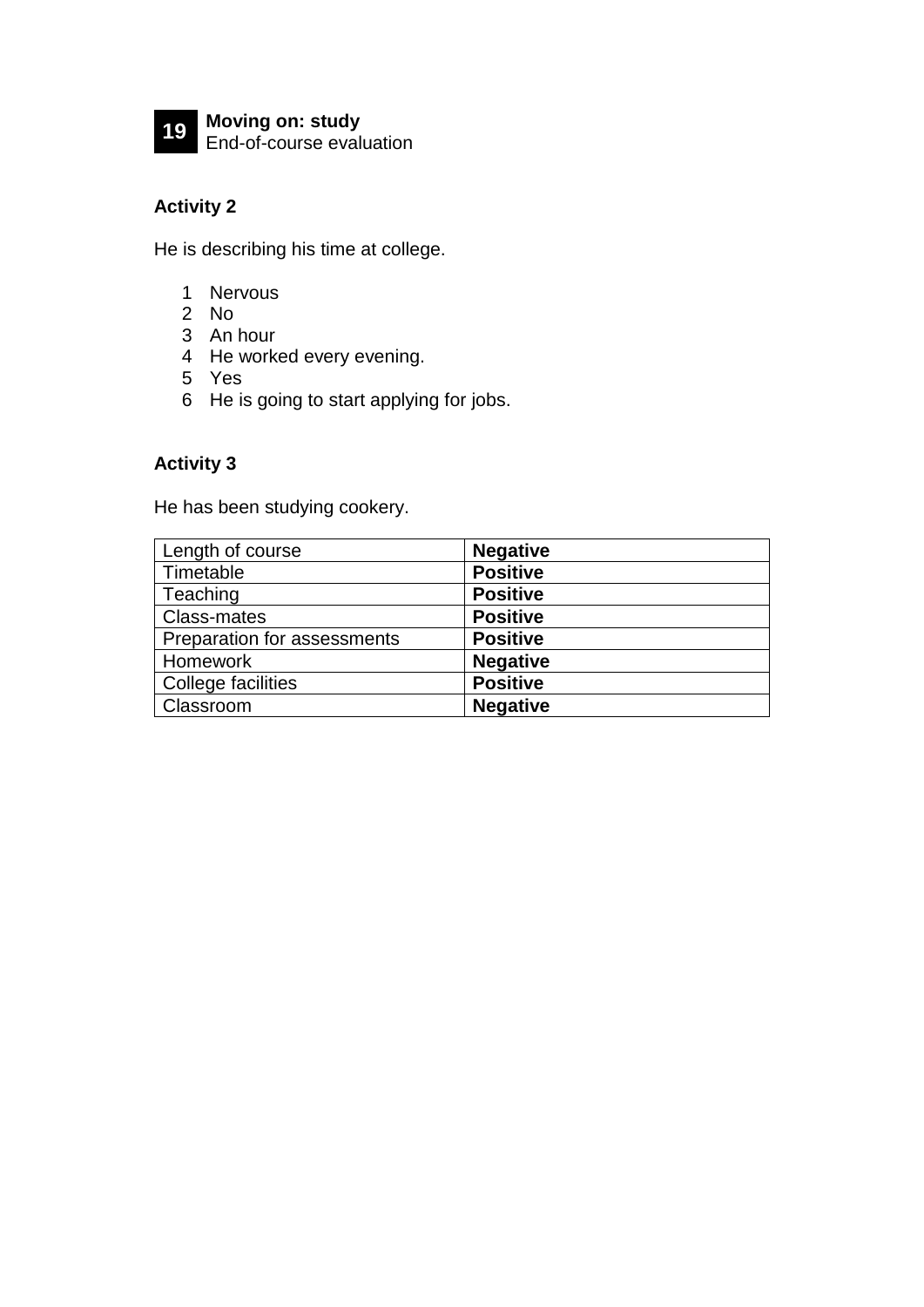#### **Activity 4**

It is to a teacher / Katherine. It is from a student / Jonathan. It is about a reference.

Hi Katherine,

I hope you are well. I'm fine here but missing the classes.

I'm writing **because** I'm in the process of applying for a job with a company in Dundee. They sent me the application form the other day **and** on it they ask for two referees. One has to be work-related **but** the other one can be academic. Could I put you down as one of my referees, please?

The job is with a bus company and I would be working as an office administrator. It looks like a nice place to work and it is well-paid **too**. I think I could do the job well **so** I would appreciate your help in getting it.

I look forward to hearing from you soon.

**Jonathan**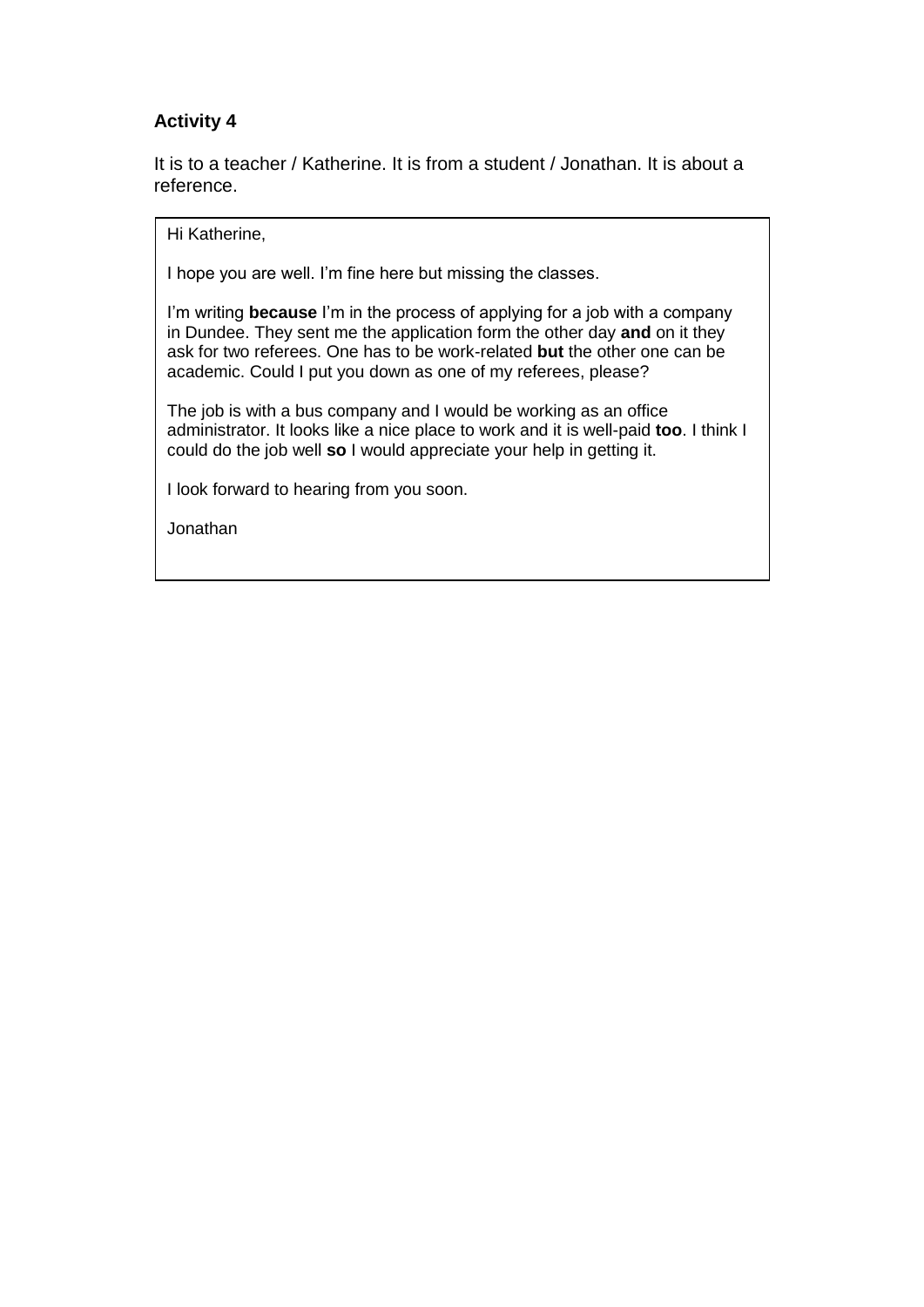**20 Review: study** Vocabulary and language review

#### **Activity 1**

- 1 Worksheet
- 2 Skim
- 3 Subjects
- 4 Qualification
- 5 Brochure
- 6 Semester
- 7 Register

#### **Activity 2**

- 1 Look up
- 2 Compare
- 3 Note down
- 4 Underline
- 5 Apply
- 6 Attend
- 7 Discuss
- 8 Find out

#### **Activity 3**

This is a beginner's Arabic class. It is a three-month course and it runs from April to June. The classes are on Monday and Wednesday evenings from 6.30 to 9pm. You don't need to have any Arabic to join the class as it is for complete beginners. The course focuses on basic communication and grammar and is taught by a native speaker. It costs £150, which includes a course-book, and at the end of the course you will receive a certificate of attendance. To register for the course you must fill in an application form and send it to the college before the end of February. You can get an application from our website or by phoning us on 0131 664 8737.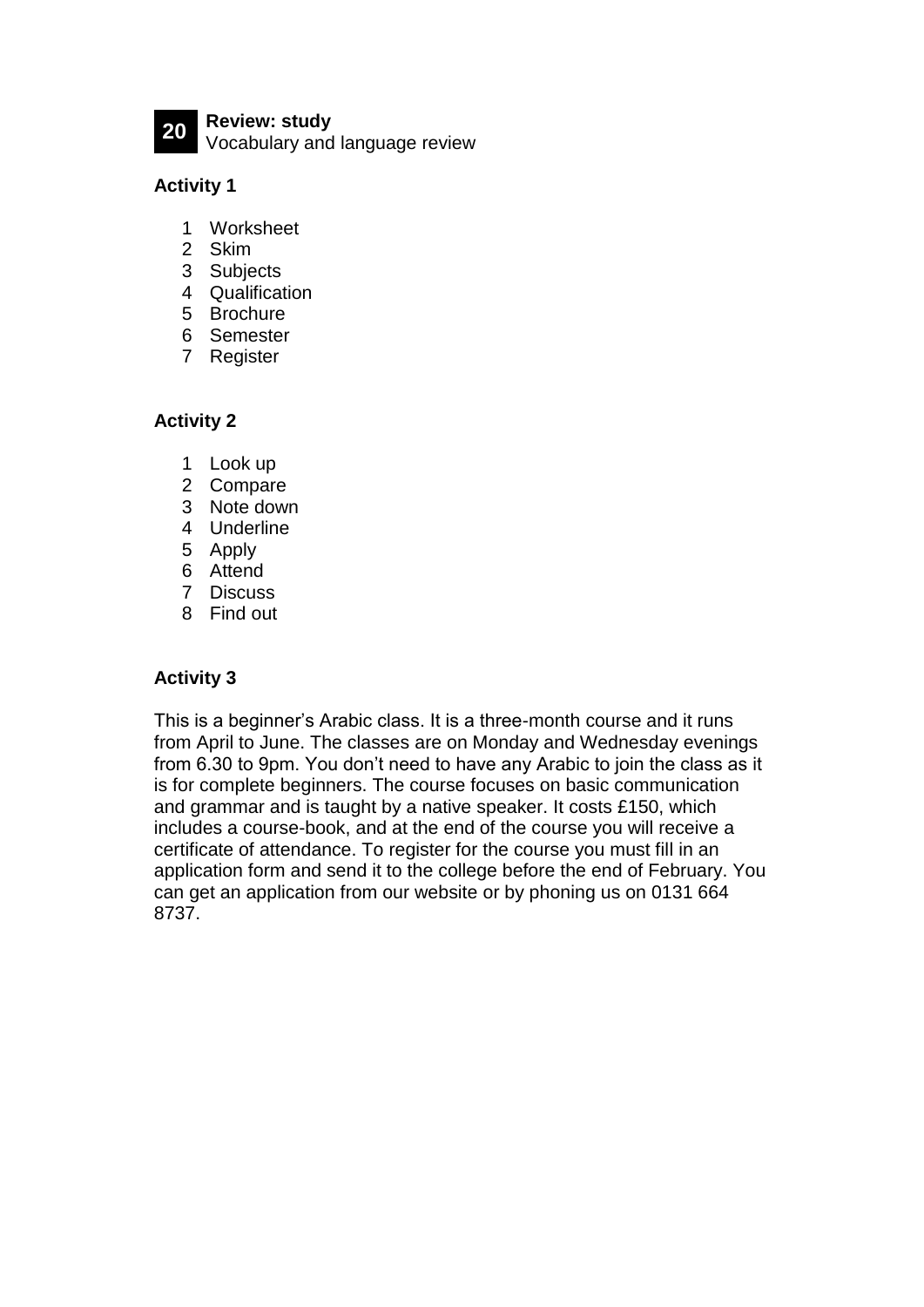## **Listening CD track index**

| <b>Lesson Number</b>           | <b>Track Number</b> |
|--------------------------------|---------------------|
| Introduction to unit           | Track 1             |
| Lesson 1                       | Track 2             |
| <b>Activity 3</b>              |                     |
| Lesson 1                       | Track 3             |
| <b>Activity 5</b>              |                     |
| Lesson 2                       | Track 4             |
| <b>Activity 4</b>              |                     |
| Lesson 3                       | Track 5             |
| <b>Activity 4</b>              |                     |
| Lesson 4                       | Track 6             |
| <b>Activity 2</b>              |                     |
| Lesson 5                       | Track 7             |
| <b>Activity 3</b>              |                     |
| Lesson 6                       | Track 8             |
| <b>Activity 4</b>              |                     |
| Lesson 7                       | Track 9             |
| Activity 5                     |                     |
| Lesson 8                       | Track 10            |
| <b>Activity 4</b>              |                     |
| Lesson 9                       | Track 11            |
| <b>Activity 4</b><br>Lesson 10 | Track 12            |
| <b>Activity 2</b>              |                     |
| Lesson 11                      | Track 13            |
| Activity 3                     |                     |
| Lesson 12                      | Track 14            |
| <b>Activity 4</b>              |                     |
| Lesson 13                      | Track 15            |
| <b>Activity 3</b>              |                     |
| Lesson 13                      | Track 16            |
| Activity 5                     |                     |
| Lesson 14                      | Track 17            |
| <b>Activity 2</b>              |                     |
| Lesson 16                      | Track 18            |
| <b>Activity 2</b>              |                     |
| Lesson 17                      | Track 19            |
| <b>Activity 2</b>              |                     |
| Lesson 17                      | Track 20            |
| <b>Activity 3</b>              |                     |
| Lesson 18                      | Track 21            |
| <b>Activity 3</b>              |                     |
| Lesson 19                      | Track 22            |
| <b>Activity 3</b>              |                     |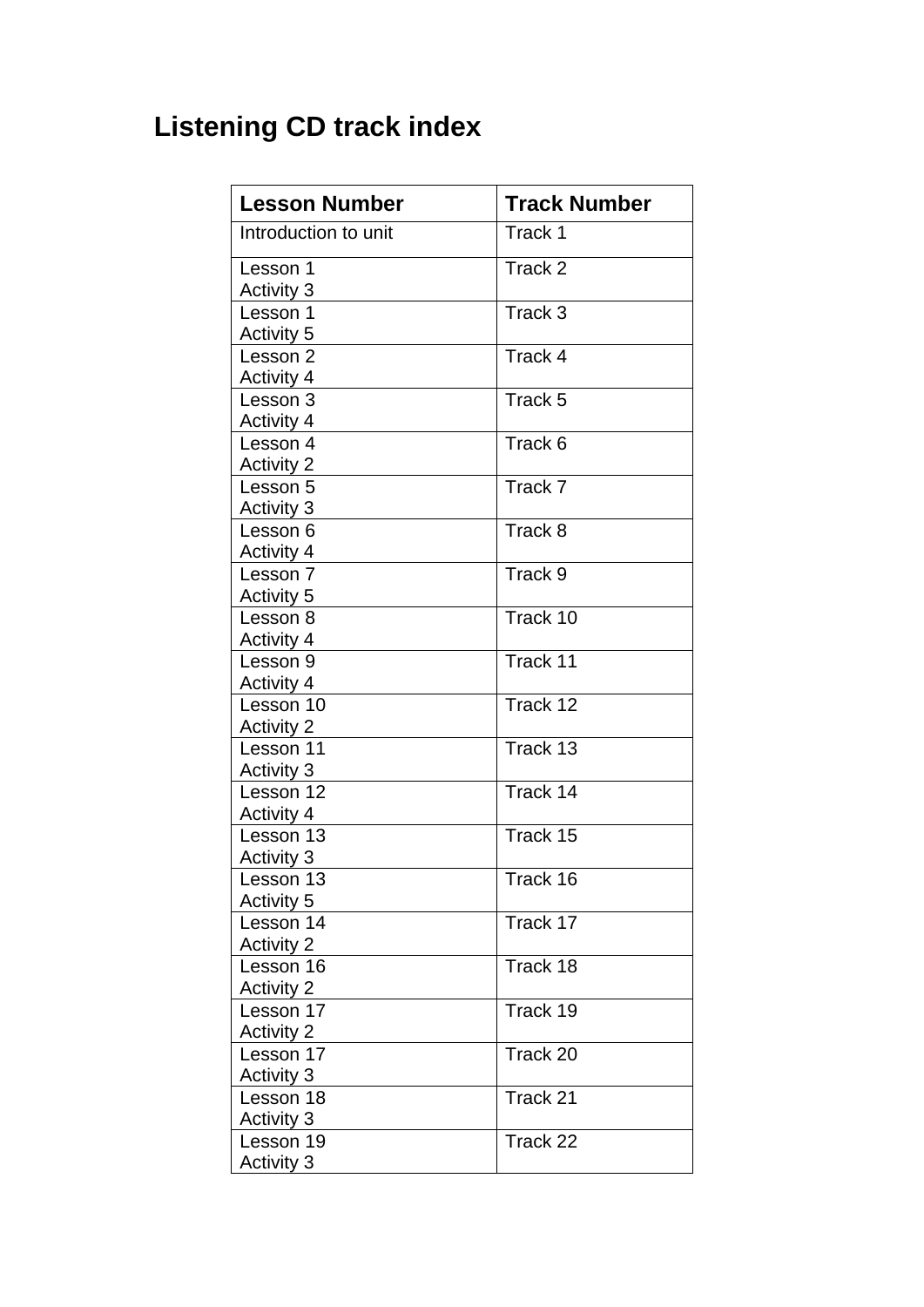## **Tapescripts**



#### **Activity 3: Track 2** (*The speaker is a young Scottish woman.*)

Hi, my name's Elizabeth and I'm a nurse. I work full-time at the Royal Infirmary in Edinburgh. I usually work 5 days a week from 8am to 4pm, but sometimes I have to work the night shift, which means working from 9pm to 6am. I also have to work alternate Saturdays.

I am responsible for one ward in the hospital and my duties include regularly checking the patients, giving them their medicine and discussing their progress with the doctors. I also have to deal with visitors to the ward and make the beds, but I don't have to clean the ward or give the patients their food; there are different members of staff for that.

My job is certainly hard work, but I like it a lot because I know I'm helping people.

**Activity 5: Track 3** *(Pilar is a young Mexican woman. Roman is a middleaged Polish man.)*

| Pilar: | Hi, I'm Pilar. Nice to meet you.                                  |
|--------|-------------------------------------------------------------------|
| Roman: | Hi Pilar. I'm Roman. Nice to meet you too.                        |
| Pilar: | So, tell me Roman, what do you do?                                |
| Roman: | I'm a lorry driver.                                               |
| Pilar: | Oh, really? That must be hard work.                               |
| Roman: | It can be. I usually have to drive very long distances and I      |
|        | often have to drive at night, but I enjoy driving so it's not too |
|        | bad.                                                              |
| Pilar: | Where do you have to go?                                          |
| Roman: | Most of the time I drive around Scotland, but sometimes I         |
|        | have to drive down to England too.                                |
| Pilar: | Do you ever have to go abroad?                                    |
| Roman: | No, I never have to go out of the UK for work, which is good.     |
| Pilar: | So, how many hours do you work a week?                            |
| Roman: | On average, I'd say about 55.                                     |
| Pilar: | Quite a lot!                                                      |
| Roman: | Yes, in fact, I have to go to work now.                           |
| Pilar: | Well, it was nice talking to you Roman.                           |
| Roman: | Yes, hope to see you again some time.                             |
| Pilar: | Bye then.                                                         |
| Roman: | Bye.                                                              |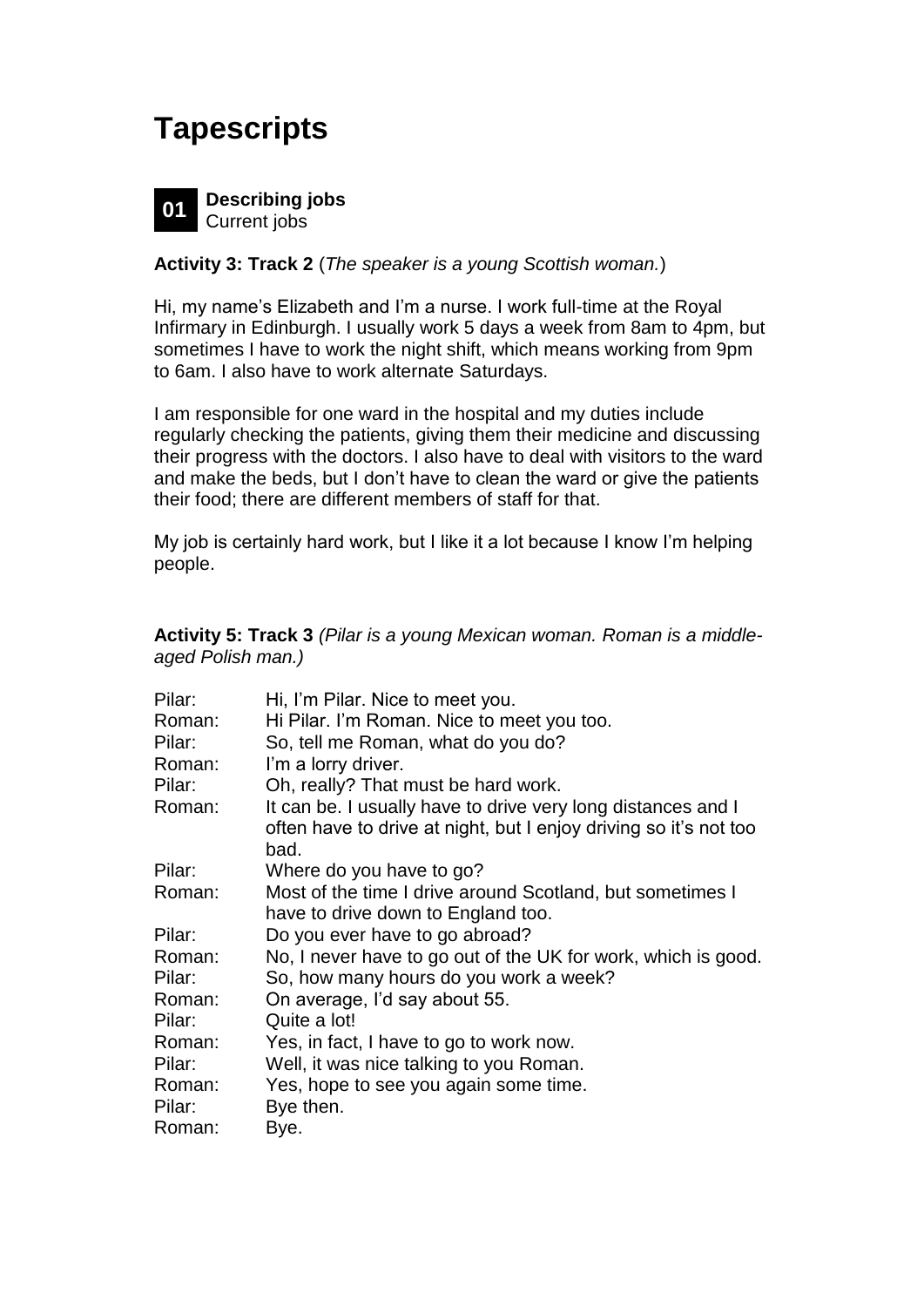# **02 Describing jobs** Ideal jobs

**Activity 4: Track 4** *(The careers adviser is a Scottish woman. Miriam is a Scottish woman.)*

| Careers adviser: | Good morning.                                           |
|------------------|---------------------------------------------------------|
| Miriam:          | Good morning. I have an appointment to see a            |
|                  | careers adviser.                                        |
| Careers adviser: | Ok, what's the name, please?                            |
| Miriam:          | Miriam Mackenzie.                                       |
| Careers adviser: | Oh yes, come and have a seat.                           |
| Miriam:          | Thank you.                                              |
| Careers adviser: | So, Miriam, are you working at the moment?              |
| Miriam:          | Yes, I'm working as a cleaner.                          |
| Careers adviser: | Ok, and are you happy in that kind of job, or would     |
|                  | you like to find something different?                   |
| Miriam:          | I'd really like to work with children, but I'm not sure |
|                  | what I can do because I don't have any qualifications.  |
| Careers adviser: | Would you like to work with younger children?           |
| Miriam:          | Yes, I get on well with young kids.                     |
| Careers adviser: | How about working as a playworker. There are often      |
|                  | jobs available in after-school clubs and you don't      |
|                  | usually need qualifications, just a police check.       |
| Miriam:          | That sounds interesting.                                |
| Careers adviser: | Would you like me to get you some information about     |
|                  | that kind of work?                                      |
| Miriam:          | Yes, that would be great. Thanks.                       |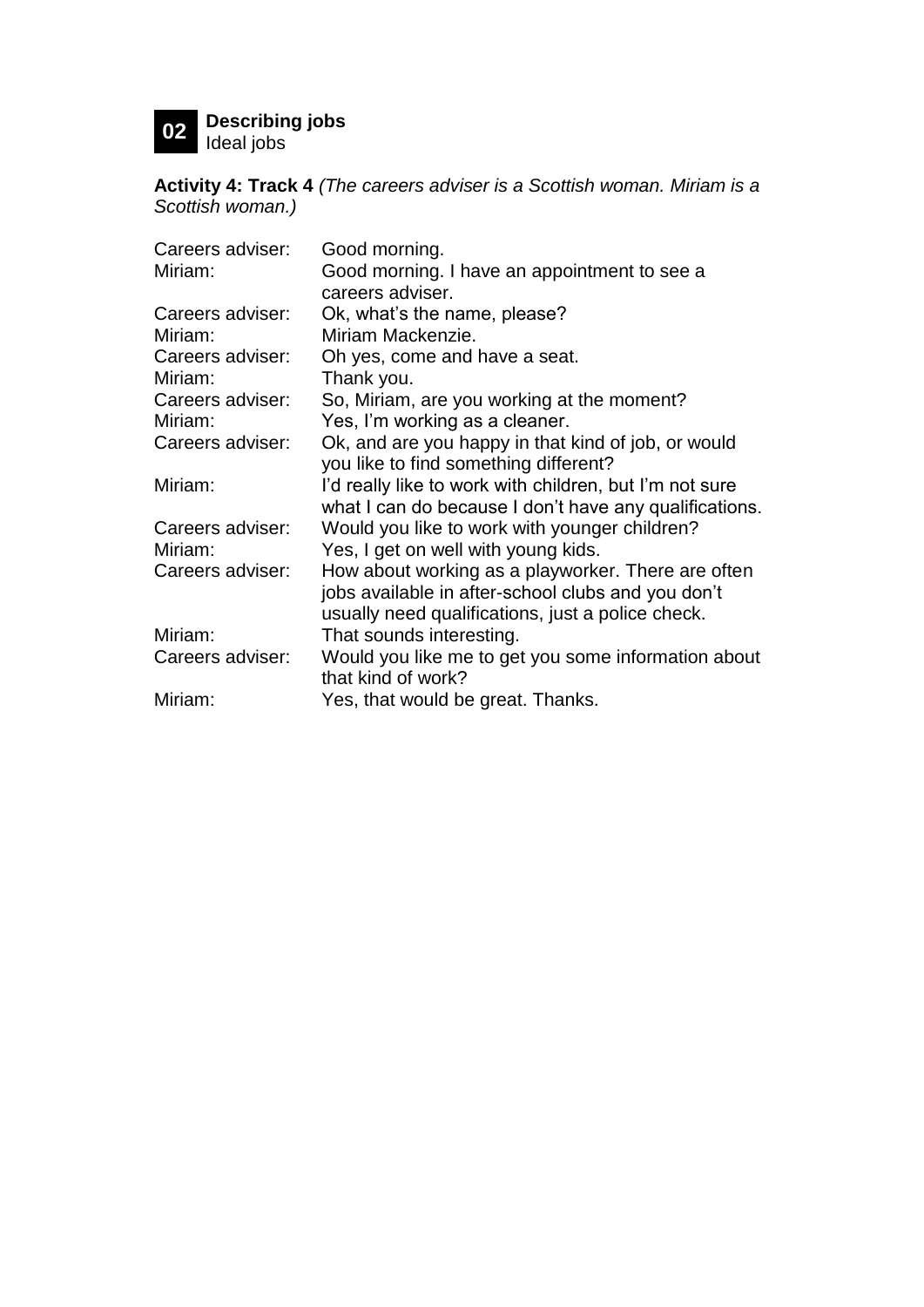**03 Finding out about jobs** Requesting information

**Activity 4: Track 5** *(Hagir is an Arabic-speaking woman. Ben is a Scottish man.)*

| Hagir: | Hi, Ben. How are you?                                                                                 |
|--------|-------------------------------------------------------------------------------------------------------|
| Ben:   | Fine thanks. And you?                                                                                 |
| Hagir: | Great. I'm happy because I've got some information about a<br>really nice job.                        |
| Ben:   | What kind of job?                                                                                     |
| Hagir: | Working as a tour guide on the Royal Yacht Britannia.                                                 |
| Ben:   | Wow! Sounds good. Is it a full-time position?                                                         |
| Hagir: | No, part-time unfortunately, but the pay is good so I don't<br>really mind.                           |
| Ben:   | How much do they pay then?                                                                            |
| Hagir: | Well, it's £8.25 an hour.                                                                             |
| Ben:   | Not bad. Is it a permanent position?                                                                  |
| Hagir: | Yes, that's why it's so good, and it starts in a couple of<br>weeks too.                              |
| Ben:   | So, if you get the job, what exactly will you be doing?                                               |
| Hagir: | I'll be taking Arabic-speaking tourists around the boat and<br>telling them about the boat's history. |
| Ben:   | I hope you get it!                                                                                    |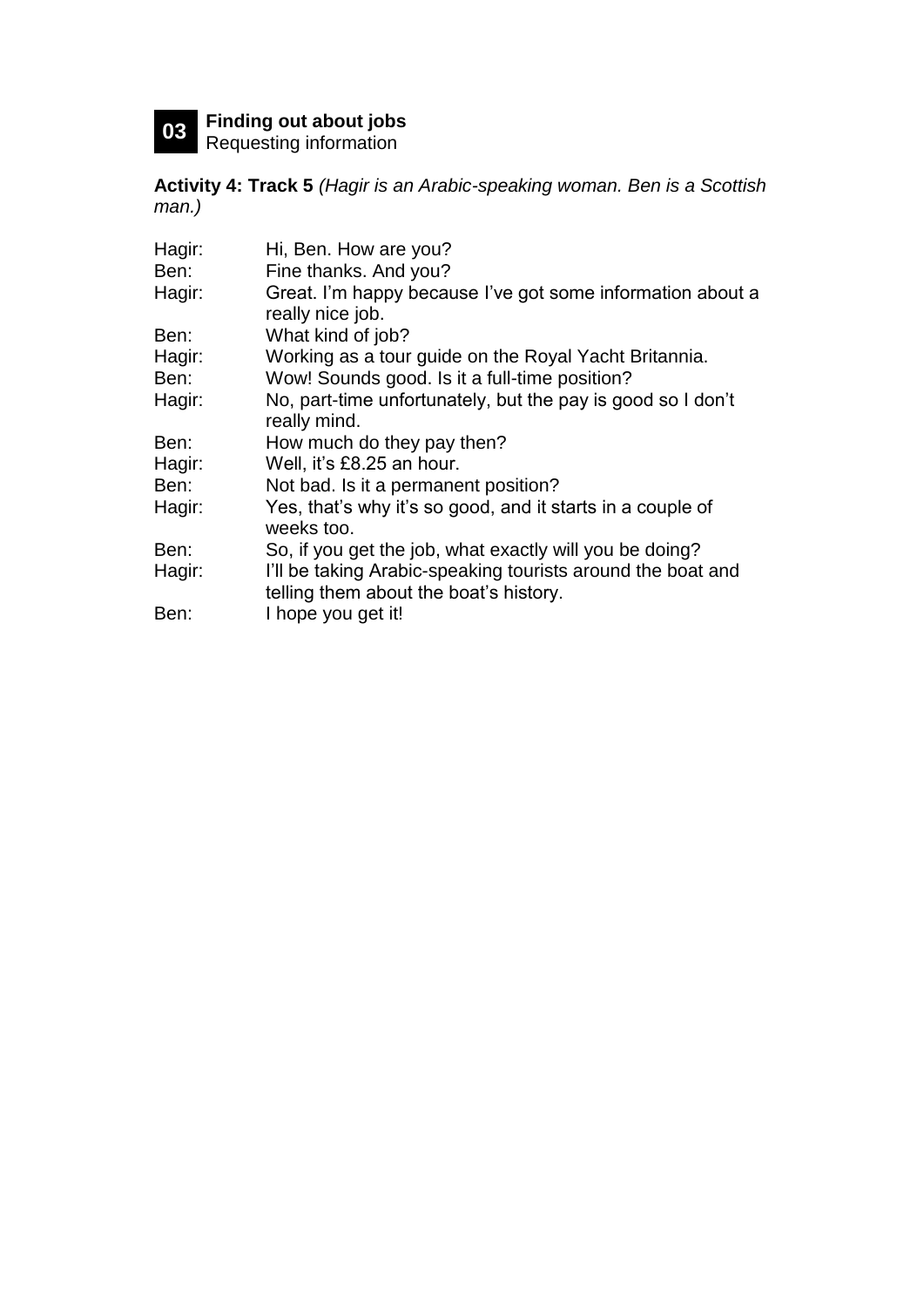

#### **Activity 2: Track 6** (*Yuka is a young Japanese woman.)*

My name is Yuka Kanahara and I'm from Japan. My surname is spelt K-A-N-A-H-A-R-A. I was born on the 15th February 1981. I'm married and I live with my husband in Scotland. My address is 50/4 Leven Street; that's in Glasgow. The postcode is G12 4TN. My home phone number is 01982 653 4847 and my mobile number is 0770 493 2148.

Before I came to Scotland I used to live in Japan. I studied at the Yokohama International School from 1993 to 1999. I then moved to Tokyo to study fashion at college. I finished my two-year course in 2001. Whilst I was at college I worked as a waitress at Starbucks. After finishing college I got a full-time job as a sales assistant at Gap. I was there for two years and then, after that, I came to Peebles with my Scottish husband. I am currently working as a sales assistant at Debenhams in Glasgow, but we are moving to Edinburgh soon so I need to find a new job there.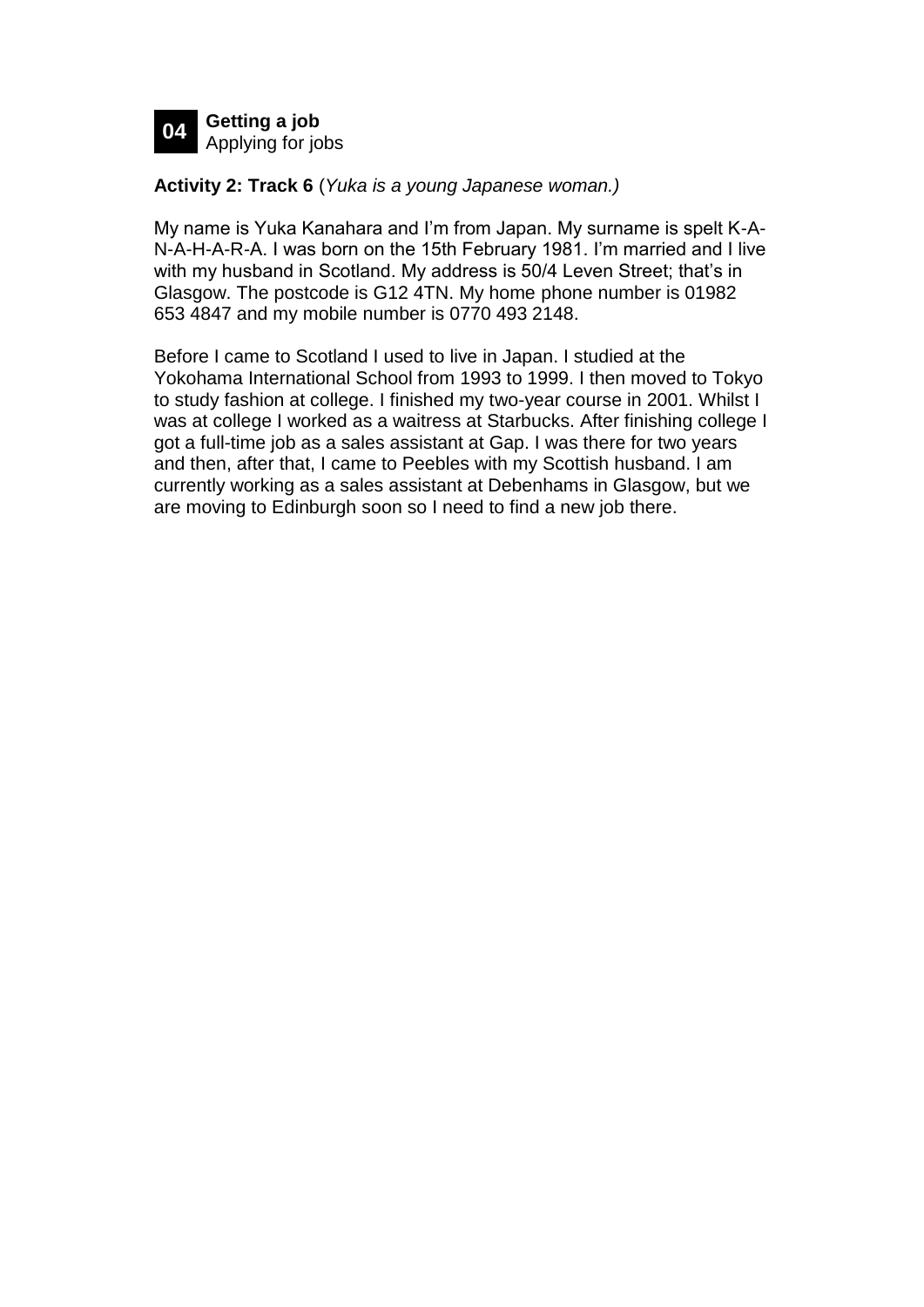**05 Interviews** Talking about personal qualities and work experience

**Activity 3: Track 7** *(Lina is a young Chinese woman. The interviewer is a middle-aged Scottish man.)*

| Interviewer: | Good afternoon. You must be Lina.                                       |
|--------------|-------------------------------------------------------------------------|
| Lina:        | Yes, pleased to meet you.                                               |
| Interviewer: | Now Lina, first of all, tell me a little bit about yourself.            |
| Lina:        | Well, I'm 25 and I'm originally from China. I moved to                  |
|              | England in 2005 and then I came up to Scotland, where I                 |
|              | met my husband. That was in 2006. So, I've been in Peebles              |
|              | now for about 6 months and I'm very happy living and                    |
|              | working here.                                                           |
| Interviewer: | Fine. And can you tell me something about your previous                 |
|              | work experience?                                                        |
| Lina:        | Yes. My first job was in a hotel outside of Beijing; I worked as        |
|              | a housekeeper there. I enjoyed working in the hotel, but I              |
|              | wanted a position which was more challenging, so it was                 |
|              | then that I decided to train to become a hotel receptionist. I          |
|              | worked as a receptionist for a busy 4-star hotel in the centre          |
|              | of Beijing before coming to the UK; I was there for two years.          |
| Interviewer: | And have you worked here too?                                           |
| Lina:        | Yes. I have worked both as a hotel receptionist and as a                |
|              | housekeeper here. In the summer I had a job at a small hotel            |
|              | just outside of Edinburgh.                                              |
| Interviewer: | Right, and what qualities do you think you have which make              |
|              | you a good hotel receptionist?                                          |
| Lina:        | Well, I have a lot of experience in dealing directly with the           |
|              | public and I think I am friendly and approachable. I also have          |
|              | a lot of patience and a calm temperament, which I think is              |
|              | essential when you work in a busy, fast-moving hotel                    |
|              | environment. At the same time I would say that I'm organised            |
|              | and efficient and I'm good at problem solving. I also have              |
|              | good computer skills and speak several languages;                       |
|              | Mandarin in my first language but I am also fluent in                   |
|              | Cantonese and I know a little Japanese too.                             |
| Interviewer: | So, why are you interested in working for our hotel?                    |
| Lina:        | I think it would be an exciting opportunity for me to work in           |
|              | such a big and important hotel. I would enjoy dealing with              |
|              | guests from all over the world and I think that I would learn a<br>lot. |
| Interviewer: | Fine, thank you for that. So, do you have any questions for             |
|              | me about the position, Lina?                                            |
| Lina:        | Yes. Can you tell me  (fade out)                                        |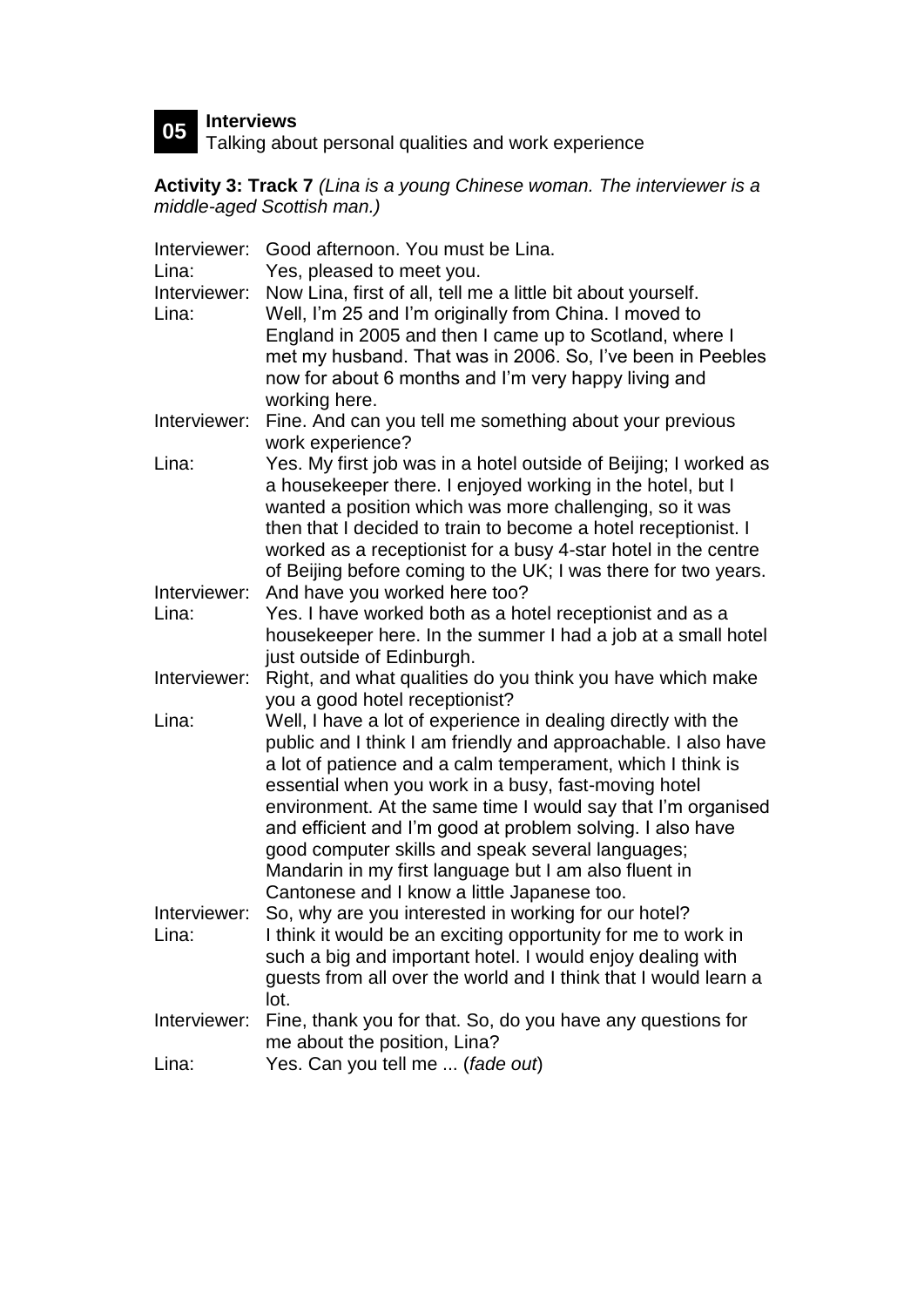# **06 Finding a college course** College subjects and course descriptions

**Activity 4: Track 8** *(The secretary is a Scottish woman. Isaac is a Scottish man.)*

| Secretary: | Hello, Peterson College. Can I help you?                 |
|------------|----------------------------------------------------------|
| Isaac:     | Hello. I'd like some information about one of your       |
|            | courses, please.                                         |
| Secretary: | Yes, what course is it?                                  |
| Isaac:     | Foundation Professional Cookery.                         |
| Secretary: | Ok. How can I help?                                      |
| Isaac:     | Well, I've read the course description but it doesn't    |
|            | say anything about the fees. How much is the course?     |
| Secretary: | Let me see. It's a 20-week course, so it is £450.        |
| Isaac:     | Right. And regarding the course dates, what are the      |
|            | actual start and finish dates?                           |
| Secretary: | The semester begins on the 22nd January and              |
|            | finishes on the 15th June. You have two weeks off at     |
|            | Easter.                                                  |
| Isaac:     | Fine. And what is the timetable like?                    |
| Secretary: | Well, classes are every morning from 9.30 to 12.30,      |
|            | and then there are afternoon classes every day           |
|            | except Friday from 1.30 to 3.                            |
| Isaac:     | Ok, and how is the course assessed?                      |
| Secretary: | Oh, I'm afraid I don't have that information. You will   |
|            | have to speak to a lecturer about that. I can make an    |
|            | appointment for you to speak to somebody if you like.    |
| Isaac:     | Don't worry. I'll think about it first, thanks. Just one |
|            | more question though. When is the registration           |
|            | deadline?                                                |
| Secretary: | You must register by the 1st December.                   |
| Isaac:     | That's great. Thanks for your help.                      |
| Secretary: | No problem. Bye now.                                     |
| Isaac:     | Bye.                                                     |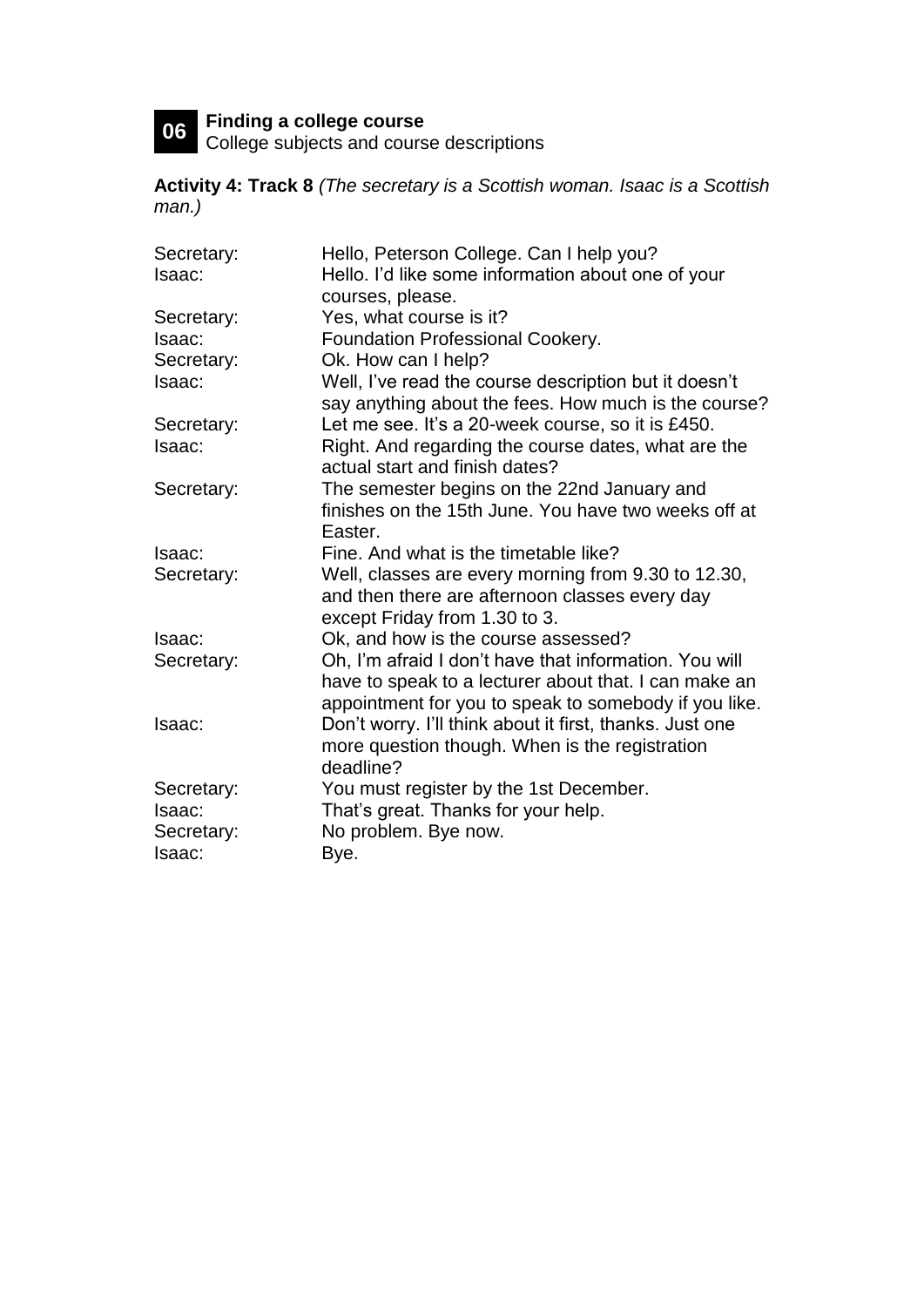

#### **Activity 5: Track 9** *(The speaker is a middle-aged Polish man)*

I went to school in Torun, which is a small city in Poland. I started primary school when I was 5 years old and then I went to high school when I was 12. At primary school my favourite subject was maths but at high school my favourite subject was philosophy. I also studied Polish, Russian, history, geography, economics and science at high school.

In my last year there I had to prepare for my end of school exams. I got my high school diploma and left school in 1980, when I was 18.

After finishing school I went to university in Warsaw. At university I studied politics and I graduated in 1983.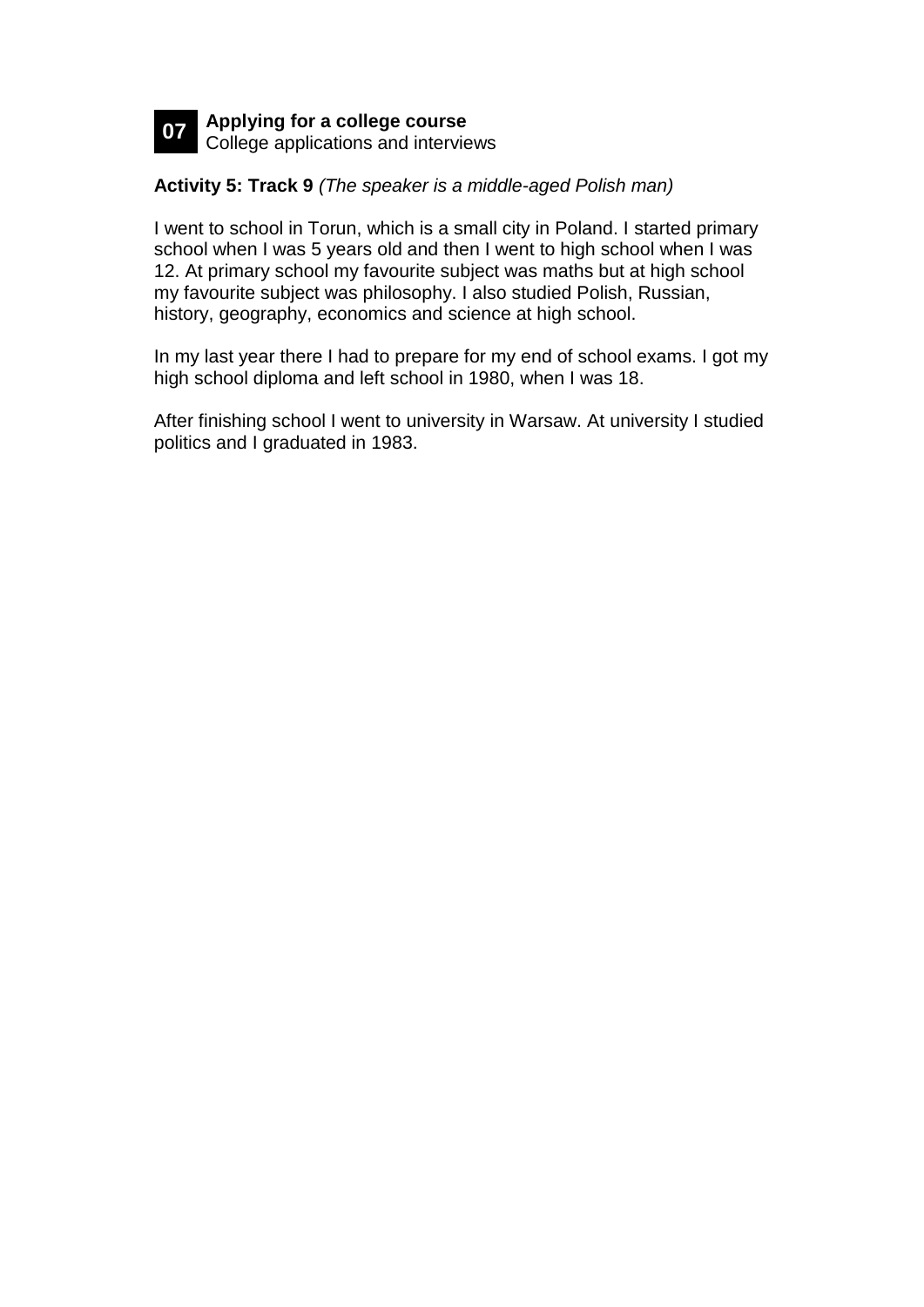

**Activity 4: Track 10** *(The speaker is a Scottish woman.)*

Right, before we start the class I have to talk to you about a few important things.

Firstly, if you hear the fire alarm, then you must stop what you are doing immediately and leave the building — don't stop to get bags or coats. The nearest fire exit to this classroom is at the end of the corridor and down the stairs, and our meeting point is in the college car park, at the far end. It may just be a fire drill but always imagine that it is a real fire and never go back into the building until someone tells you it is ok to do so.

Secondly, smoking is forbidden throughout the college building so please don't smoke in the toilets as this will set off the fire alarm. If you need to smoke you will have to go outside.

Finally, this college is on a very busy road. Only cross the road at the pedestrian crossing or you could have an accident.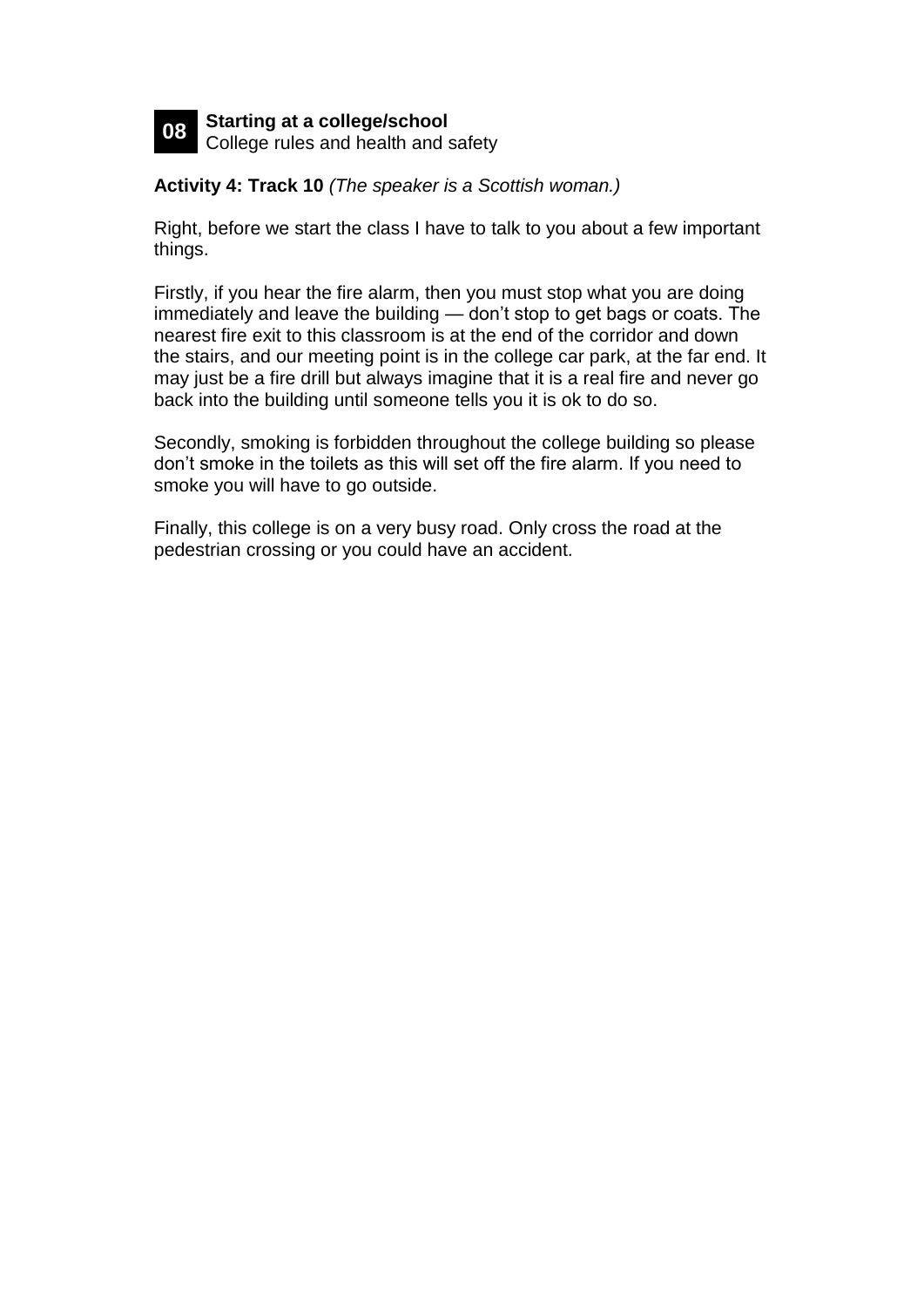

#### **Activity 4: Track 11** *(The speaker is a Scottish man.)*

Hi everybody. For the first part of the lesson you are going to work with a partner; you can work with the person sitting next to you. I'm going to give each student in the pair a handout. The two handouts are different. The texts on the handouts are the same — both have a description of someone's job — but there are differences: each student has different information missing. To fill in the gaps in your descriptions you will need to think about the questions you need to ask; I'll give you 5 minutes to do this. Write your questions in the area provided on the bottom of the handout; you should have five questions. Then, you need to ask your partner those questions to find out what the missing information is; note down the answers in the gaps. So, let me give out the handouts and we'll do the first one together as an example …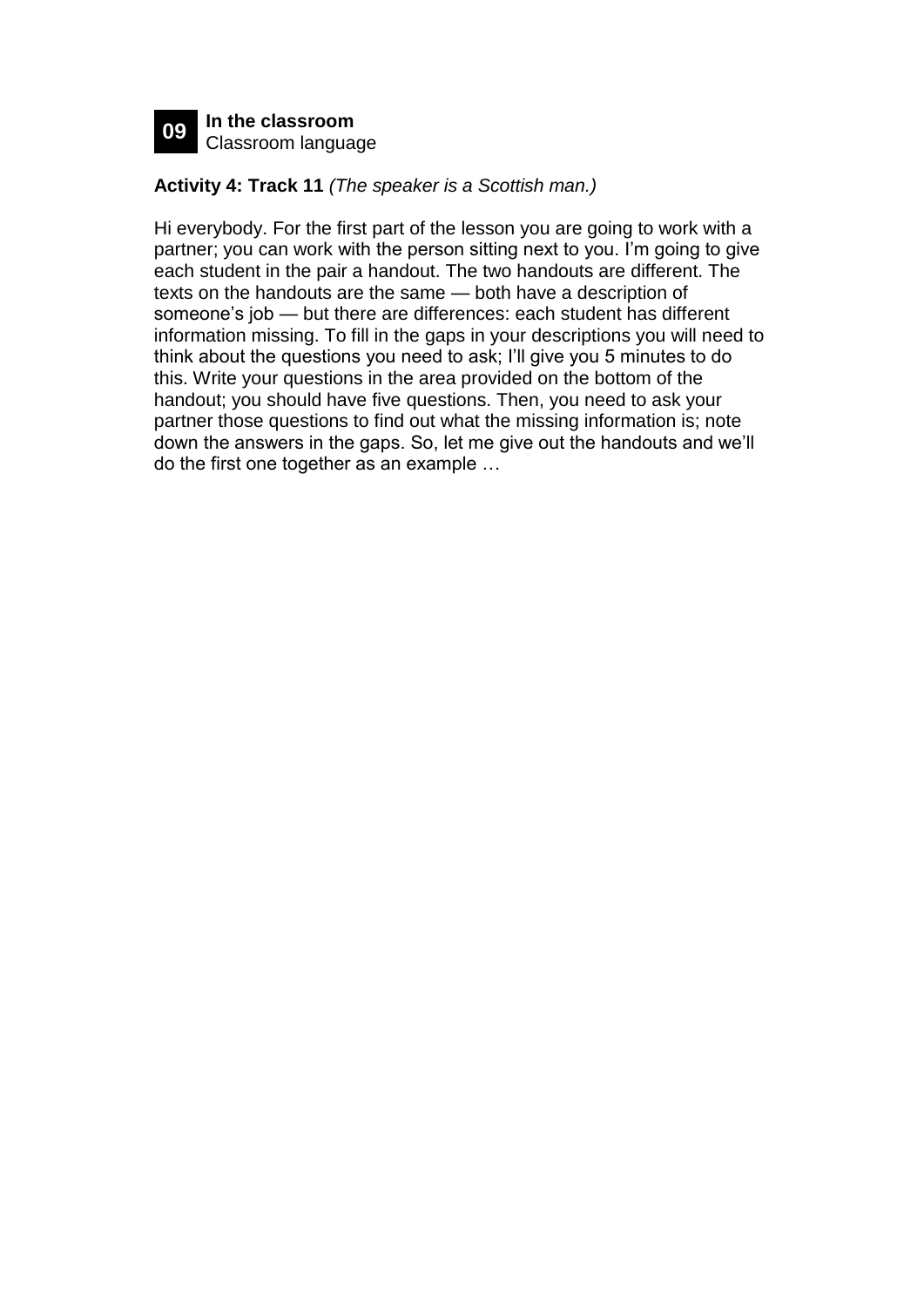**10 Missing classes** Reasons for not attending class: illness/obligations

**Activity 2: Track 12** *(The secretary is a Scottish woman. Dimitri is a Russian man.)*

| Secretary: | Good morning, Waverley College. How can I help you?          |
|------------|--------------------------------------------------------------|
| Dimitri:   | Oh, hello. I'm a student at Waverley and I'm calling because |
|            | I can't come to class today.                                 |
| Secretary: | Right, can you give me your full name, please?               |
| Dimitri:   | Yes, it's Dimitri Litvinenko.                                |
| Secretary: | I'm sorry, but could you spell that for me, please?          |
| Dimitri:   | Dimitri, D-I-M-I-T-R-I. Litvinenko, L-I-T-V-I-N-E-N-K-O.     |
| Secretary: | Thank you. And what class are you in?                        |
| Dimitri:   | Advanced English.                                            |
| Secretary: | Ok, and who is your teacher?                                 |
| Dimitri:   | Anne.                                                        |
| Secretary: | Ok, so what should I tell Anne?                              |
| Dimitri:   | Can you tell her that I'm absent today because I've got the  |
|            | flu.                                                         |
| Secretary: | Oh dear! I'll pass on the message. Could you just leave me a |
|            | contact number in case Anne wants to talk to you.            |
| Dimitri:   | Of course. It's 0770 462 1138                                |
| Secretary: | Thanks Dimitri. I hope you get better soon.                  |
| Dimitri:   | Thank you. Bye.                                              |
| Secretary: | Bye.                                                         |
|            |                                                              |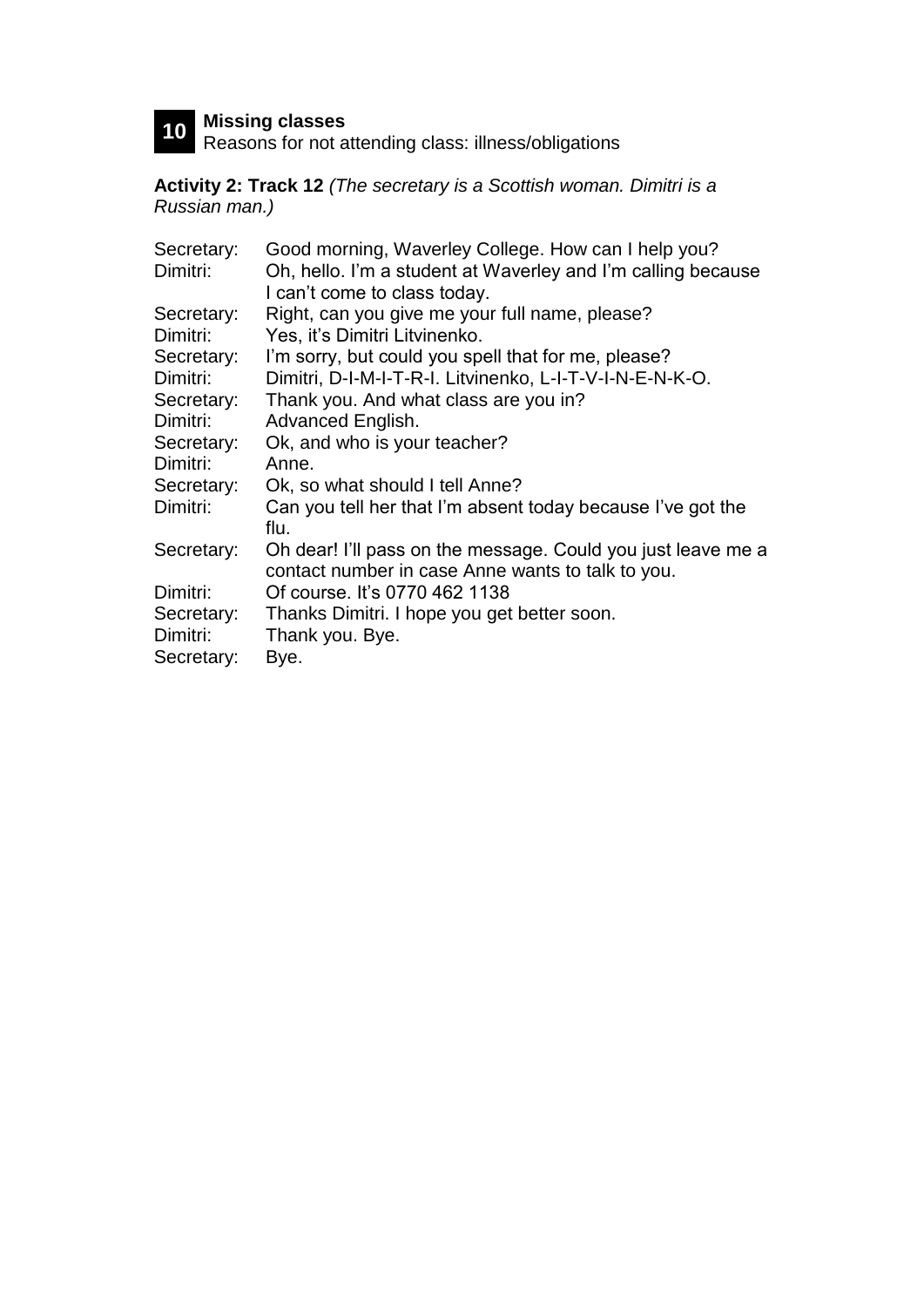

**Activity 3: Track13** *(Fabio is a Scottish man. Maribel is from Argentina.)*

| Fabio:   | Hi there. I'm Fabio. I'm the head waiter here.                                                                                                                                 |
|----------|--------------------------------------------------------------------------------------------------------------------------------------------------------------------------------|
| Maribel: | Hi, I'm Maribel, the new waitress.                                                                                                                                             |
| Fabio:   | Yes, Bruno told me. He wants me to give you some training<br>today. Have you worked in a restaurant before?                                                                    |
| Maribel: | Yes I have, but in Argentina.                                                                                                                                                  |
| Fabio:   | Right. Were you a waitress?                                                                                                                                                    |
| Maribel: | Yes, I was.                                                                                                                                                                    |
| Fabio:   | So, have you ever worked in a British restaurant?                                                                                                                              |
| Maribel: | No, I haven't. It will be the first time.                                                                                                                                      |
| Fabio:   | Don't worry. You will be fine. The most important thing is to<br>learn the dishes on the menu. Here's the menu. Have you<br>seen it before?                                    |
| Maribel: | Yes, I have eaten here!                                                                                                                                                        |
| Fabio:   | Oh, good! Well, I'll explain the menu in a minute after I have<br>shown you how to send orders to the kitchen. It is all<br>electronic. Have you ever used a system like this? |
| Maribel: | No, never. Is it complicated?                                                                                                                                                  |
| Fabio:   | Not at all. I'll show you now                                                                                                                                                  |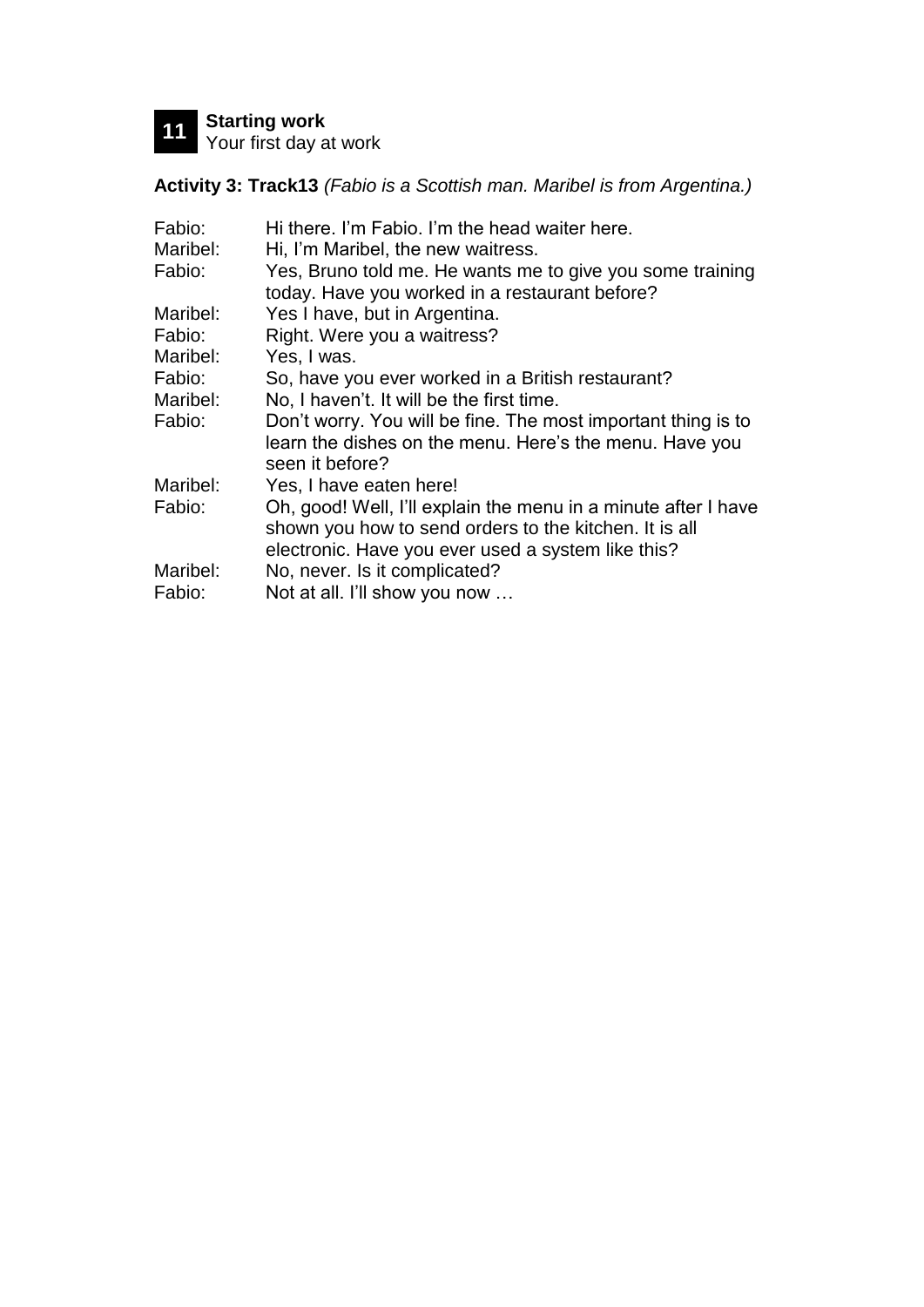**12 Dealing with problems at work** Problems, suggestions and solutions

**Activity 4: Track 14** *(Ali is a Scottish man. Marc is a Scottish man.)*

| Ali:  | Marc! Can you help me with something a minute, please?                                                        |
|-------|---------------------------------------------------------------------------------------------------------------|
| Marc: | Sure. What's the problem?                                                                                     |
| Ali:  | Well, I've got a problem with the hoover. I was cleaning the<br>hallway when the hoover just stopped working. |
| Marc: | Oh, maybe it is full. You could try changing the bag.                                                         |
| Ali:  | No, I know that isn't the problem as I changed it yesterday.                                                  |
| Marc: | Well, how about checking that the cover is closed properly —<br>it won't work if it isn't.                    |
| Ali:  | It looks like it is shut perfectly. What else could it be?                                                    |
| Marc: | You had better tell the supervisor about it. He may know how<br>to fix it.                                    |
| Ali:  | Yes, I'll tell him when he comes in. But how am I going to<br>finish cleaning now?                            |
| Marc: | Why don't you ask Karen if you can borrow the hoover from<br>the other building?                              |
| Ali:  | That's a good idea. I'll go and ask her now. Thanks for your<br>help.                                         |
| Marc: | No problem.                                                                                                   |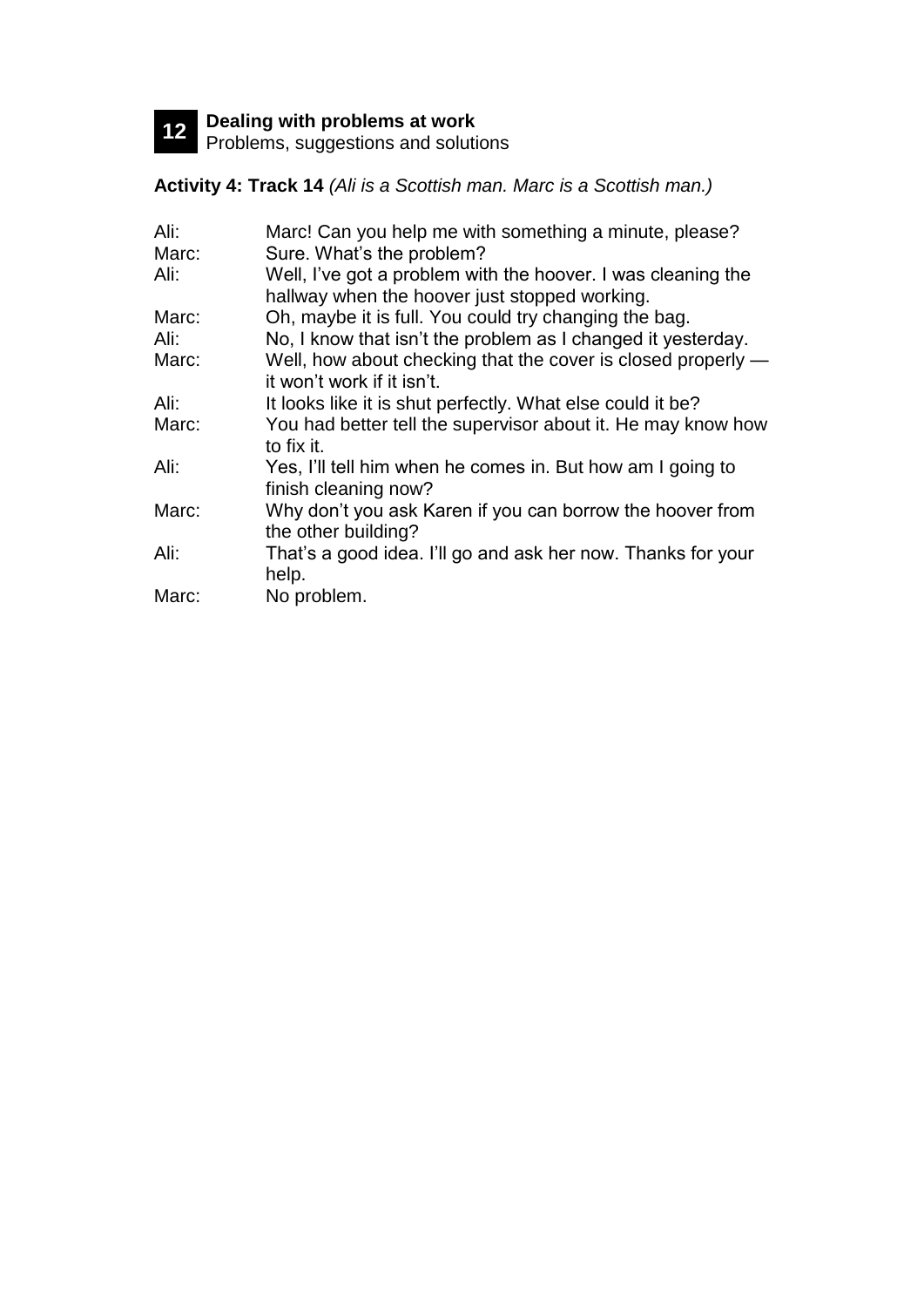**13 Missing work** Responding to requests to work

**Activity 3: Track 15** *(Marvin is a Scottish man. Richard is a Scottish man.)*

| Marvin:  | Hi Richard. Are you busy?                                       |
|----------|-----------------------------------------------------------------|
| Richard: | No, come in. How are you today Marvin?                          |
| Marvin:  | Fine thanks. It's just that I wanted to talk to you about       |
|          | Thursday's staff meeting.                                       |
| Richard: | Oh right. Are you coming?                                       |
| Marvin:  | Well, that's just it. I can't come to the meeting because I'm   |
|          | taking my daughter to the dentist's.                            |
| Richard: | Oh, I see. What time is the appointment?                        |
| Marvin:  | It's at 5.30, on the other side of town. I organised it at that |
|          | time so that I could go after work.                             |
| Richard: | Is it possible to change the appointment to another day?        |
| Marvin:  | I doubt it as they are always very busy.                        |
| Richard: | Well, don't worry then. Are you working on Friday?              |
| Marvin:  | Yes, I'm working from 8am.                                      |
| Richard: | Can you come and see me on Friday morning then and I'll         |
|          | tell you anything you missed in the meeting?                    |
| Marvin:  | Yes, I'll come in during my morning break. Thanks Richard.      |
|          | Bye.                                                            |
| Richard: | See you Friday, Marvin.                                         |

#### **Activity 5: Track 16**

| Answering machine: | You have reached the answering service for       |
|--------------------|--------------------------------------------------|
|                    | Safeways Supermarket. The store is open from     |
|                    | 8am to 9pm. If you would like to leave a message |
|                    | please do so after the tone.                     |

David: Hello. This is David Bishop — I work in the warehouse. I'm ringing to say that I can't come in to work today — I have a stomach bug and I'm not feeling well enough to work. Hopefully I will be back to work tomorrow. Thanks. Bye.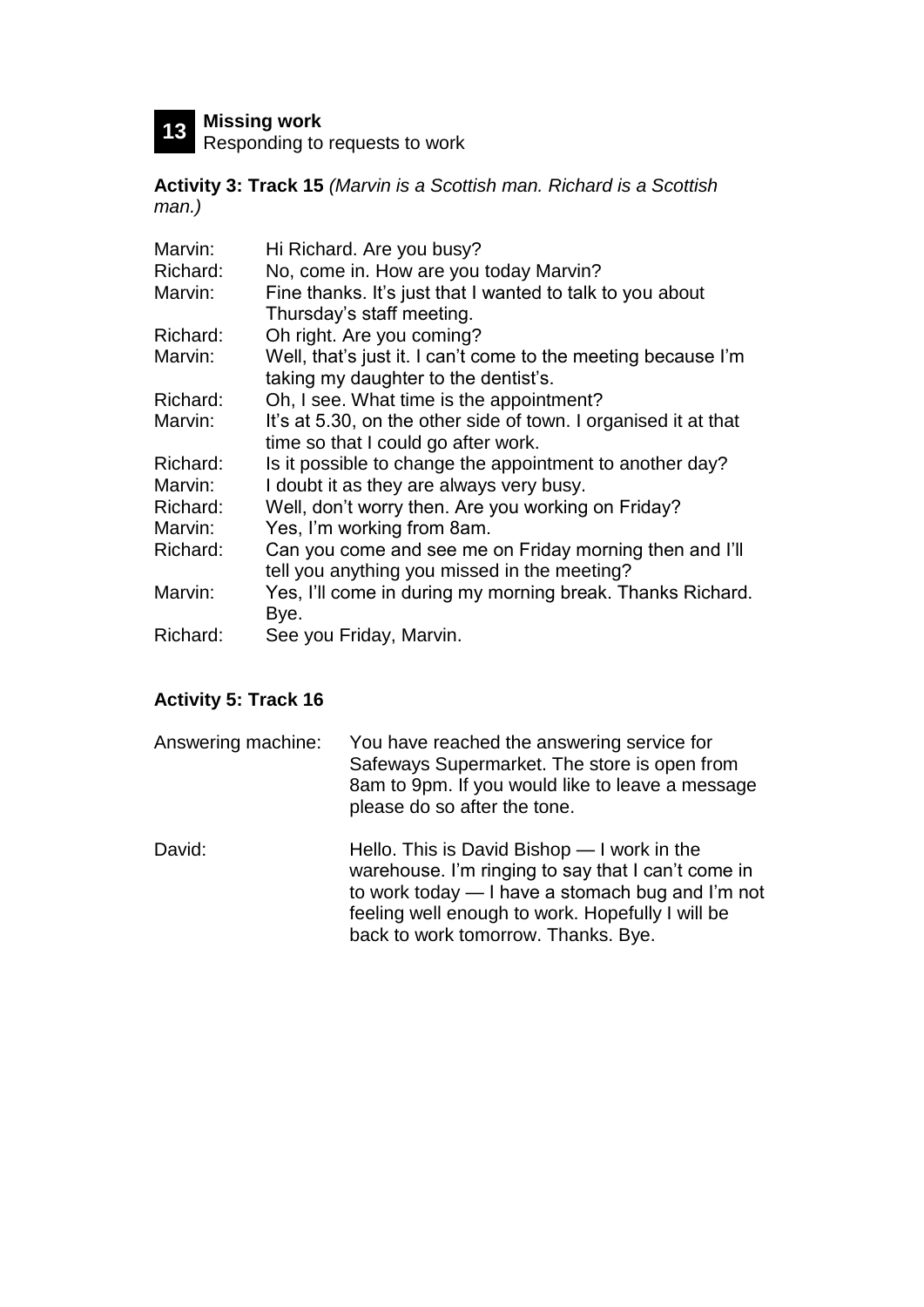

#### **Activity 2: Track 17** *(The speaker is a young Scottish man.)*

I work for the Edinburgh Jam Company. I have been with the company for a year now. Unfortunately, I'm not very happy there as although I am working full-time I only have a temporary contract. What's more, the factory is a long way from my house — more than an hour by bus. It would be good to work for a bigger company where there is a better chance of getting a permanent contract and where I might have the opportunity for promotion — at the moment I am working on the factory line, but I'd really like to be a supervisor. A pay-rise would be good too — I work very hard but I don't earn much money.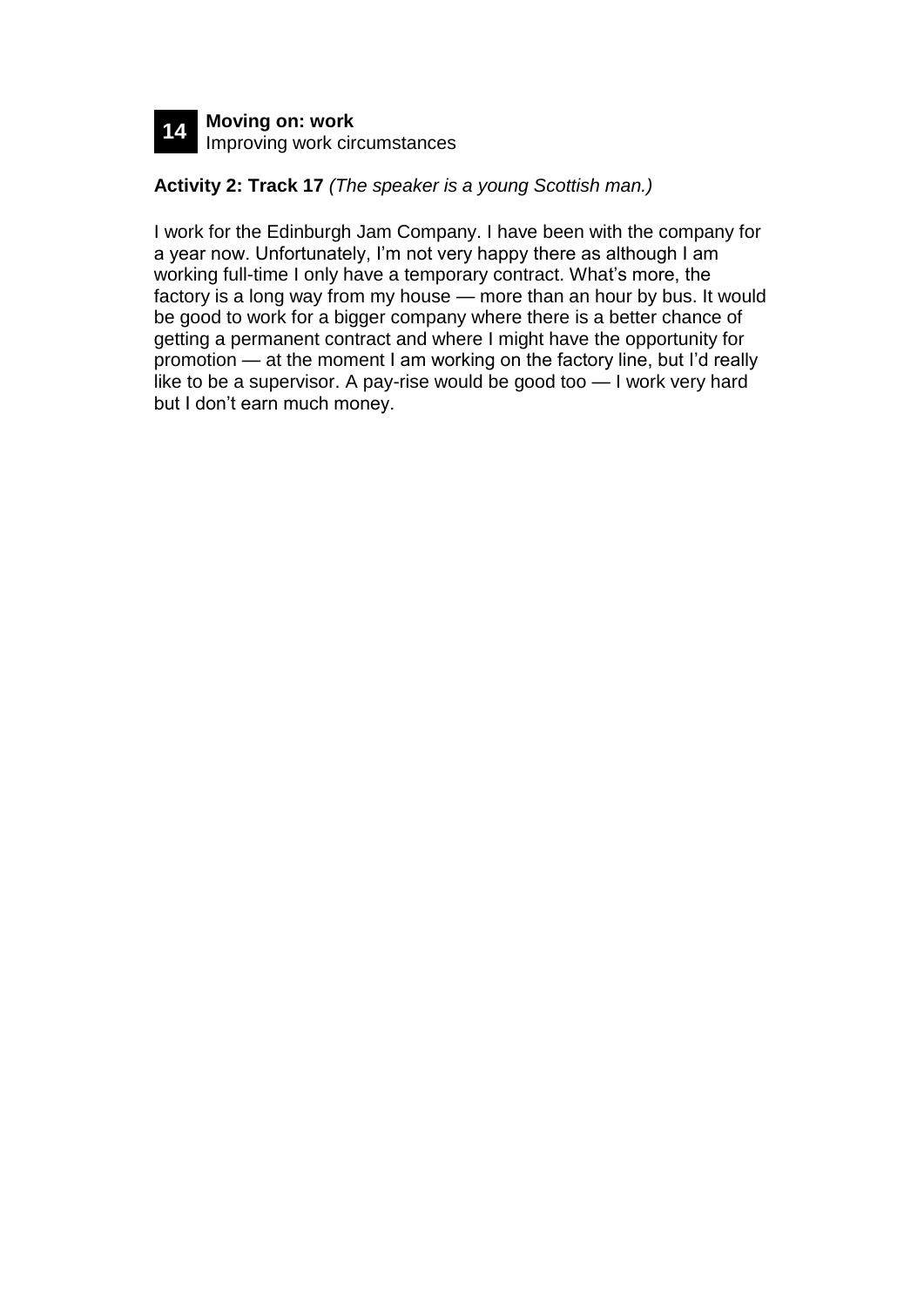**16 Having a tutorial** Present circumstances and future objectives

**Activity 2: Track 18** *(The teacher is a Scottish woman. Salim is an African man.)*

| Teacher: | Hi Salim. How are you today?                                              |
|----------|---------------------------------------------------------------------------|
| Salim:   | I'm fine thanks Maggie.                                                   |
| Teacher: | Good. Did you get very wet on the way in today?                           |
| Salim:   | No, I took the bus and it drops me just outside the college.              |
| Teacher: | I thought you lived near the college — where are you living               |
|          | at the moment?                                                            |
| Salim:   | I've moved. I'm now living in Livingston.                                 |
| Teacher: | And are you happy there?                                                  |
|          | Salim: Yes, it's good because in the afternoons I'm working in my uncle's |
| shop.    |                                                                           |
| Teacher: | And what about the class? Are you enjoying it?                            |
| Salim:   | Yes, it's great fun!                                                      |
| Teacher: | Are you having any problems?                                              |
| Salim:   | Well, I am having one or two problems - I find some things                |
|          | difficult.                                                                |
| Teacher: | What are you finding difficult?                                           |
| Salim:   | I'm finding it difficult to find the time to do the homework              |
|          | because I'm working every afternoon.                                      |
| Teacher: | l see …                                                                   |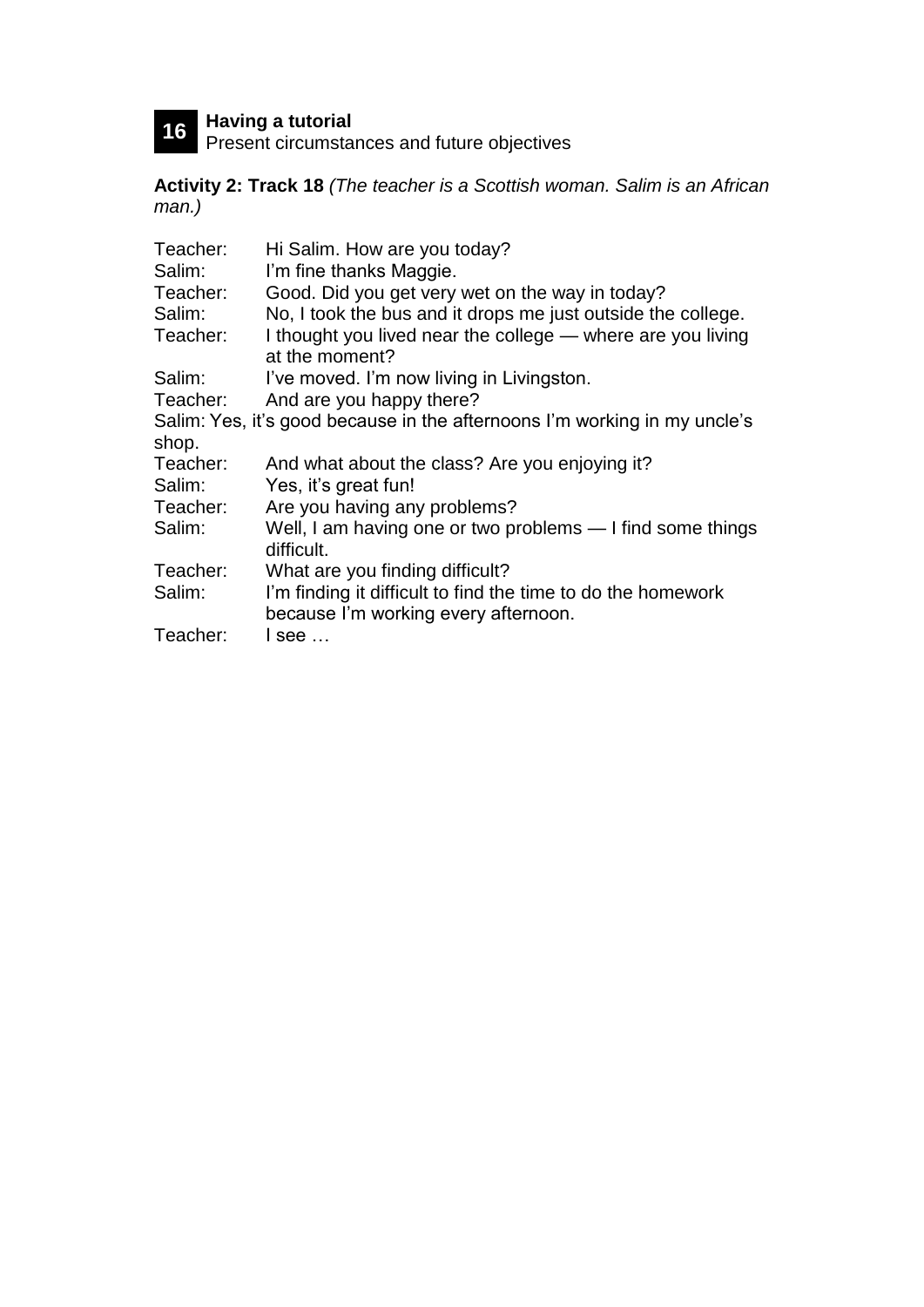

#### **Activity 2: Track 19** *(The speaker is a Scottish man.)*

Welcome to the study-skills workshop. I hope that today is going to be interesting for you and that you go away with some useful tips. We are going to start the session by talking about how to organise any handouts that you get during the course — this may sound like a very simple thing but it is one of the most important. You should always punch every worksheet your teacher gives you. You should also name and date it before putting it in a ring-binder — it is best to put the newest worksheet on top. It is also a good idea to have a highlighter pen — you can use it to highlight the most important things on each worksheet so that when you go back to them the key points are easy to find. I also like students to use dividers in their files as that way you can separate any college information sheets from exercises. You can also keep a section at the back with blank paper in it for noting down what the homework is — that way you can never forget what you have to do.

#### **Activity 3: Track 20** *(The speaker is a Scottish woman.)*

I've got a lot of good ideas about improving my study skills now. The first thing I'm going to do is buy a ring-binder — my paper folder is a real mess. Oh, and I'm also going to buy a highlighter pen because I think that it will make revising easier. I've decided that I'm going to file my college work better, so I'm going to date all my worksheets and I'm going to keep them in the right order too. And I'm definitely going to write the homework down in one place — I always forget what we are supposed to do!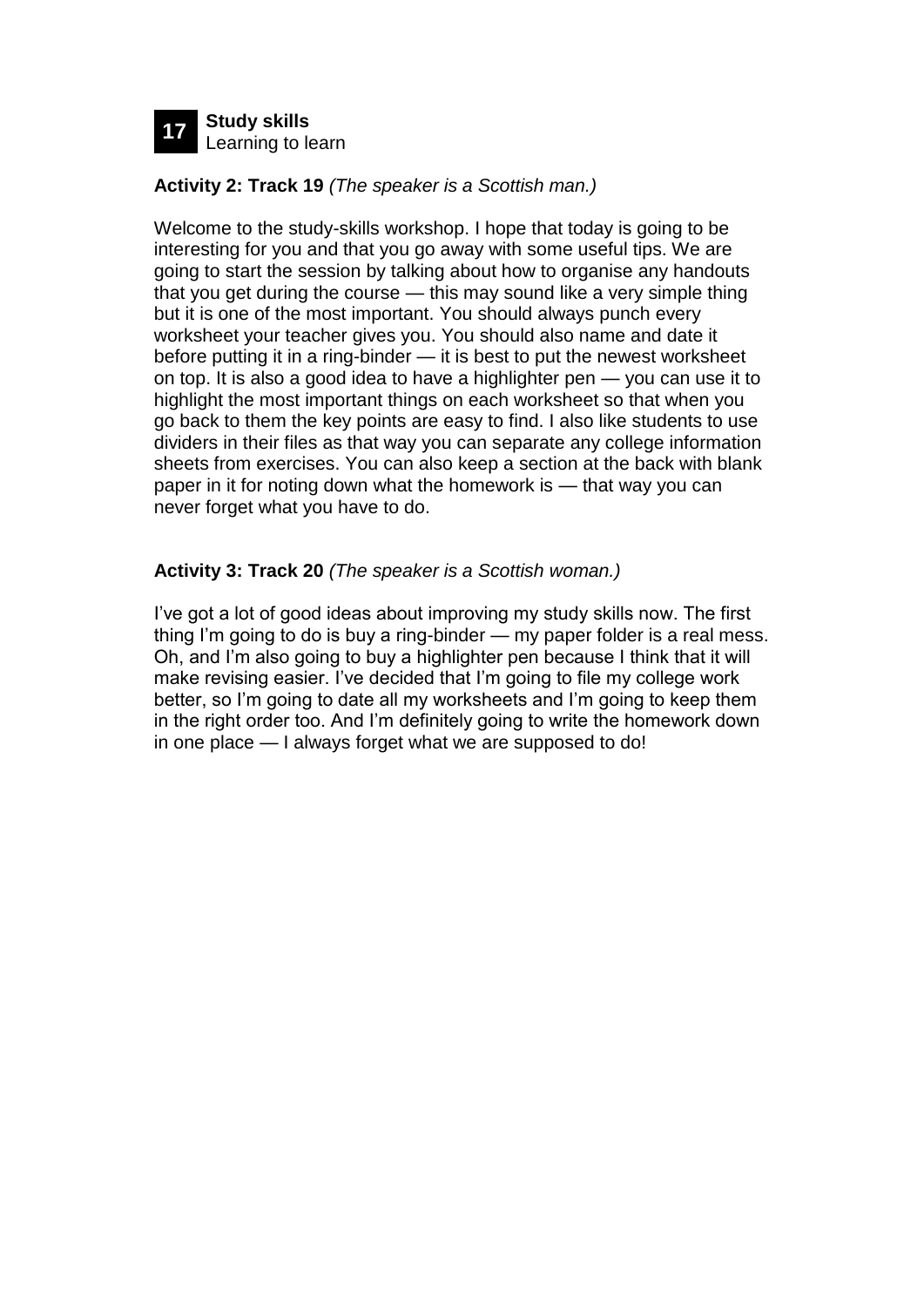# **18 Academic skills** Class and exam skills

**Activity 3: Track 21** *(The teacher is a Scottish woman. Rose is a female non-native speaker)*

| Teacher: | Hi Rose.                                                           |  |  |  |
|----------|--------------------------------------------------------------------|--|--|--|
| Rose:    | Hello.                                                             |  |  |  |
| Teacher: | I wanted to talk to you about the Intermediate 1                   |  |  |  |
|          | assessments.                                                       |  |  |  |
| Rose:    | Oh no!                                                             |  |  |  |
| Teacher: | Don't worry! They are not that bad.                                |  |  |  |
| Rose:    | But I really don't like any kind of exams!                         |  |  |  |
| Teacher: | Well, I think that you will be ready to do your first assessment   |  |  |  |
|          | soon.                                                              |  |  |  |
| Rose:    | But I won't pass! Exams make me feel so stressed.                  |  |  |  |
| Teacher: | If you prepare well you will achieve the assessment.               |  |  |  |
| Rose:    | Do you think so?                                                   |  |  |  |
| Teacher: | Yes, of course. Your English has improved so much since            |  |  |  |
|          | you started in August.                                             |  |  |  |
| Rose:    | When will I do the assessment?                                     |  |  |  |
| Teacher: | Next month I think.                                                |  |  |  |
| Rose:    | Will we do some practice assessments before then?                  |  |  |  |
| Teacher: | Yes, of course. In fact, if you stay for flexible learning today I |  |  |  |
|          | will give you some practice reading exercises to do.               |  |  |  |
| Rose:    | Thanks. That would be good.                                        |  |  |  |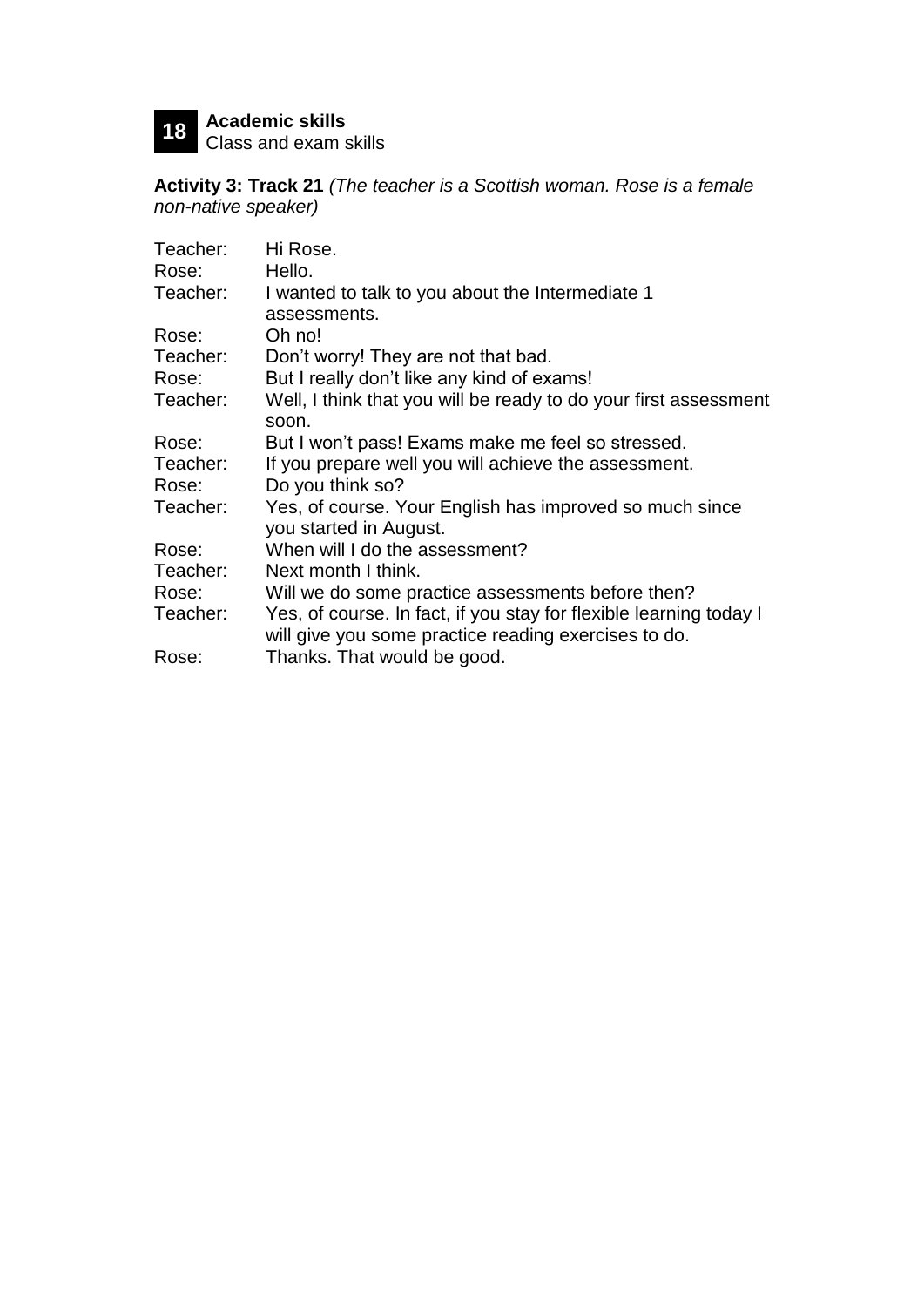# **19 Moving on: study** End-of-course evaluation

**Activity 3: Track 21** *(The teacher is a Scottish man. Sam is a young Scottish man.)*

| Teacher:         | Hi Sam.                                                                                                                                                                                                                                                           |
|------------------|-------------------------------------------------------------------------------------------------------------------------------------------------------------------------------------------------------------------------------------------------------------------|
| Sam:             | Hello Mr Brown.                                                                                                                                                                                                                                                   |
| Teacher:         | So, it is your last day on the cookery course. How are you<br>feeling?                                                                                                                                                                                            |
| Sam:             | Well, actually, I'm really tired. The course is very intensive<br>and I think that it is maybe a bit too long. For me, 8 weeks<br>would be better than 10.                                                                                                        |
| Teacher:<br>Sam: | And what about the timetable? Was it good for you?<br>Yes, that was fine.                                                                                                                                                                                         |
| Teacher:<br>Sam: | Good. So tell me, what did you like best about the course?<br>Well, I have to say that the teaching was fantastic! The<br>lessons were always interesting for me. I am also very happy<br>about the friends I've made in class - all my class-mates<br>are great. |
| Teacher:         | And do you feel the course prepared you well for your<br>assessments?                                                                                                                                                                                             |
| Sam:             | Yes and no. The exam practice we did in class was really<br>useful but I don't think we had enough homework - I<br>needed to practise more at home.                                                                                                               |
| Teacher:         | Ok. And what did you think of the classroom and college<br>facilities?                                                                                                                                                                                            |
| Sam:             | Oh, in general the facilities are amazing, especially the<br>kitchens we use when we are doing practicals. The main<br>problem for me was the actual classroom as I think it is too<br>small for a group of 20 students.                                          |
| Teacher:         | Well, it is good to hear your views on the course. I'll keep<br>your comments in mind for the next course.                                                                                                                                                        |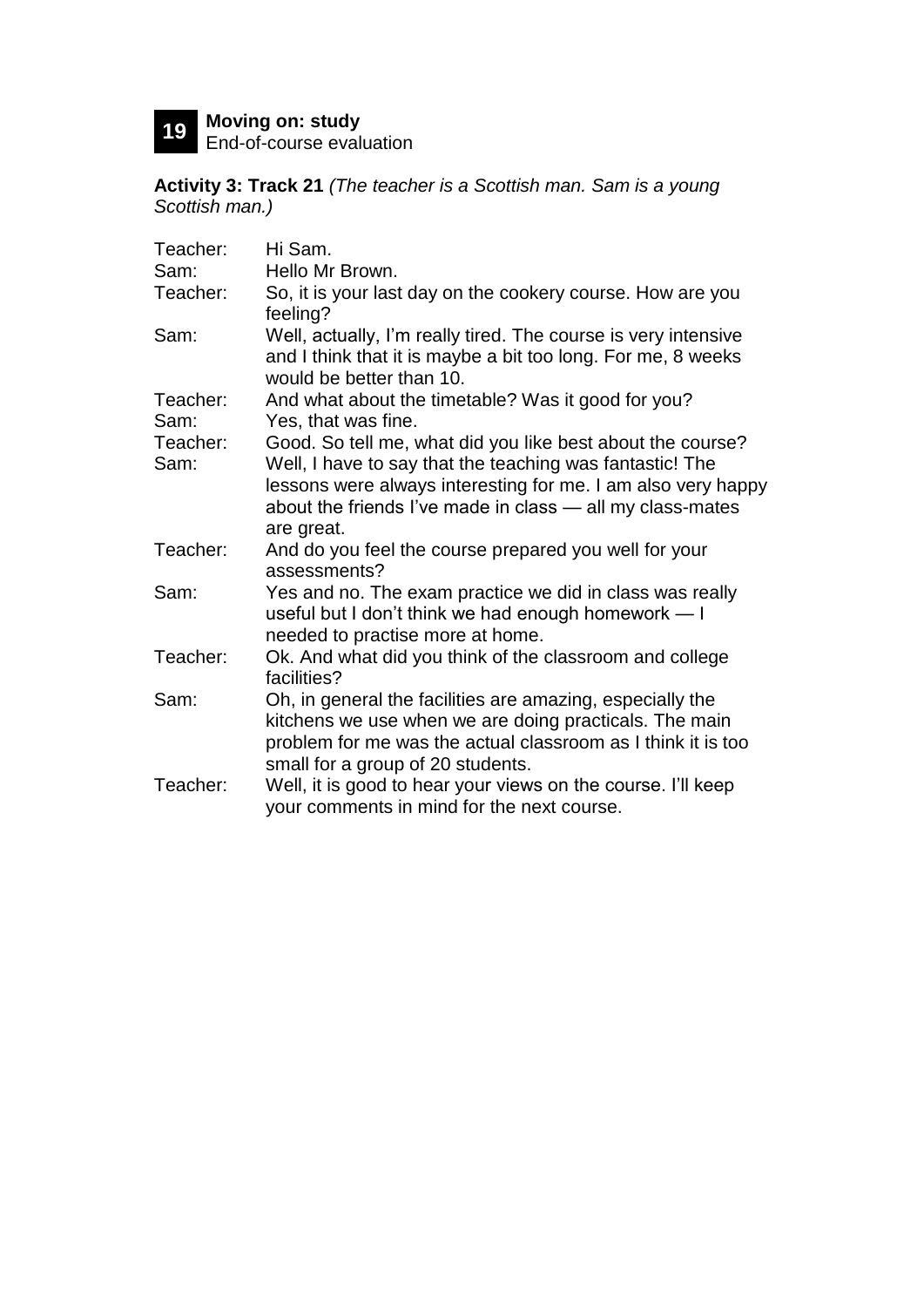## **Supplementary materials**



**03 Finding out about jobs** Requesting information

| <b>Barman</b><br>The Jolly Judge Pub<br>Serving drinks<br>£5.60 an hour<br>Fri and Sat 6-12pm<br>Temporary<br>Immediate start                                   | <b>Factory Worker</b><br>$\bullet$<br><b>Benny's Biscuits</b><br>Sorting and packing<br>£5.98 an hour<br>Mon-Thur 10pm-6am<br>Permanent<br>To start February |
|-----------------------------------------------------------------------------------------------------------------------------------------------------------------|--------------------------------------------------------------------------------------------------------------------------------------------------------------|
| <b>Bouncer</b><br><b>Destiny Night Club</b><br>Working on the door<br>£8 an hour<br>Thur, Fri, Sat 10pm-3am<br>Temporary<br>September to June                   | <b>Shop Assistant</b><br><b>Sunshine Supermarket</b><br>Working on the checkout<br>£6.01 an hour<br>Mon-Fri 8am-5pm<br>Permanent<br>To start 15 March        |
| Sorter<br><b>Post Office</b><br>Sorting letters<br>£5.76 an hour<br>Shifts as required<br>Temporary<br>Christmas period                                         | Gardener<br>$\bullet$<br><b>Greenscene Gardens</b><br>Mowing and planting<br>£7.50 an hour<br>Mon-Fri 7am-3pm<br>Permanent<br><b>To start September</b>      |
| Joiner<br><b>Carter's Construction</b><br>Working on house<br>construction sites<br>£12 an hour<br>Mon-Fri 7.30am-3.30pm<br>Temporary<br>6 months from February | <b>Taxi-Driver</b><br><b>Maxine's Mini-Cabs</b><br>Driving cabs in the<br>Edinburgh area<br>Variable wage<br>Temporary<br>Immediate start                    |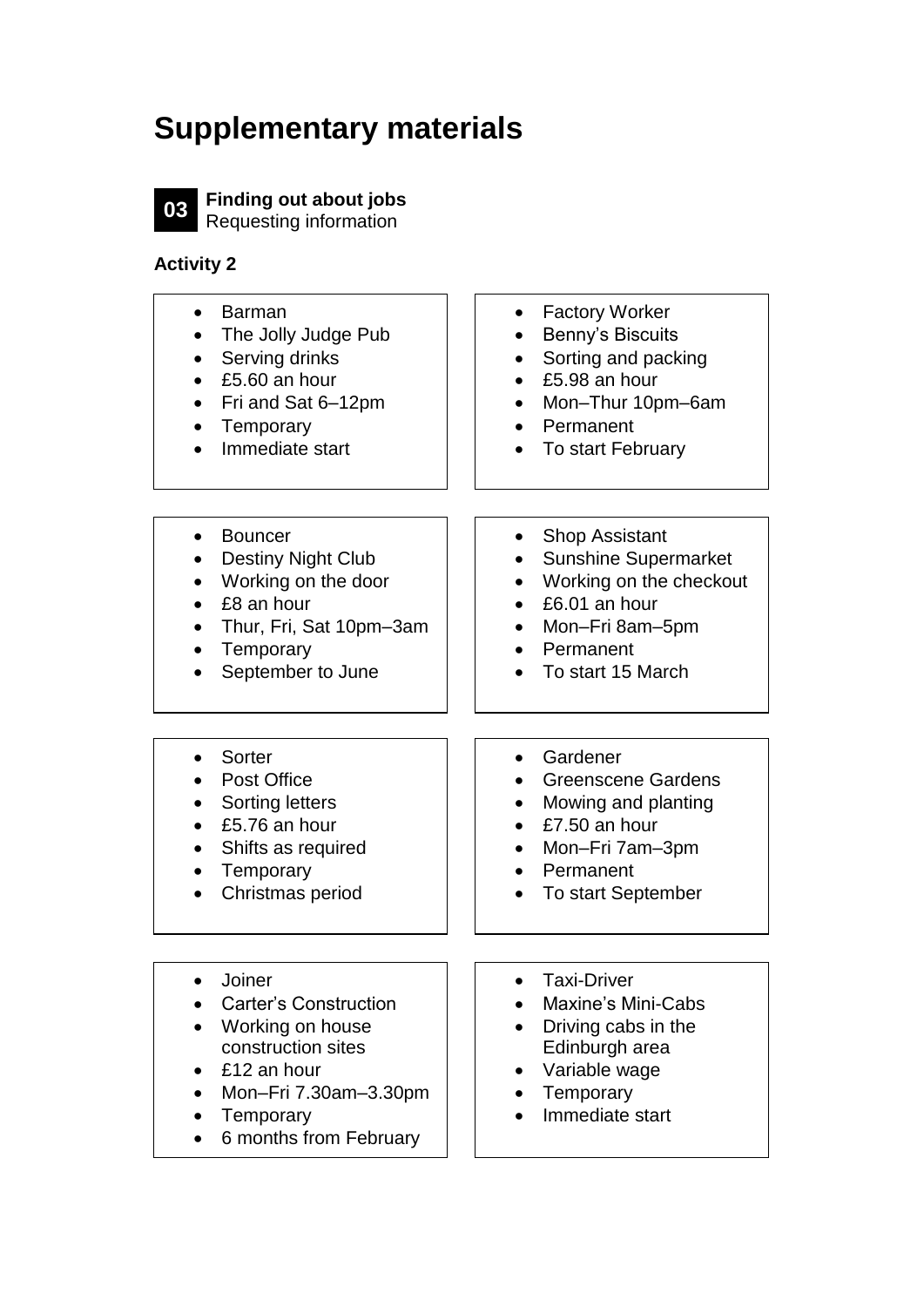- Kitchen Porter
- Pizza Express
- Washing dishes, making starters
- £5.90 an hour
- Tues–Sat 4–12pm
- Permanent
- To start January
- Cleaner
- Bank of Scotland
- Hoovering, dusting
- £6 an hour
- Mon–Fri 6.00–9.00am
- Permanent
- To start May
- Assistant Chef
- **Browns**
- Helping the head chef
- £7.05 an hour
- Shifts as required
- Temporary
- 6 weeks from 1 Dec
- Receptionist
- Premier Lodge
- Taking bookings, checking in guests
- £6.78 an hour
- Thurs–Sun 12–9pm
	- **Temporary**
- Summer

- Housekeeper
- The Balmoral Hotel
- Preparing rooms
- £7 an hour
- Mon, Wed, Fri 9am–3pm
- Temporary
- 5 weeks from 3 Dec
- Waiter/Waitress
- Cafe Rouge
- Taking orders and serving customers
- £5.50 an hour  $+$  tips
- $\bullet$  40 hours a week various shifts
- Permanent
- Immediate start

- Barista
- Starbucks
- Preparing and serving coffee
- £5.76 an hour
- Weekends 8am–6pm
- Temporary
- To start April
- Security Guard
- Marks and Spencers
- Looking out for shoplifters
- £7.10 an hour
- Tues–Sat 9am–5pm
- Temporary
- To start 20 November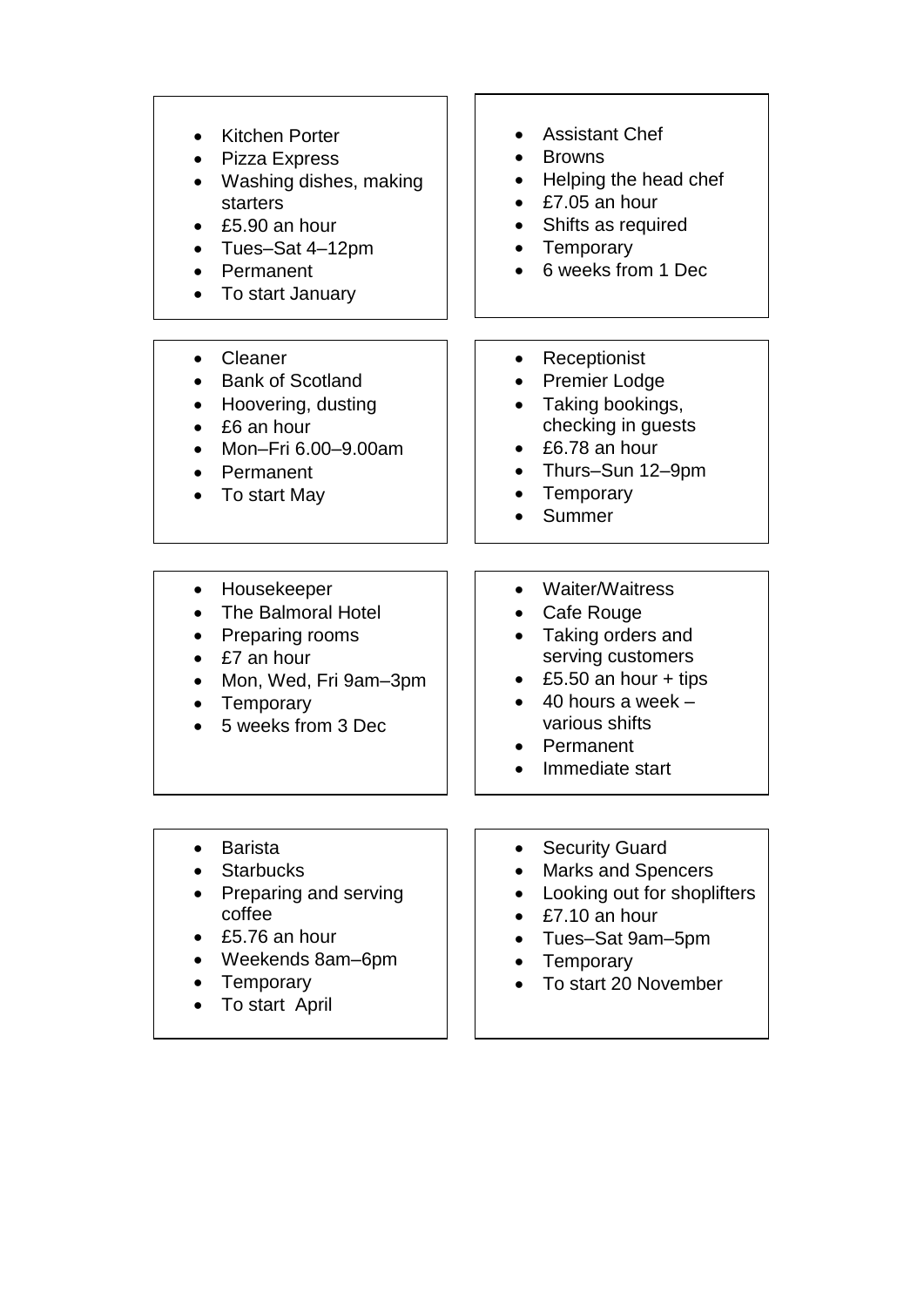

| Application Form    |         |             |             |
|---------------------|---------|-------------|-------------|
| <b>Name</b>         | Surname |             | Mr/Mrs/Miss |
| Address             |         |             |             |
|                     |         |             |             |
| Postcode            |         | D.O.B.      |             |
| Home Tel.           |         | Mobile Tel. |             |
| Education           |         |             |             |
|                     |         |             |             |
|                     |         |             |             |
|                     |         |             |             |
| Previous Employment |         |             |             |
|                     |         |             |             |
|                     |         |             |             |
|                     |         |             |             |
|                     |         |             |             |
|                     |         |             |             |
|                     |         |             |             |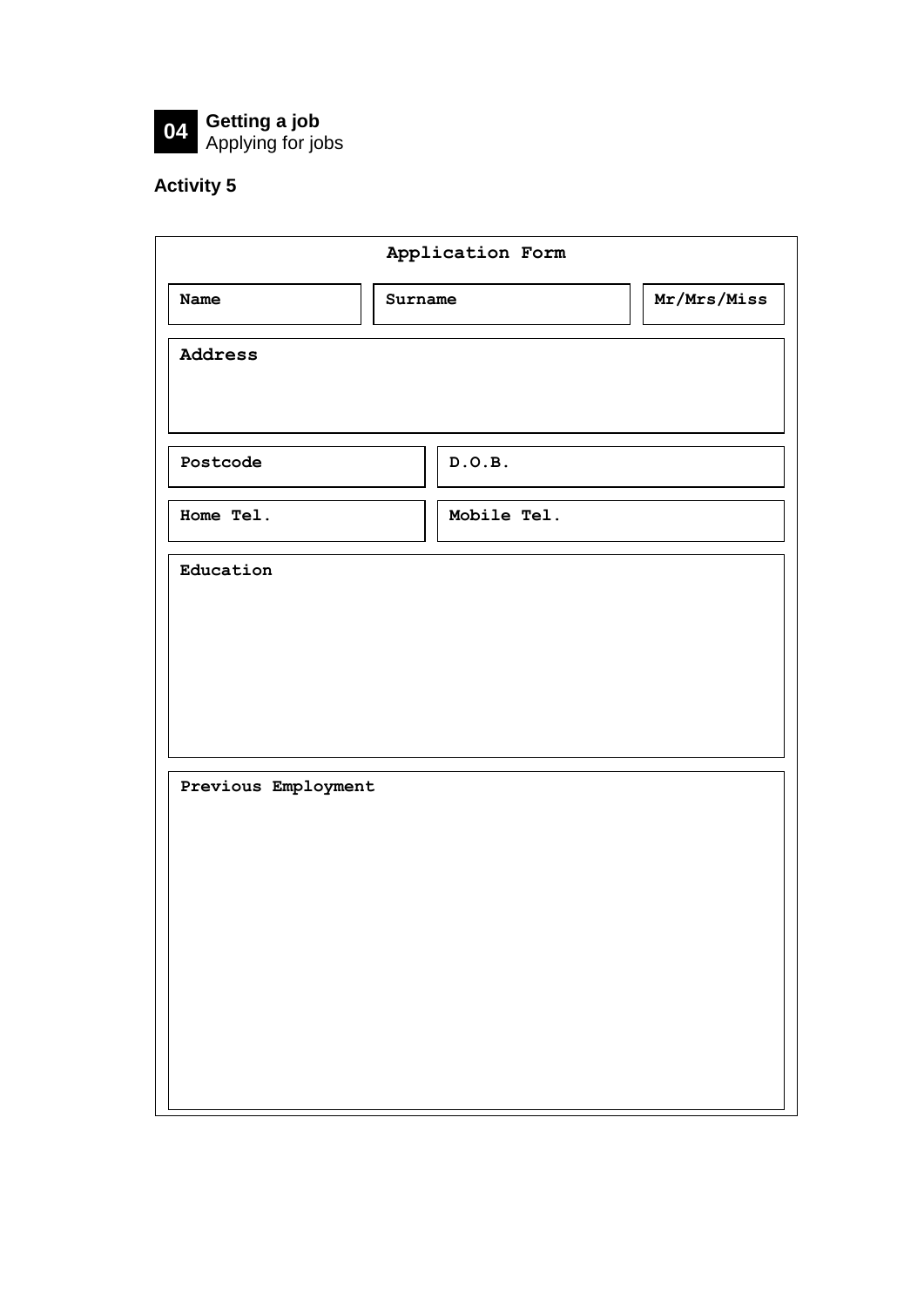## **05 Interviews**

Talking about personal qualities and work experience

#### **Employment Contract**

**Name:** Lina Xu **Address:** 89 Queen Street, Peebles, PB2 8YD

#### **Position:**

You will be employed as: receptionist

The terms & conditions of your employment with The Links Hotel are:

#### **Commencement Date:**

Your employment with the Company shall commence on 12/4/07

#### **Remuneration**

Your remuneration will be £880 gross per month. Payment will be 1 month in arrears.

#### **Report to:**

Mr Peter Murray

#### **Hours of work:**

Your normal hours of work will be from 12pm to 8pm daily, Thursday to Monday. It is the policy of the Company that as far as possible, extensive working hours above the norm will not occur.

#### **Place of Work:**

You will be required to work in The Links Hotel, 5 Lauriston Close, Peebles PB5 7ED

#### **Holidays & Holiday Pay**

The company's holiday year runs from 01/01. Your paid holidays will be 18 working days per year.

#### **Holiday Pay:**

This will be based on your current normal monthly rate of remuneration.

#### **Notice of Holidays:**

You must give not less than 8 weeks advance notification of those dates and periods on which holidays will be taken.

#### **Public Holidays:**

You are obliged to work a minimum of 2 public holidays per year.

#### **Probation:**

Your employment will be probationary for the first 3 months.

#### **Notice:**

In the event that either the company or you may wish to terminate the contract before its expiry date, one-month's notice must be given by both parties.